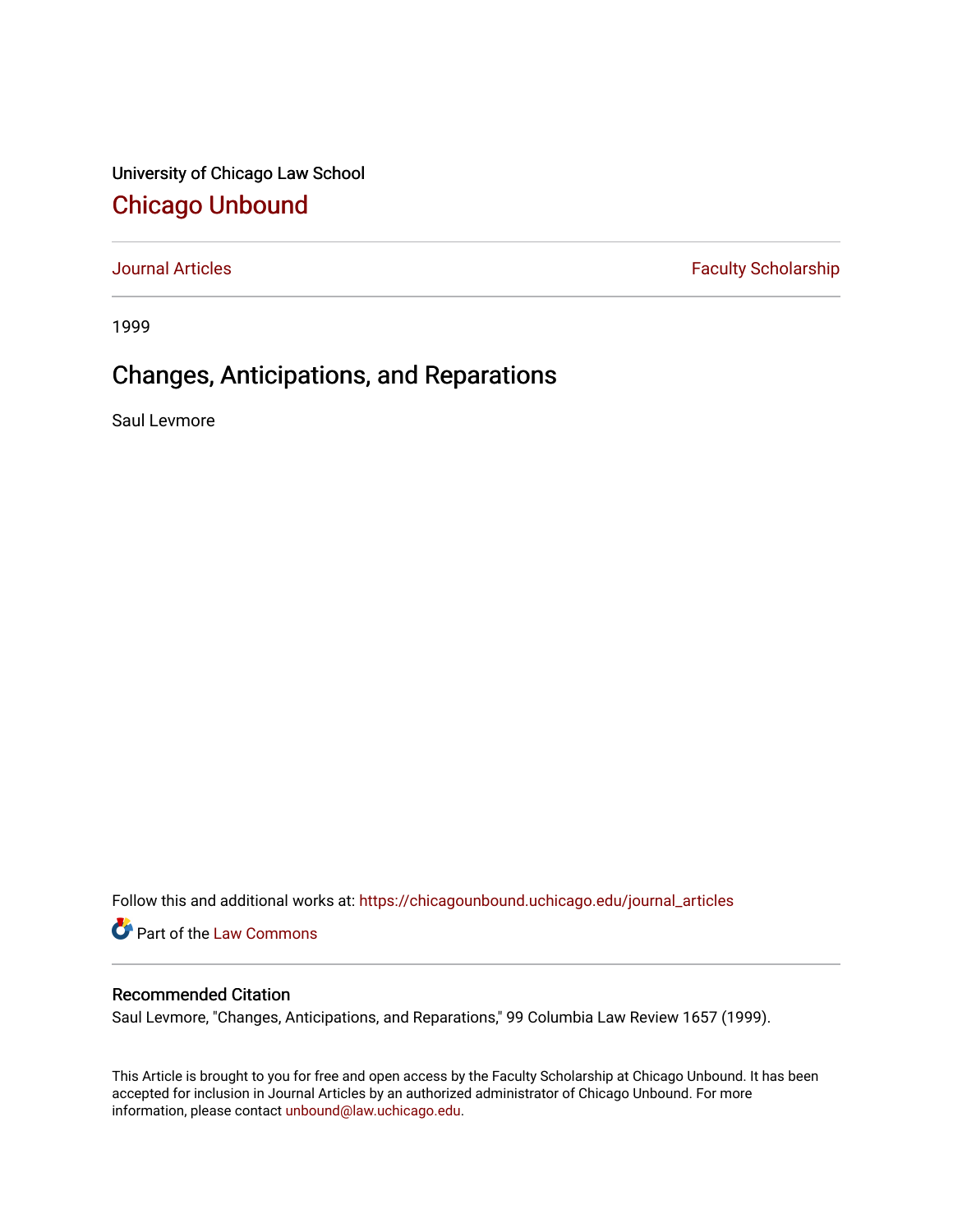# **COLUMBIA LAW REVIEW**

#### **VOL. 99 NOVEMBER 1999 NO. 7**

## CHANGES, ANTICIPATIONS, **AND** REPARATIONS

#### *Saul Levmore\**

*Conventional views of legal change emphasize the values of certainty and reliance, and are therefore hostile to explicitly retroactive laws. Contemporary scholarship, however, allows that a policy of aggressive legal change, with no compensation for "new losers," can encourage socially useful steps in anticipation of change. Professor Levmore argues that the anticipation-oriented approach logically extends to embrace anticipation by "new winners" and governments as well as new losers. If all parties' anticipatory incentives are considered, familiar rules, ranging from statutes of limitations to retroactivity and to compensatory payments for government takings, seem quite sensible. And if these rules are drawn correctly, few parties should find it worthwhile to stand against progress. Professor Levmore then considers reparations. He argues that these payments by governments are made when the potential anticipation effects normally associated with retroactive compensation are absent. The transfers are then redistributive, and best understood through interest group analysis.*

#### **INTRODUCTION**

Most of the effort expended in understanding and reforming law is concerned with the content of rules, be they substantive or procedural. My interest here is instead with timing. Law may be good enough, whether it is made in courts or more democratic institutions, but it may be too slow in coming about. Various interests and values may work to impede the rate at which good law emerges. This Article offers an early (but not quite first) step toward thinking about the many ways that law can and should influence its own development. If we allow ourselves to be more modest about our ability to know the content of good law, but less shy about encouraging parties to accept and facilitate changes that various empowered majorities send our way, then the roles played by such diverse things as due process, statutes of limitations, administrative rulemaking, appeals, and government compensation take on new meaning. And from a more positive perspective, we might simply try to understand transition rules, broadly construed, as reflecting law's optimistic assumptions about its own substance. My focus is on incentives to anticipate or arrest legal change.

<sup>\*</sup> William B. Graham Professor of Law, University of Chicago. I am grateful for suggestions received from Rachel Cantor, Julie Roin, Cass Sunstein, and participants at workshops at Case Western, Loyola (Los Angeles), and the University of Chicago Law Schools.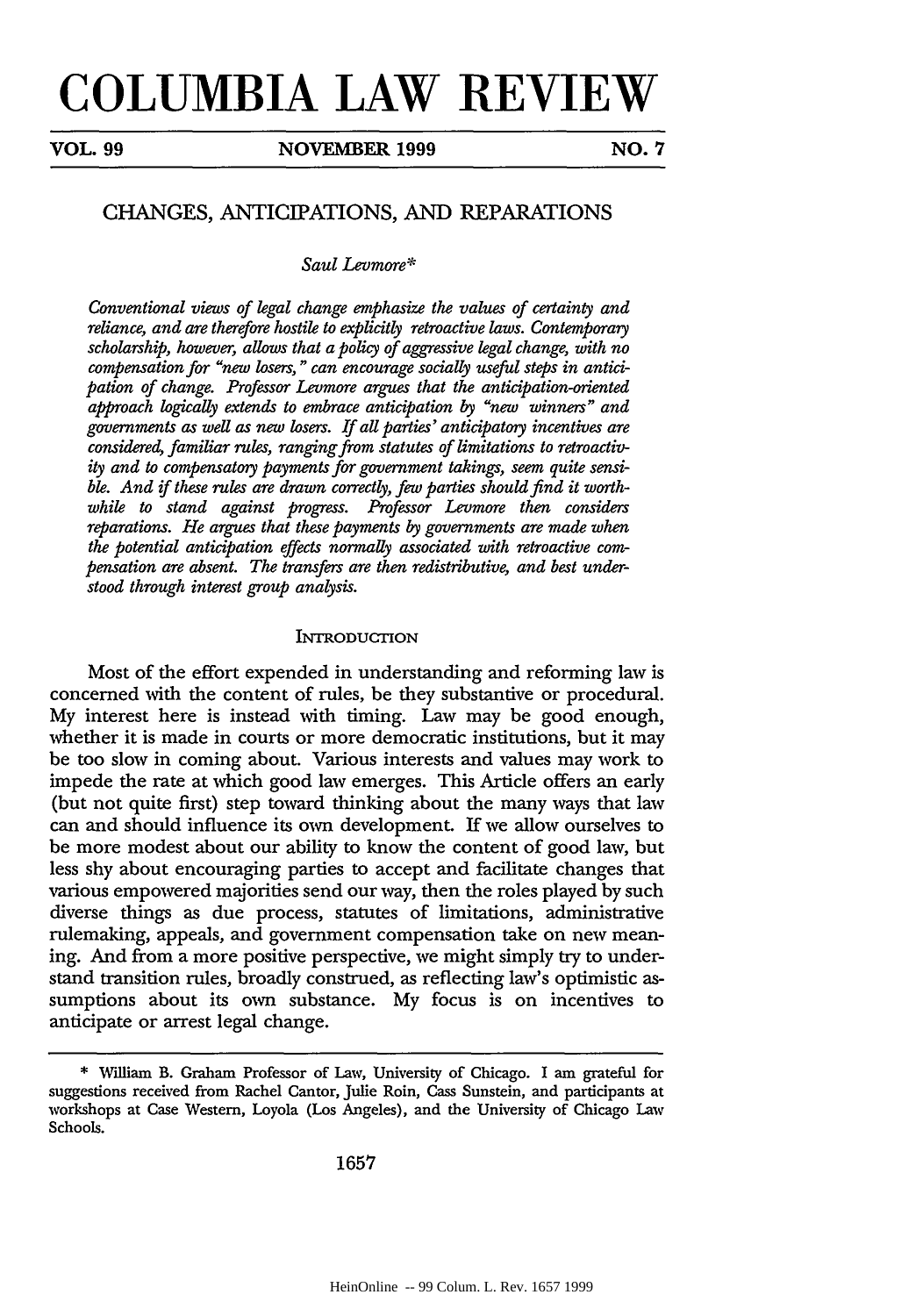The guiding principles on matters relating to transition rules have traditionally been the values associated with certainty and reliance, and indeed we might think of the conventional analysis of legal transitions as "reliance-oriented" and as harboring hostility to explicitly retroactive laws.' Contemporary work, however, has drawn attention to the idea that these values might be in conflict with faith in legal change and with encouraging desirable change.2 The suggestion is that transition rules be "anticipation-oriented," designed to encourage parties to anticipate new law.3 Compensation or other softeners for those who are disadvantaged by change will diminish the desirable inclination of these parties to anticipate change. Instrumentalist arguments have, of course, advanced the possibility that government compensation in the wake of change might generate better law through some sort of internalization process.4 But the present focus is on compensation and other tools as means of affecting the pace of change, rather than as implements for influencing the content of new law. Anticipation can increase the value of changes.

It is often easy to see the sense of this insight. If, for example, regulators ban a chemical that had long been used in a manufacturing process, the affected manufacturers might try to gain compensation, exemption from suit for the past use of this input, delay in the effective date of the ban, or exemption for those who like themselves (might be "grandfathered" as having) relied on the legality of this chemical in the past. Retroactive application will certainly be fought by these "new losers," as I will call them, and so aggressive an introduction of change might indeed seem especially unfair and pointless, for it would generate liability for actions that can no longer be altered and that may indeed have been approved by some regulatory authority. But the new, anticipation-oriented approach to legal transitions emphasizes the possibility that

4. See, e.g., Richard A. Epstein, Simple Rules for a Complex World 129 (1995); Kaplow, supra note 2, at 567-69.

**<sup>1.</sup>** See Charles B. Hochman, The Supreme Court and the Constitutionality of Retroactive Legislation, 73 Harv. L. Rev. 692, 692-93 (1960); Stephen R. Munzer, Retroactive Law, 6 J. Legal Stud. 373, **391** (1977); Elmer **E.** Smead, The Rule Against Retroactive Legislation: A Basic Principle of Jurisprudence, 20 Minn. L. Rev. 775, 777 (1936); Andrew C. Weiler, Note, Has Due Process Struck Out? The Judicial Rubberstamping of Retroactive Economic Laws, 42 Duke L.J. 1069, 1116-17 (1993). For representative examples of judicial decisions and academic commentary referring to unsettling retroactive laws as monstrous, unjust, and the like, see Harold J. Krent, The Puzzling Boundary Between Criminal and Civil Retroactive Lawmaking, 84 Geo. L.J. 2143, 2144-45 (1996).

<sup>2.</sup> See, e.g., Daniel Shaviro, When Rules Change: An Economic and Political Analysis of Transition Relief and Retroactivity (forthcoming Mar. 2000) (manuscript on file with *Columbia Law Review);* Michael Graetz, Legal Transitions: The Case of Retroactivity in Income Tax Revision, 126 U. Pa. L. Rev. 47, 47 (1977); Louis Kaplow, An Economic Analysis of Legal Transitions, 99 Harv. L. Rev. 509, 519 (1986); Saul Levmore, The Case for Retroactive Taxation, 22J. Legal Stud. 265, 267 (1993) [hereinafter Levmore, Retroactive Taxation].

<sup>3.</sup> In the tax context, however, often it is best if taxpayers do not anticipate new law so that anticipation does not affect their behavior. See Kaplow, supra note 2, at 519.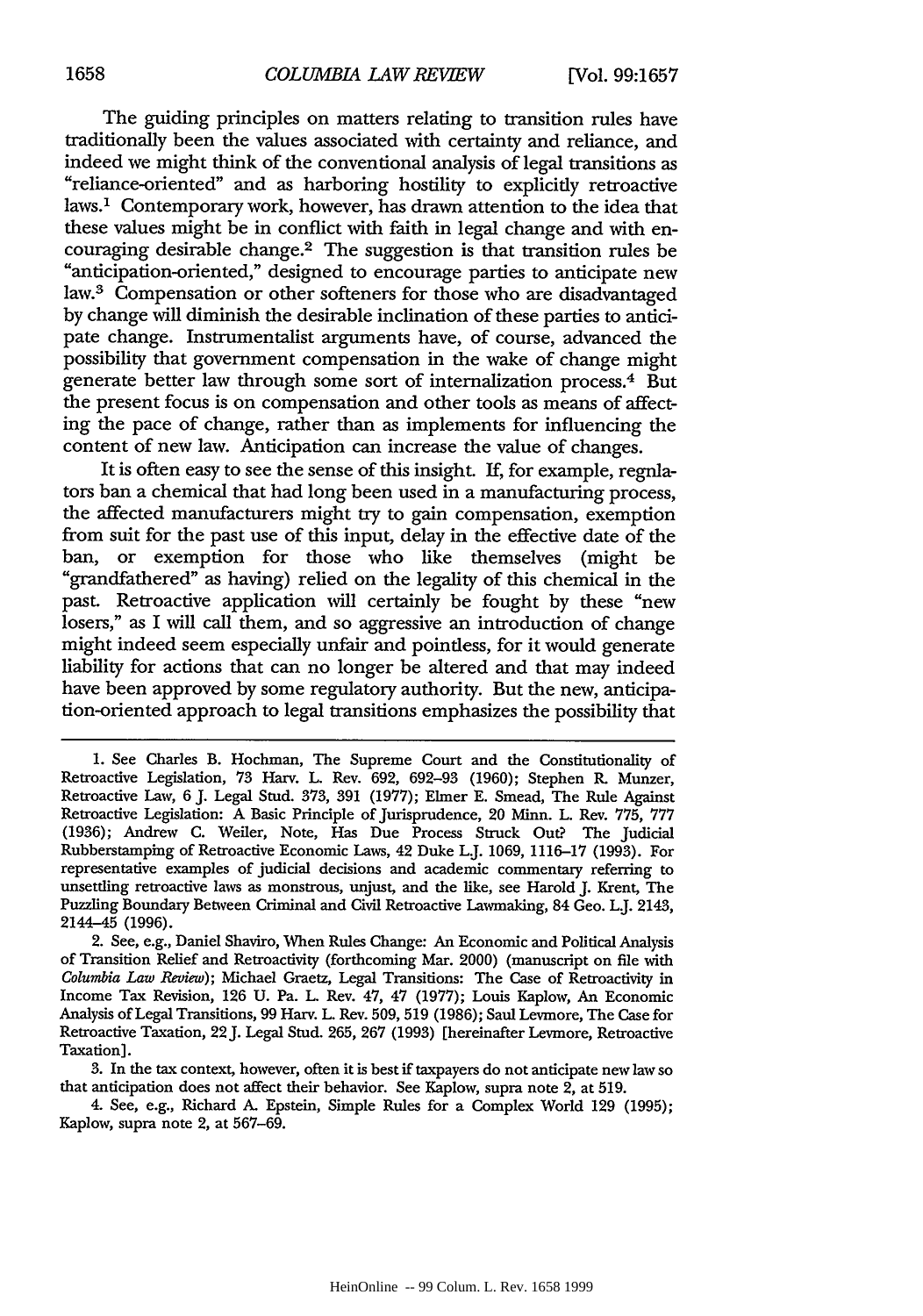these manufacturers could have anticipated the ban. They might have been in an excellent position to know the costs and benefits of the inputs they used and in a relatively good position to anticipate new and better law. The obvious way to encourage such anticipation and acceleration of beneficial change is for the law to practice "aggressive change."5 Manufacturers who expect no protection from the costs of change will then do well to anticipate it. They might, for example, develop and adopt substitutes for the chemicals that they anticipate will be banned, and good change may come about in this way long before lawmakers know to change the law.8 While the old, or conventional, view emphasized reliance interests and occasional cost internalization, the new approach focuses on anticipation.7 Aggressive change is thus an anticipation-oriented strategy. It refers to the idea of imposing new law as if we were confident of its quality and disappointed that we did not find it earlier. It encourages relevant parties to anticipate new law by declining to compensate them for the costs they incur as the result of change.

This anticipation-oriented approach has its problems but there is obviously much to be said for it. Aggressive change is more attractive the more new law is in fact good law, the more this good law would have been yet better if enacted or conformed to earlier, the more new losers have informational advantages, and the more likely it is that new losers will facilitate good law rather than work wastefully or successfully to block it. But my aim in this Article is not to dwell on the conditions under which the strategy of aggressive change will be most successful, but rather to extend this strategy and to increase the emphasis on anticipatory behavior. Rules of liability and even retroactivity may well encourage conventional tort defendants and regulated industries to anticipate new law, but they may also encourage plaintiffs, regulators, and governments to do the same. New law comes about through the interaction of all such parties, and perhaps all should be encouraged with appropriate incentives regarding any failures of anticipation.

Part I suggests that this anticipation-oriented strategy offers a surprising insight that may explain a good deal of the law requiring government

<sup>5.</sup> The example in the text involves technological change, with a private party possessing not only superior information but also the ability to effect change. In such cases, the argument for what I call "aggressive change" is most straightforward.

<sup>6.</sup> In the extreme, there might be cases where self-regulation would be the norm and a formal ban never comes to pass.

<sup>7.</sup> On cost internalization, see Hochman, supra note 1, at 692, 698. The strategy of aggressive change is fueled by some skepticism about internalization strategies. A government that pays for the costs it imposes does not always enjoy corresponding benefits and does not always have an easy means of encouraging its agents to consider the costs for which it will be responsible. Moreover, as a predictive matter the internalization idea raises more problems than it solves in takings law, where the government pays but occasionally and where these occasions are not correlated with the likelihood of complete internalization. In any event, I will treat a "strategy of aggressive change" and an 'anticipation-oriented" approach as virtually synonymous.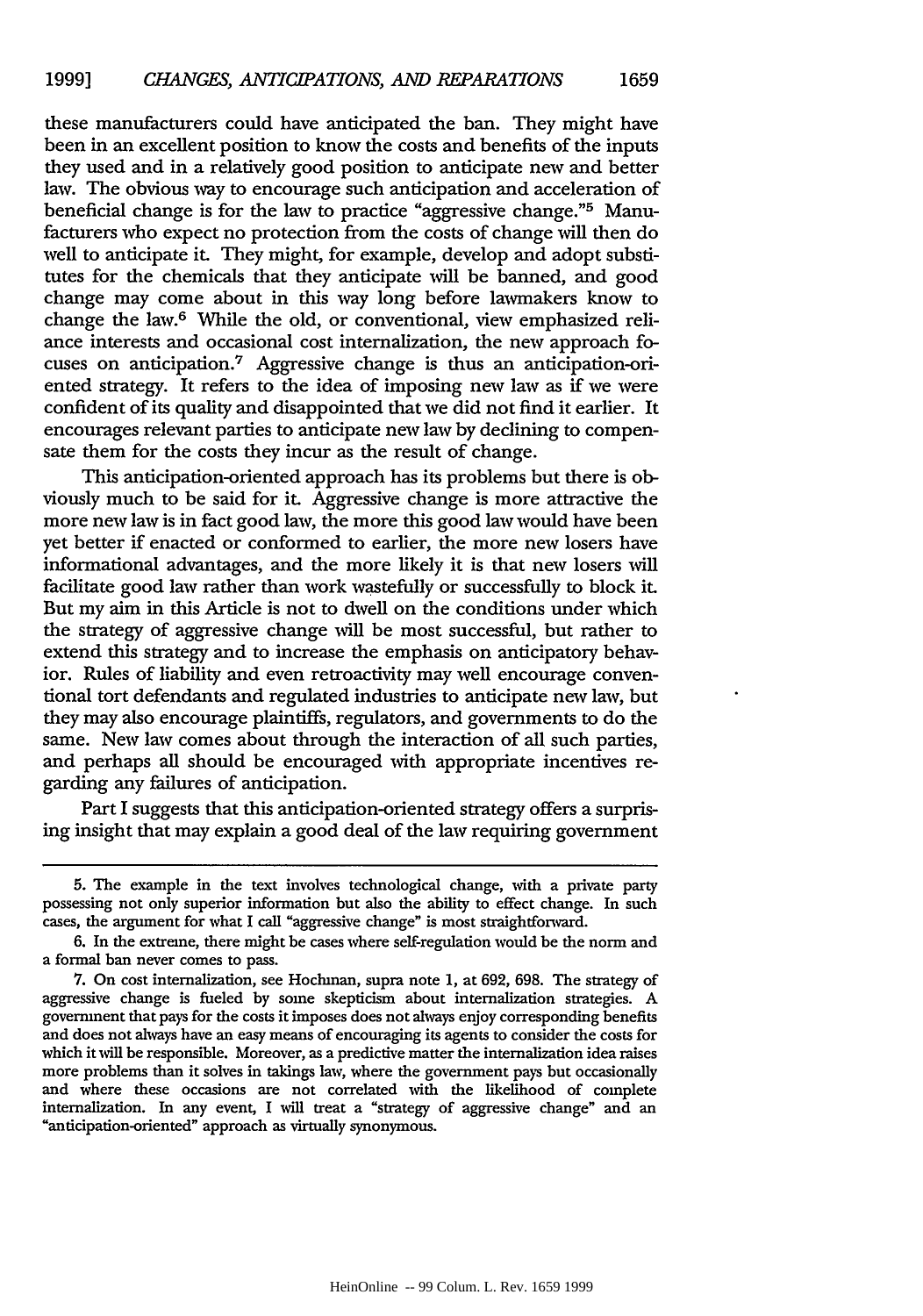payments in some situations. The law that we experience may in fact be more compatible with the strategy of aggressive change than with the old, reliance-oriented approach. In order to encourage anticipatory behavior by multiple parties, the best transition rules may be those that impose change rather mildly-not because of any sense of caution about the content of new law, nor because of sympathy for those who relied on old law, but because these rules offer good incentives for all concerned. At the same time, there may be discrete areas of law where more aggressive change is appropriate. Some readers will come away from this exploration of the logic of an anticipation-oriented approach more convinced than before that it is a mistake to impose change aggressively and that the strategy of aggressive change crumbles under its own weight. My own conclusion is at times agnostic and at times optimistic about both the strategy of aggressive change and conventional legal rules.

Extension of the aggressive-change strategy to include the goals of encouraging anticipation by opposing private parties and by governments draws attention to instances where governments do make compensatorystyle payments after serious legal changes. In Part II, I consider a category of rather extreme examples, in which monetary reparations are paid long after injuries are suffered and long after a regretted legal regime has been changed.

A good recent example of reparations following social and legal regret of a very serious sort was the payment of \$20,000 each to some 82,000 Japanese Americans (or their immediate relatives) who had been relocated and interned during World War II.<sup>8</sup> It goes almost without saying that other transformations have not generated reparations. African Americans who experienced discrimination and government-sponsored segregation, not to mention earlier enslavement, have not received direct reparations, despite intermittent arguments and claims for monetary payments.<sup>9</sup> At a slightly more mundane level, many government programs, experiments, and military campaigns come to seem misguided and unjustifiable, but only a fraction of these generate reparative payments. There may be something of a parallel positive puzzle with respect to international reparations which sometimes follow wars or regrettable state actions-and with remarkable speed. A theory that makes sense of the pat-

<sup>8.</sup> I will try to reserve the term "reparations" for payments made by governments to injured parties who have no reasonable expectation of recovery in court. These legislated payments are thus different from settlements. In the case of the payments to Japanese Americans, recipients were required to waive any claims they might have had against the government. I think it fair to say that the expected value of these claims was very low or, at least, that sudden success in the courts would itself have come only with the help of political sentiment and have been at odds with existing law. On the details of the reparations scheme itself, see Civil Liberties Act of 1988, 50 U.S.C. § 1989b-4 (1994).

<sup>9.</sup> See Cato v. United States, 70 **F.3d** 1103, 1105 (9th Cir. 1995). See generally Vincene Verdun, If the Shoe Fits, Wear It: An Analysis of Reparations to African Americans, 67 Tul. L. Rev. 597 (1993).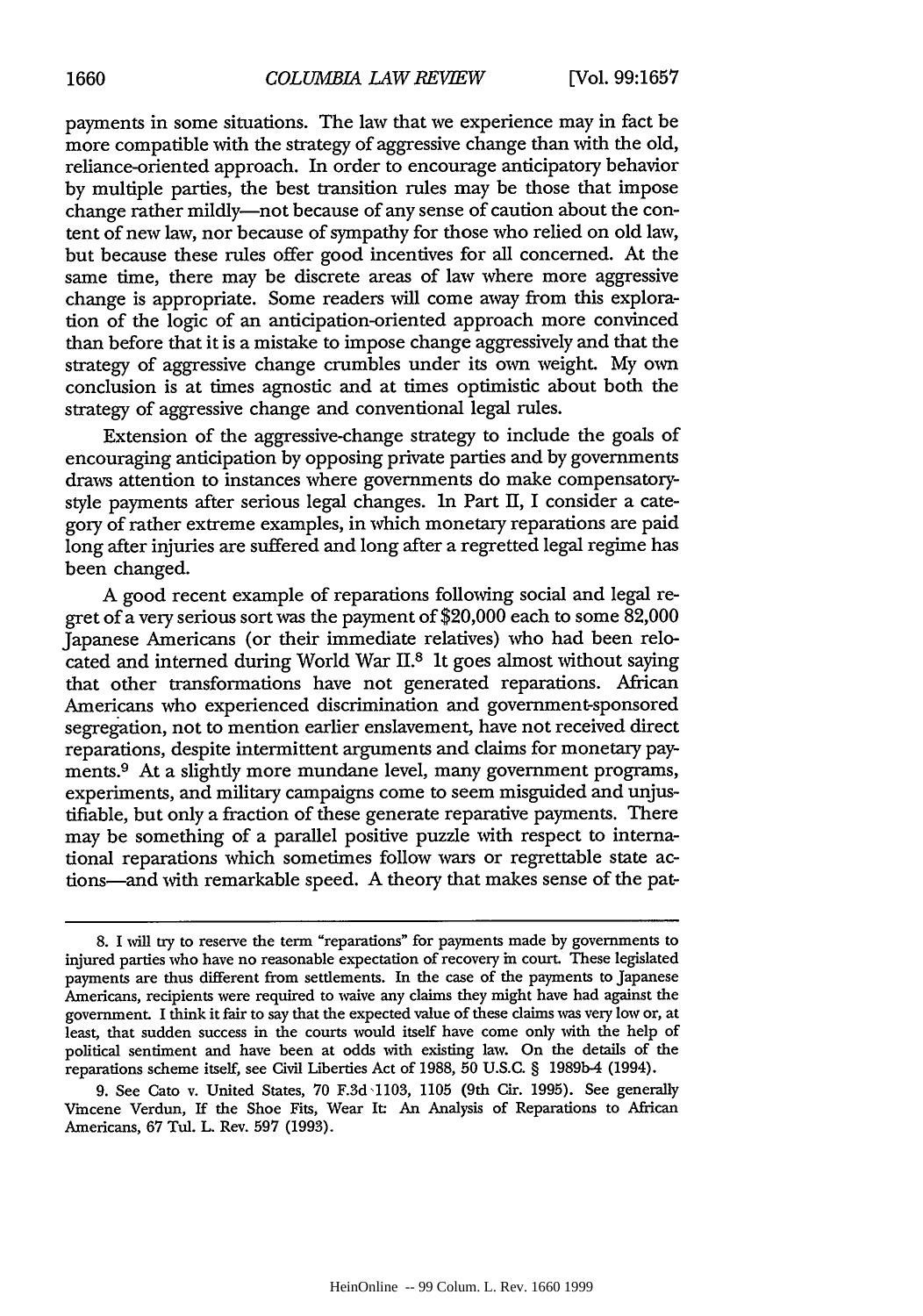tern of domestic reparations might illuminate the incidence of international payments.

My claim about reparations can be summarized (in nearly circular fashion) through the observation that the reasons for denying compensation with respect to most legal changes are inapplicable in the very situations where reparations are paid. Put differently, reparations involve wealth transfers where the behavioral, or potential anticipation, effects normally associated with compensation related to legal change are absent. The transfers are then redistributive, political moves best understood through interest group analysis. The ability to change law without compensating losers may normally encourage desirable legal change, but it will not do so if the compensation claim comes so long after the original regime that it could scarcely have been anticipated, or if its expected costs are very low.

### I. AGGRESSIVE **LEGAL CHANGE**

#### *A. Encouraging Anticipation by New Losers*

Most, if not all, of the attention paid recently to legal changes, or transitions, has been devoted to claims by those who stand to lose from change.10 These new losers regularly point to their reliance on old law and argue not only against retroactive application of new law<sup>11</sup> but also for compensation or protection to the extent that there are burdens associated with change that is nominally prospective. **If,** for example, courts or other regulators begin to find that products once declared safe are now thought to be defective, there are questions about who should bear the cost of changing a manufacturing process as well as the costs associated with injuries imposed, or yet to be caused, by these old products. Comparable questions arise with many legislative pronouncements. One favorite in the literature is losses imposed by a repeal of the federal income tax exemption for interest on municipal bonds; the exemption has long been abhorred by tax law theorists and its repeal can be fantasized in various forms with different degrees of retroactivity.<sup>12</sup>

Recent, interesting literature suggests that, whatever the doctrinal context, normative views about protection for new losers follow from assumptions or intuitions about the likelihood that legislative and judicial

<sup>10.</sup> See Graetz, supra note 2, at 49-51; Kaplow, supra note 2, at 522; Levmore, Retroactive Taxation, supra note 2, at 266-67.

<sup>11.</sup> See, e.g., Reynoldsville Casket Co. v. Hyde, 514 U.S. 749, 759 (1995); James B. Beam Distilling Co. v. Georgia, 501 U.S. 529, **536** (1991); Chevron Oil Co. v. Huson, 404 U.S. 97, 107 (1971).

<sup>12.</sup> See, e.g., Graetz, supra note 2, at 53-56. This example is not among the strongest for aggressive change because taxpayers (and even municipalities) are unlikely to have an informational advantage about the case for change. On the other hand, although this Article emphasizes the role that information advantages can play in the argument for a strategy of aggressive change, informational advantage is not a focus of the extant literature.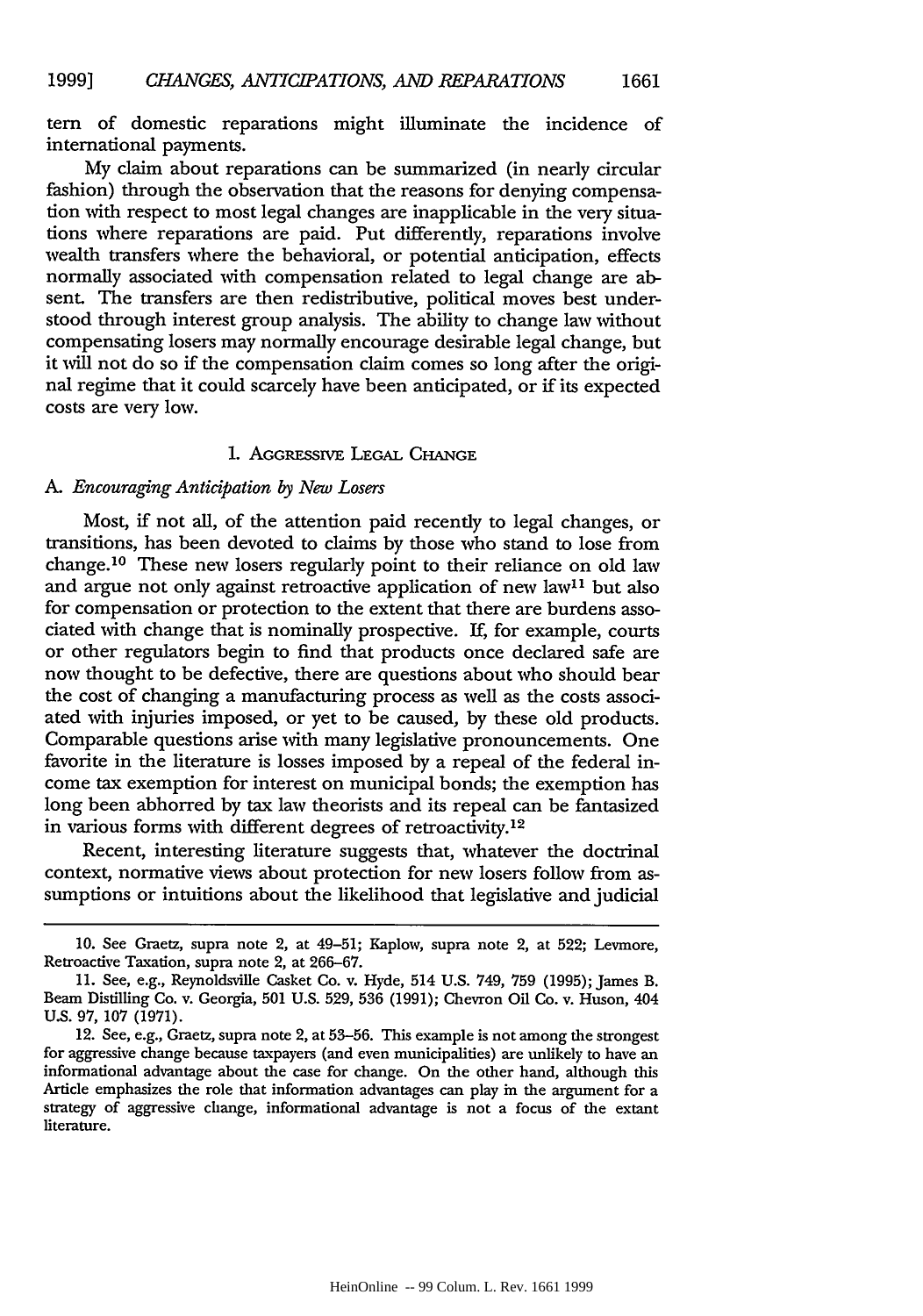innovations offer improvements. If new law is good law, then there is normally much to be said for encouraging both new law and the behavior it means to animate. Such encouragement is the goal of a policy of aggressive change; protection for new losers will only weaken their motivation to anticipate change. Moreover, the heroic assumption that new law is more often than not good law, not to mention the implicit assumption that encouraging a different pace of change will not adversely affect its content,13 may be optimistic but it is not capricious. It is plausible, for example, that although selfish interest groups and legislators get their way with respect to novel issues, the longer a matter is in the public eye, the more likely some combination of good judgment, majoritarian politics, and market-like bargains will prevail. 14 With market-style bargaining always in the shadows, most legal rules might well come to be sensible or even efficient. It almost follows that most change is for the better. Alternatively, there may be a kind of competitive theory that can ground optimism about the evolution of judicial and legislative interventions. Better governments may help their industries and citizens win various interjurisdictional battles against inferior and less responsive governments. In short, although there is an endless stream of pessimistic arguments about the likely character of laws, there may be a comparable-less familiar but perhaps superior-set of optimistic arguments supporting the idea that most new law is good law.<sup>15</sup>

An alternative entry point to thinking about the pace of change and anticipatory behavior, as opposed to the content of new law, is to begin with the question of how to encourage parties to anticipate and facilitate good law. Parties who find the content of proposed laws disadvantageous are at present likely to oppose and delay change. One possibility is to inquire constantly whether any party was negligent or worse in its attempts to change law or forestall changes. The difficulties associated with this sort of approach lead to the objective strategy of taking the evolution of the content of law as a given. The idea is to assume that law as it develops is the best law, having survived a kind of evolutionary competition. There is then no need to make subjective judgments about good and bad law, except perhaps in rare cases where law responds to new circumstances that individual actors could not or even should not try to

**<sup>13.</sup>** Note that the interaction between pace and content is unlikely to present much of a problem. Rushing things along might sometimes lead to errors, but these mistakes will in turn be discouraged by knowledge that corrections will eventually be imposed aggressively under the rules associated with an anticipation-oriented regime.

<sup>14.</sup> Indeed, it is something of a puzzle that commentators who have the most faith in private bargains (even in the face of transaction costs) tend to be those with the least faith in private parties' abilities to bargain successfully for efficient outcomes in the political arena. See, e.g., Richard A. Posner, Economic Analysis of Law § 3.1, at 37-38, § 19.3, at 572-73 (5th ed. 1998).

<sup>15.</sup> There is something attractive about avoiding the question of asking some institution to identify good law versus bad law.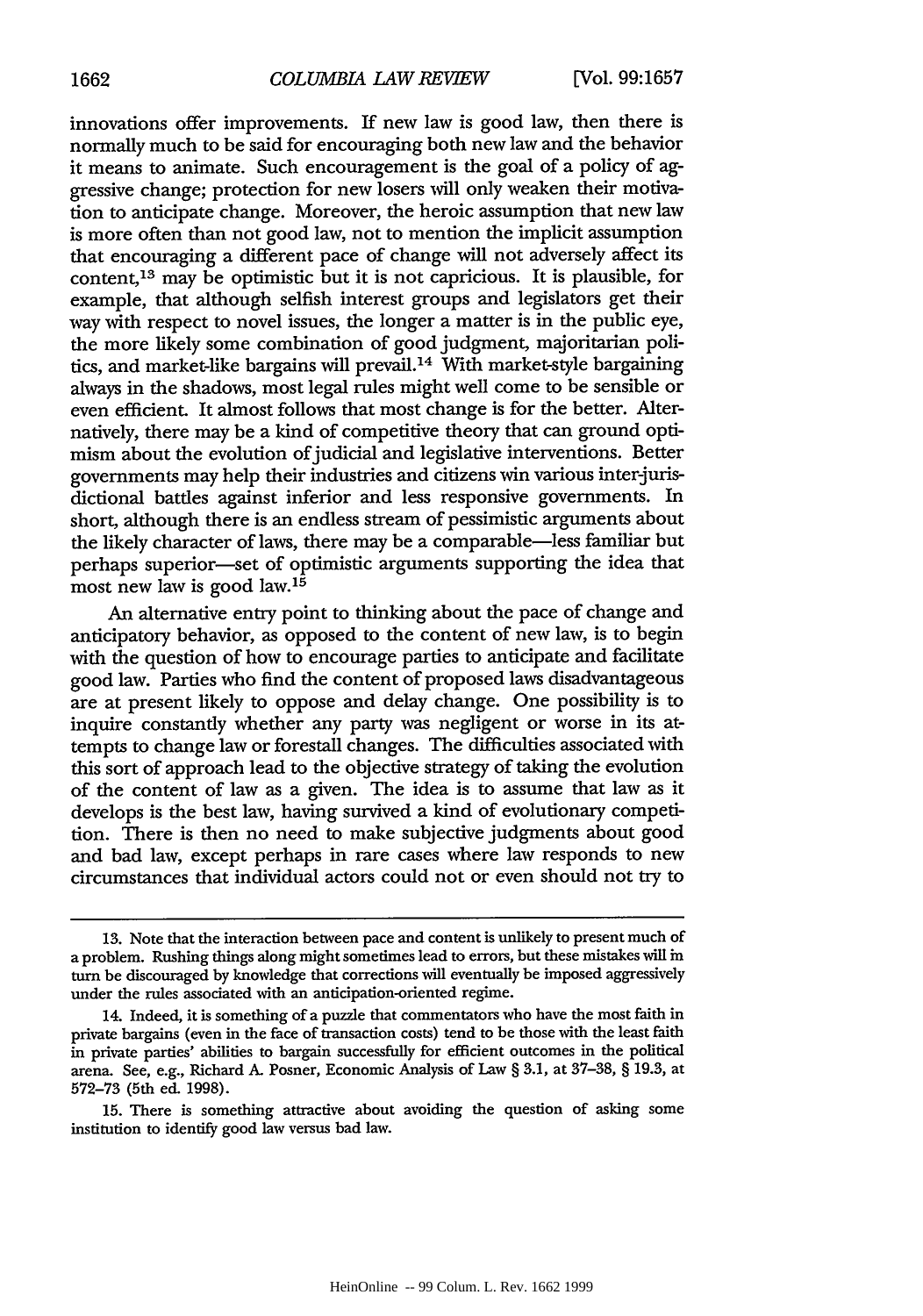anticipate.<sup>16</sup> There is obviously much more that could be said about this notion, but my strategy here is to focus on timing and to assume a good deal about content

In any event, if one is willing to assume that new law is more often than not good law, or at least to see where this sort of leaping lands us, then there is much to be said for the proposition, associated with Louis Kaplow, Dan Shaviro, and others, that there should be no protection for those who lose because of substantive change.<sup>17</sup> What is said to be at stake is not simply a question of wealth distribution but rather the incentive to predict change and to exploit informational advantages in ways that promote the social interest. Imagine, again, that new legislation bars the use of some chemical inputs or that new administrative regulations hold users responsible for injuries caused by these ingredients. The more aggressive the expected application of these new rules, the more it seems likely that well-informed firms will choose to substitute other, less harmful inputs even before the government (through courts, regulators, or legislatures) devises the new controls. The idea, once more, is that it will pay for firms to anticipate government regulation in order to avoid liability or wasted investments. Moreover, there is reason to think that these regulated firms know or could know more than the government about likely subjects of regulatory concern and, therefore, might be in the best position to forecast the coming, good law. In contrast, if the law is such that these firms know that they will be compensated for the cost of legal change, then they have little incentive to anticipate new law. The case for aggressive change is much weaker where the parties that might anticipate new law have no special informational advantage, if only because it is much more likely that they will waste resources in their attempts to acquire information in the hands of others.<sup>18</sup>

There is, to be sure, the possibility that the law might encourage useful anticipation by asking ex post, and on a case-by-case basis, when various actors should have anticipated what the lawmakers eventually discovered. The idea is that even if we assume the desirability of new law, we may be willing to inquire in each case whether anticipation was feasible, whether various parties enjoyed superior information, and even whether

**<sup>16.</sup>** It is possible that anticipation should sometimes be discouraged in order to economize on duplicative information gathering.

**<sup>17.</sup>** Or at least because of substantive or policy changes. See Shaviro, supra note 2 (manuscript at **8)** (striving to distinguish policy-relevant attributes from those that are "accounting" conventions); Kaplow, supra note 2, at 513.

**<sup>18.</sup>** The case does not evaporate when there is no informational advantage because these parties may still usefully adapt to coming law. And the problem of duplicative searches for information is common in many markets. Consumers and investors, for example, regularly face collective action problems that suggest the presence of something other than the optimal amount of comparison shopping and other searching, but it is unlikely that there is much of a case to be made for law's intervening in all such markets.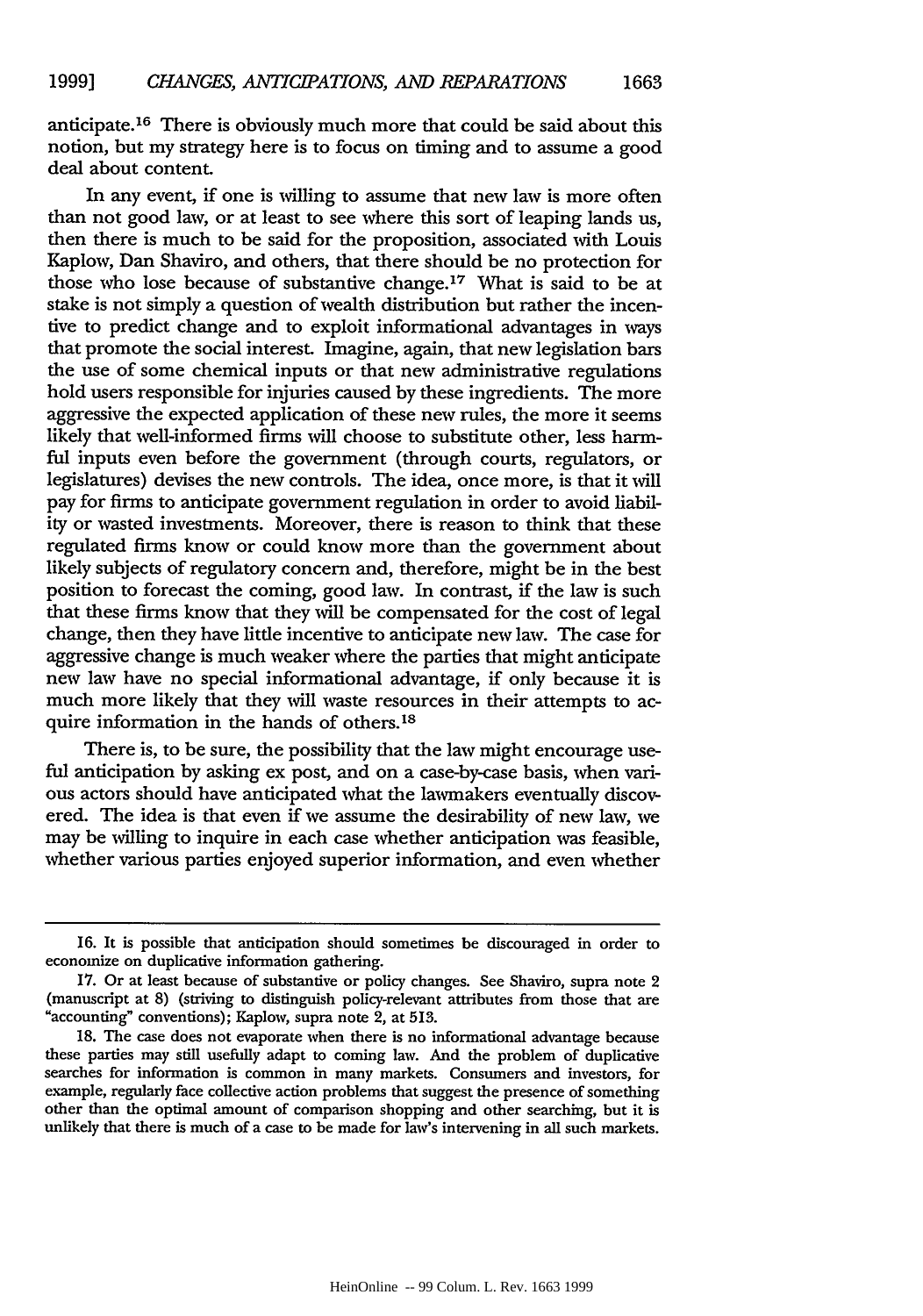there was antisocial obstruction of good change. 19 Such a scheme might call for payments for the period in which there was negligent or intentional non-anticipatory behavior. We might simply think of the case for fairly aggressive legal change as a kind of argument for strict liability for non-anticipation, where a negligence rule is expensive to administer. In any event, the choice between negligence and strict liability can be revisited if the strategy of aggressive legal change ever becomes conventional.

An intermediate strategy would allow room for categories of changes, and in particular would attempt to identify changes in law that arise because of new circumstances that make early anticipation unlikely or even undesirable. Thus, when a speed limit is reduced on a highway, it is likely that anticipatory precautions may be inefficient, because in a much earlier period there was insufficient congestion to warrant the lower speed, or even dangerous, because of a collective action problem that is solved rather uniquely by a posted speed limit.20 New law may be good law, but only in its time.21 In contrast, airbags might have been usefully anticipated long before their actual introduction. There is, therefore, something to be said for case-by-case determinations as to whether change would have been appropriate earlier. On the other hand, there is the possibility of useful generalization. One possibility is to generalize based on regulatory subject.22 Another is to treat decisions by

21. We might imagine transition rules that vary according to the underlying substantive rule. Thus, new speed limits might be retroactively imposed for a six-month period to take account of the lag between new density and traffic conditions and the passage of new speed limits by legislation or administrative rulemaking. The public choice implications are fairly clear and not necessarily upsetting. Old speeders-as defined by new law-will not normally be known except for those who were involved in accidents during the six-month period. These parties will have a keen interest in opposing the new legislation, while their victims will have an interest in supporting lower speed limits in order to facilitate victories in tort suits. And it is possible that these interested and comparably situated parties are well-suited adversaries in the political arena.

22. Thus, new traffic and new zoning laws might be presumed to be based on new circumstances while product safety rules might be presumed to reflect technological advances or data collection that might have been usefully anticipated. But even these

<sup>19.</sup> Further refinements might include the question of whether a reasonable party might have thought that others were investing in information. That problem becomes similar to that encountered in rescue law. See Saul Levmore, Waiting for Rescue: An Essay on the Evolution and Incentive Structure of the Law of Affirmative Obligations, 72 Va. L. Rev. 879, 934 (1986).

<sup>20.</sup> There can be danger in driving as if the speed limit were lower than posted when others do not do the same. In any event, I do not put too much weight on the collective action point because I doubt that much changes if we use an example where the speed limit changes on a railroad line used by one or two carriers. Finally, note that anticipation could also be encouraged with subsidies or penalties targeted at behavior that is a substitute for that which the law eventually chooses. If congestion leads to lower speed limits, some of those who usefully anticipated the legal change will drive a bit slower but some will switch to other routes or modes of transportation. We might penalize those who do not (or reward those who do) anticipate and perform these useful acts. The problem is that it can be difficult to specify all those things that are substitutes for the behavior eventually legislated.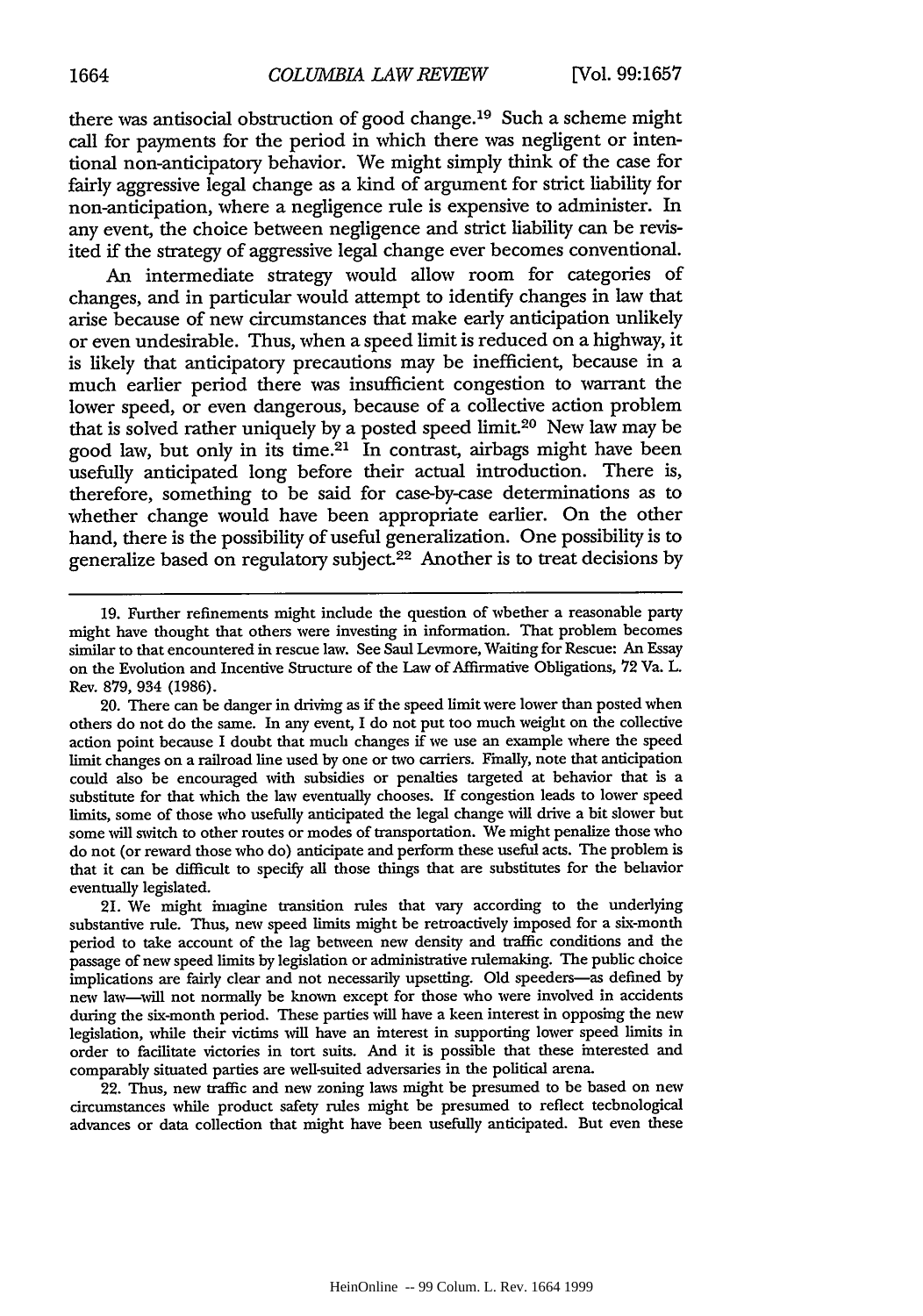legislators or administrative agencies as more likely than those of courts to result from recently changed contexts, if only because the former can move more quickly.

Even with a convenient assumption about the quality of the content of new law, the argument for aggressive legal change is open to important objections and qualifications. It must assume that negatively affected parties can be discouraged from delaying good law, or that they are unable to succeed in such obstruction. After all, if new losers simply go uncompensated for the burdens new law imposes on them, then they can be expected to work to delay the implementation of proposed changes. One way to combat this delay and to promote the anticipation-oriented strategy is to insist that legal change *should* be accompanied by retroactive liability where necessary, in order to ensure that new losers will not waste resources seeking to promote destructive delay. In some settings law encourages anticipation and discourages intentional delay by awarding prejudgment interest as well as by imposing retroactive liability,<sup>23</sup> and the same strategy can be followed even where new losers were proclaimed to be winners under old law. The problem is more difficult when new law affects things that are not easily monetized. In any event, the strategy of aggressive change requires not only the very optimistic assumption that most changes are good but also the sanguine conjecture that we need not be concerned about the social costs associated with delays in change brought about through the influence of those who will lose from it. Indeed, a vulnerability of the anticipation-oriented approach discussed thus far is that it gives new losers a new (and unfortunate) incentive to block change entirely.

The preceding analysis is, however, unnecessarily wooden. In fact, a legal system guided by the value of anticipatory behavior need not precommit either to the noncompensation norm or to a rule requiring compensation (or other protection) for those who relied on old law. Courts may react to new law and subsequent claims by new losers by allowing change, and even nominally retroactive change, with no protection for new losers-but nothing stops legislatures from providing compensation where none is legally required. Legislatures, more than courts, can engage in the strategic and selective protection of new losers. A plausible, but admittedly blissful, view is that where losers have sufficient power to delay or block desirable change, winners (including the polity as

examples might be trivialized with the claim that virtually everything can be usefully anticipated. Thus, property owners might usefully anticipate zoning changes-but then again perhaps we have no reason to expect them to anticipate where governments choose to put new industrial parks or military bases.

*<sup>23.</sup>* See City of Milwaukee v. Cement Div., Nat'l Gypsum Co., **515** U.S. 189, 194 (1995) (discussing prejudgment interest in the context of admiralty law); General Motors Corp. v. Devex Corp., 461 U.S. 648, 654 (1983) (discussing prejudgment interest in the context of patent infringement); United States ex rel. Treat Bros. Co. v. Fidelity **&** Deposit Co., **986** F.2d 1110, 1120 (7th Cir. 1993) (discussing prejudgment interest in the context of breach of contract).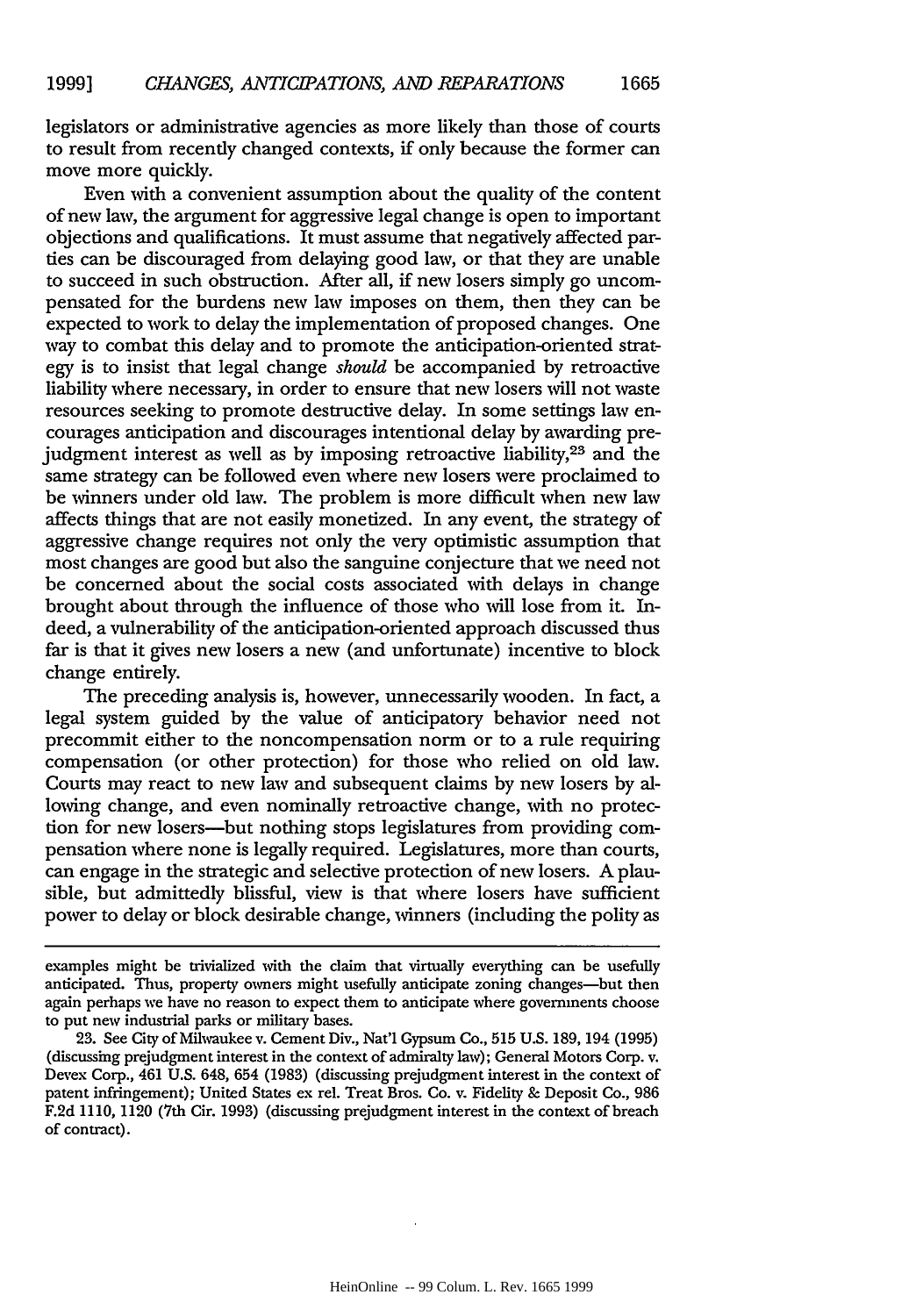a whole) find it worthwhile to compensate losers in order to go forward with good new law. Good law is to be expected under this view, but it will sometimes come with a political cost in the form of compensation for losers, or for a potent subset of losers. It goes almost without saying that such political deals must (at least sometimes) be enforceable for them to have any value. If aggressive change is applied everywhere, even to undo previous compensation payments to new losers, then political bargains to facilitate change will depend on the development of a norm against this sort of aggressive undoing of earlier deals. If this norm does not develop, if compensation were somehow impermissible in the first place, or if it were required to be disbursed with some principled consistency, then it is quite plausible that there would be less good change and good law than there would be in a world where selective protection was permissible or even in one where reliance interests were always protected.<sup>24</sup>

There is, of course, ample room for the pessimistic view that begins with the intuition that new law is often bad law. Political agents may be selfish and uncontrollable. Bargains may be missed because of transaction costs, because potential winners and losers cannot easily convert their rights to money or other tradable goods, because the potential for payments may lead to extortion, inefficient posturing, and so forth. Such pessimism leads to a taste for less government flexibility in order to avoid political bargains for further changes. But the pessimistic view tends to conflate problems of timing and content, and my aim is to focus on the former even if it means (unrealistically) holding the latter constant or assuming the best about it. To put the entire matter differently, the best argument for mandating government compensation for all those who lose from change-which is to treat most regulations as compensable takings-may not be that compensation will encourage better governmental decisionmaking but rather that the permissible and flexible character of compensation in the absence of a mandatory rule leads to wasteful rentseeking by those who now seek to ward off uncompensated regulation.<sup>25</sup>

Our legal system, and surely most others, reflects an intuition that the promise of compensation for new losers would do more harm than

<sup>24.</sup> This flexibility advances the optimistic case alluded to above. See supra note 13 and accompanying text. If endowments (and even legal rules) do not matter much in private law because trades will occur where they are profitable, then the same might be true even where voting rights, interest groups, and other political arrangements create the need for an extra layer of costly transactions. The fiexibility of law, in the form of the power to compensate or not, often creates more bargaining room.

**<sup>25.</sup>** Note that if we focus on timing or the process of change, and concern ourselves entirely with such things as rent-seeking, there is a strong case to be made for mandatory compensation to new losers. The idea is that if there is no compensation, then prospective losers will fight change. And if compensation is discretionary, then they will fight change or work to gain compensation. The only way to avoid rent-seeking entirely is to guarantee compensatory payments (but no more) in the event of change. This is, of course, neither the position taken here nor one already associated with the strategy of aggressive change. See infra Part II.C (discussing other flawed strategies for reducing rent-seeking).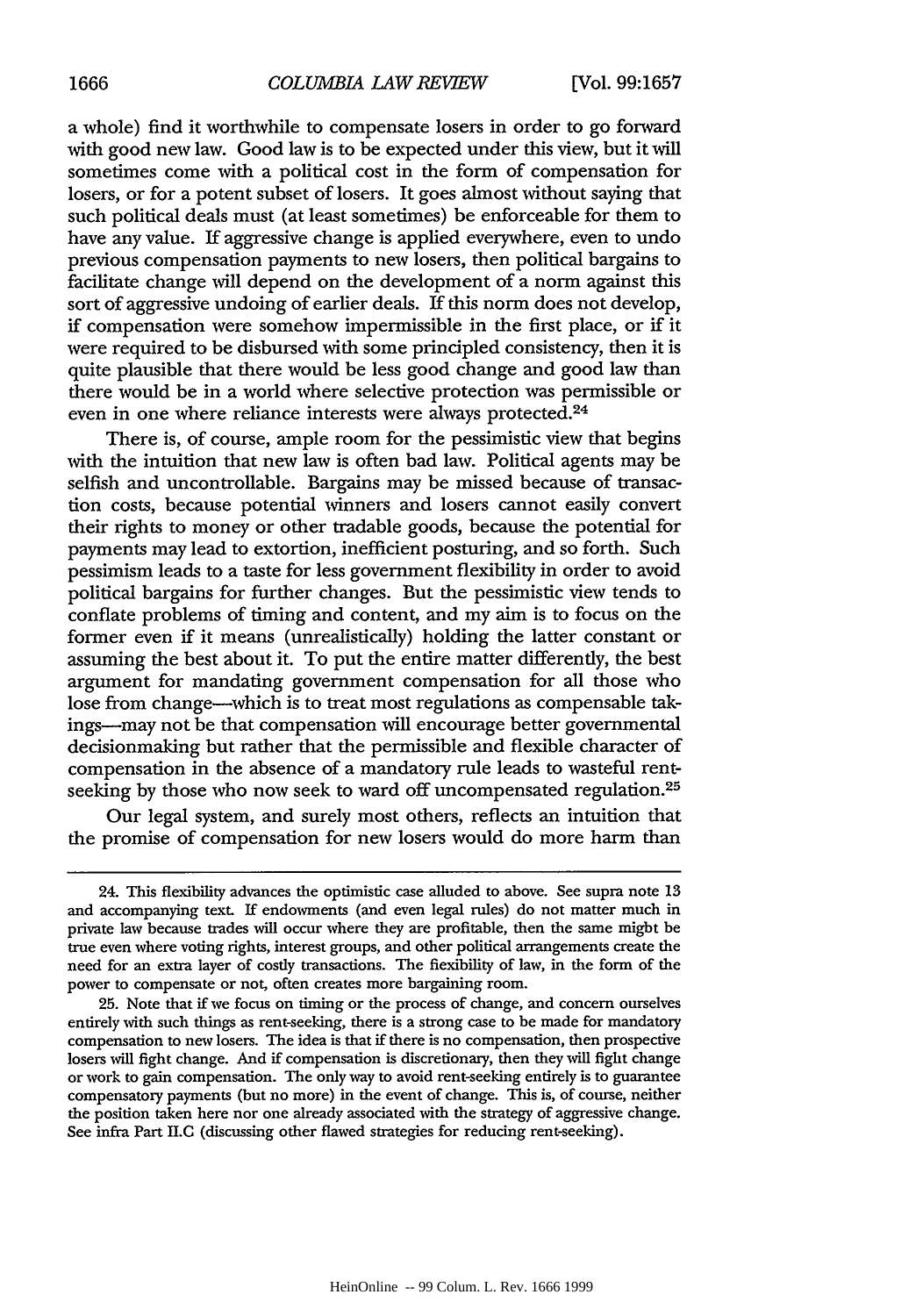good except under special circumstances, such as the singling out of a particular individual or group. New legislation is normally associated with new winners and new losers; the former group has often been instrumental in encouraging the legislative change, and the latter group generally receives no compensation. The system operates through political power rather than unanimity or a Paretian ideal.

The discussion thus far has emphasized legal change through legislation, but the case for encouraging anticipation by new losers is much the same whether changes come about in legislatures or in courts.<sup>26</sup> The winners and losers in court cases are not unlike those found in the wake of new legislation. When a court surprises us by finding liability where none was known before, we expect the moving party to be one of the winners, and it is rewarded by a judgment against its opponent, a new (and perhaps lone) loser. The loser is hardly compensated even though there is a sense in which the government (through the courts) has taken from it. There is again the question of useful anticipation. Continuing with the example of potential tortfeasors who should rush to take precautions that future courts will eventually find to be desirable, one can imagine a system in which past litigants, who failed to collect when they had their day in court, collect on the basis of new law in order to encourage anticipation by the new losers. But prior to exploring this possibility, I turn to more explicit consideration of the role of new winners.

#### B. *Encouraging Anticipation (Even) by New Winners*

The anticipation-oriented approach to new losers, which is to say the idea of fully burdening them with the costs of change, is most attractive where these players, who are often conventional defendants, have both an informational advantage in anticipating changes (in law and technology) and the ability to take concrete, socially useful steps. However, new losers are not the only parties whose anticipation or advance behavior might be usefully encouraged. This is easier to see if we characterize the strategy of aggressive change as aimed not simply at anticipation but, more generally, at facilitation of new rules and associated behavior. Anticipation (and new law itself) is simply a means to the desirable end of new and better behavior.<sup>27</sup>

We might, therefore, stand the discussion thus far (and the recent literature on legal transitions) on its head by encouraging new *winners* to

<sup>26.</sup> This is recognized by Kaplow, supra note 2, at 614-15. Note, however, that the entire discussion of prejudgment interest, see supra note **23** and accompanying text, provides an example ofjudge-made law exhibiting remarkable awareness of the problem of delay by those who expect to be new losers.

<sup>27.</sup> I put the point in purely instrumentalist terms in order to avoid repetition. Much of what is said in the text could also be attached to claims about other goals of law. If, for example, one prefers to think of the role of law in seeking to promote communal values or an attractive distribution of resources, then private anticipation and facilitation might still be usefully encouraged exactly as discussed in the text.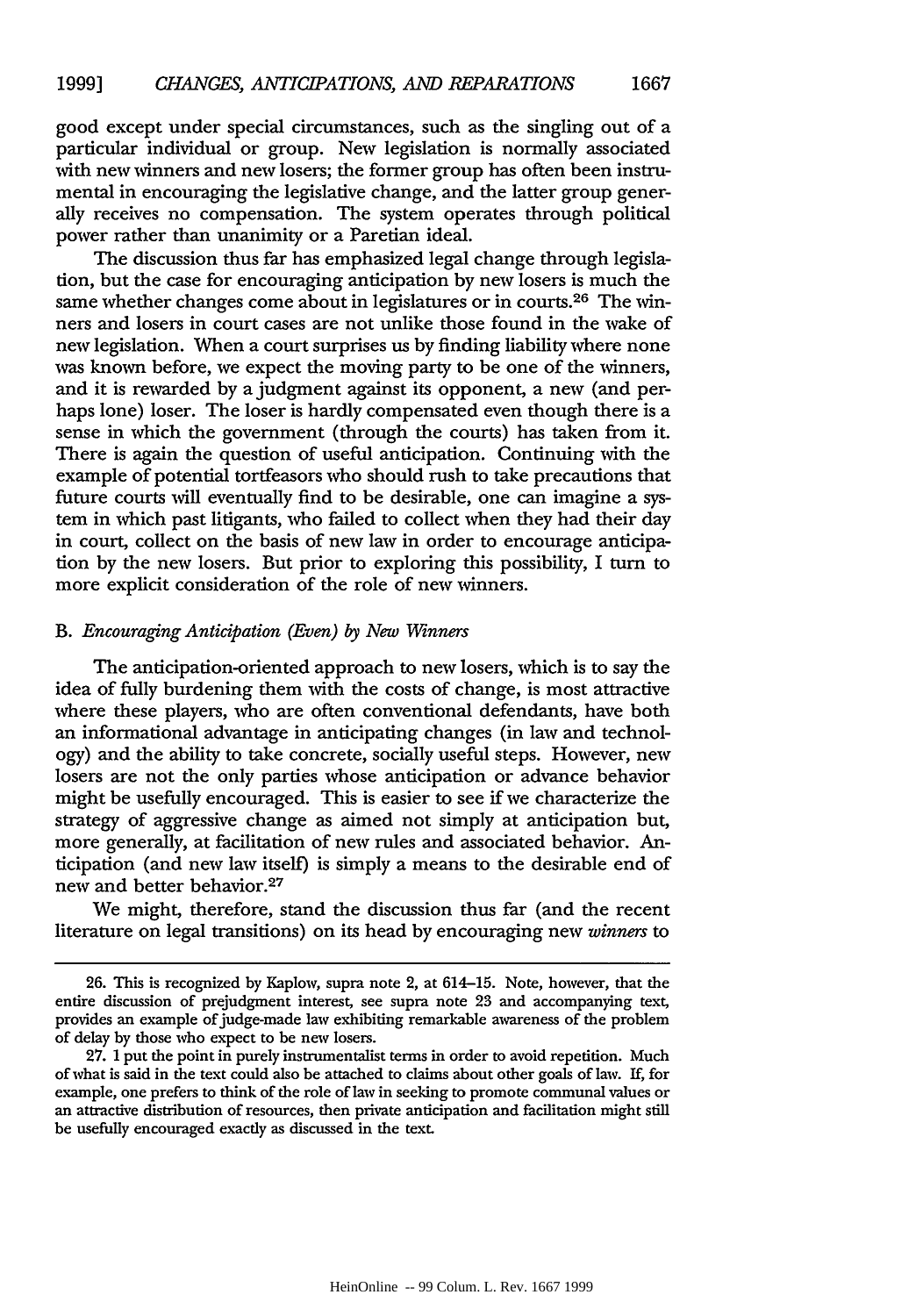anticipate change or, more accurately, the potential for change, and to facilitate and argue effectively for improvements in both courts and legislative hallways. There will be contexts where new winners might do well to take concrete steps that are quite similar to those now expected of new losers. Accident reduction might, for instance, call for a new loser to invest in some precaution, but it might also require apparent winners (who will collect for old losses) to take some precautionary steps that are costly because of their own earlier reliance on old law. But the easiest and most common case to think of is where "real" change is in the hands of the new losers and the role of new winners is to litigate or lobby. The obvious, or parallel, way to encourage this facilitation by new winners is to penalize its absence. Much as new losers were encouraged (at least by the logic of the strategy of aggressive change) with retroactive liability and the like, new winners can in turn be encouraged by the law's *withholding* of the normal rewards that change bestows on new winners. Put differently, an anticipation-oriented approach applied only to the disadvantage of new losers would increase the rewards to new winners; this may be unwise and inconsistent with the strategy of aggressive change. Those who do not bring claims, or do not argue effectively for change, might lose through the simple expedient of putting a limit on our retroactive impulses with respect to their adversaries. <sup>28</sup>

The first blossoming of the anticipation-oriented strategy was too limited in its focus on new losers. The strategy, as a matter of both logic and practice, should be applied in a way that reflects the fact that legal change often results from the work of multiple actors. Much as anticipation by new losers might be encouraged through the aggressive imposition of new rules, with no compensation, some retroactive liability, and so forth, so too new winners might be encouraged to bring these changes about through limits on their victories. Ideally, the errors associated with old law might be divided between new winners and losers in a manner designed to encourage optimal efforts on both sides in anticipating and bringing about new, improved law. There will surely be situations where new winners are as important or even more important than new losers in facilitating change. The idea of aggressive change applies as much to plaintiffs and analogous legislative supplicants as to defendants and other new losers. New winners can also be asked to anticipate new law and to come forward with their claims earlier rather than later. There is no reason to expect everything of new losers. And the easy way to encourage anticipatory, early claims against the status quo is to limit the retroactive

<sup>28.</sup> There are also other ways of encouraging new winners. The law might allow winners to collect from new losers but might pay rewards to new winners as a kind of incentive to facilitate legal change. Similar subsidies might be used to encourage new losers. But my aim here is not to explore the various strategies for joint optimization. And my argument sticks with the conventional practice of using liability for damages as a convenient tool and suggests that this liability might be divided among all those parties whose anticipation is sought.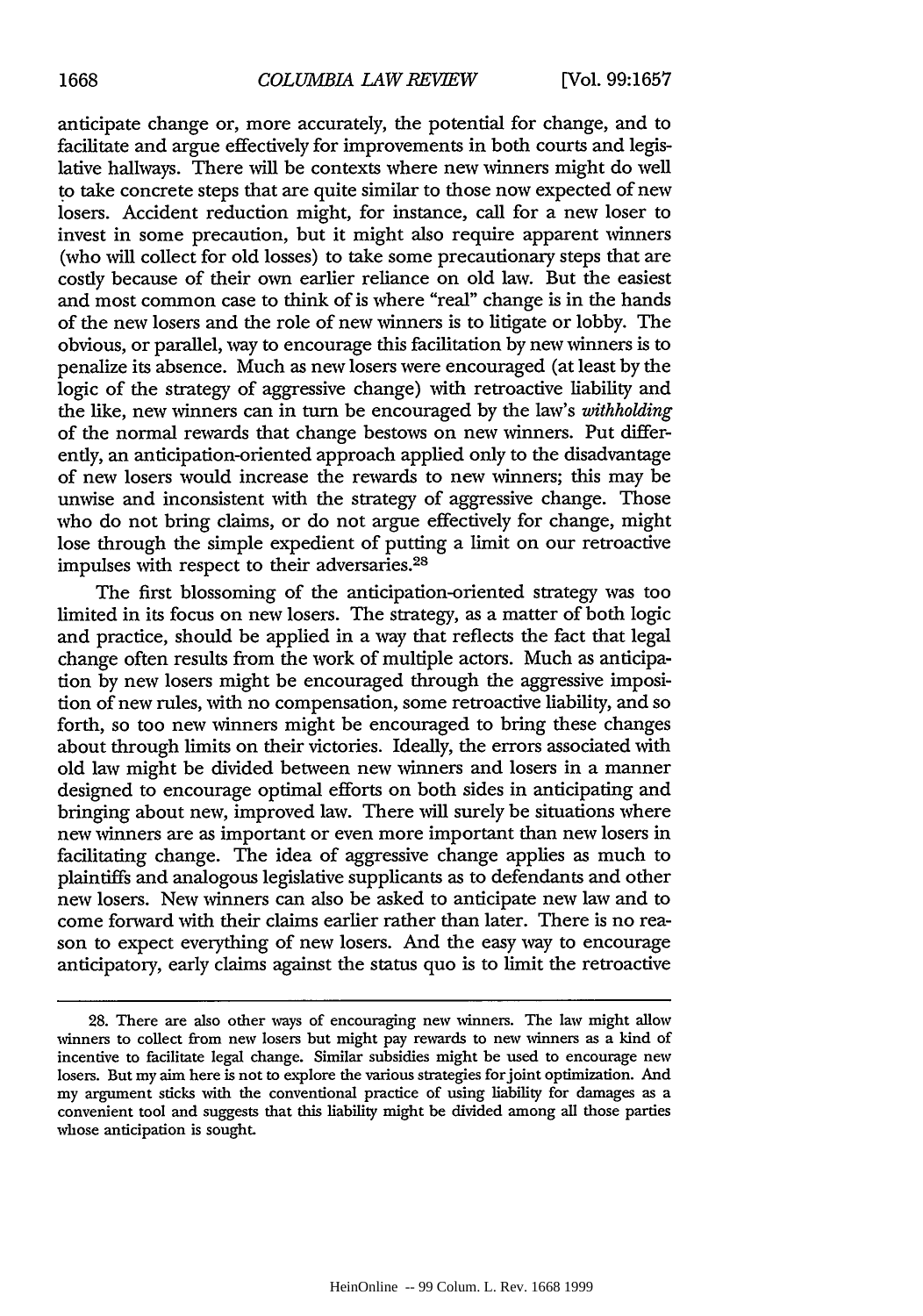impulses suggested by the first wave of thinking about an anticipationoriented approach to legal change.

#### *C. Litigation and Legislation (and Rules of Civil Procedure)*

An anticipation-oriented approach is consistent with rules long associated with change through litigation. These familiar rules encourage new losers by holding them liable for some past losses that could have been avoided with better anticipation. At the same time, statutes of limitations confine this liability and thereby encourage new theories and anticipation by new winners. <sup>29</sup>

Imagine, for instance, that A sues X and loses but that B is successful later on when she brings a similar (but non-precluded) suit against Y, with parallel facts but with an improved theory or new safety technology at B's disposal.30 An anticipation-oriented view of litigation is that aggressive retroactivity is appropriate; Y should pay for past behavior even though judges in the past thought that X's comparable behavior did not call for the imposition of liability. Y might have been in the best position to know whether it was reasonable to rely on the judgment in favor of X. The anticipation goal might also suggest reopening the case between A and X, although we may want to abide by some version of preclusion doctrine if there is some benefit to case-by-case signaling along the way. We might, for example, only go so far as to allow claimants other than A to recover against X for X's past actions. X's early success is at least partially undone because X itself is in a good position to know how strongly it should rely on its first victory over A. This victory might be treated as permanent in order to give parties some incentive to litigate their case to the best of their abilities, if only to provide some information to other parties about the current state of the law. If the case meant nothing, the parties would not invest in its litigation and it would, in turn, provide little in the way of useful signals to others. On the other hand, first movers like A are disadvantaged and discouraged by a rule that constrains no one but the first mover in the event of an unsuccessful suit, but then allows everyone else to free-ride should the first mover succeed.

One can barely imagine a rule so driven by the value of useful anticipation as to undo even a victory by A, even though such a rule would require the regular extraction of recoveries from past winners. This sort

**<sup>29.</sup>** Anticipation-oriented approaches have a good deal to say about the details of statutes of limitations and related common law doctrines, which now play the interesting role of allocating encouragement to new winners and losers. A rule that begins the statutory period from the moment plaintiff could or did learn about defendant's behavior might or might not be extended to plaintiff's knowledge of new law or scientific evidence.

<sup>30.</sup> Of course, the secret to B's success might simply be turnover in the judiciary, but no theory can hope to distinguish such causes perfectly.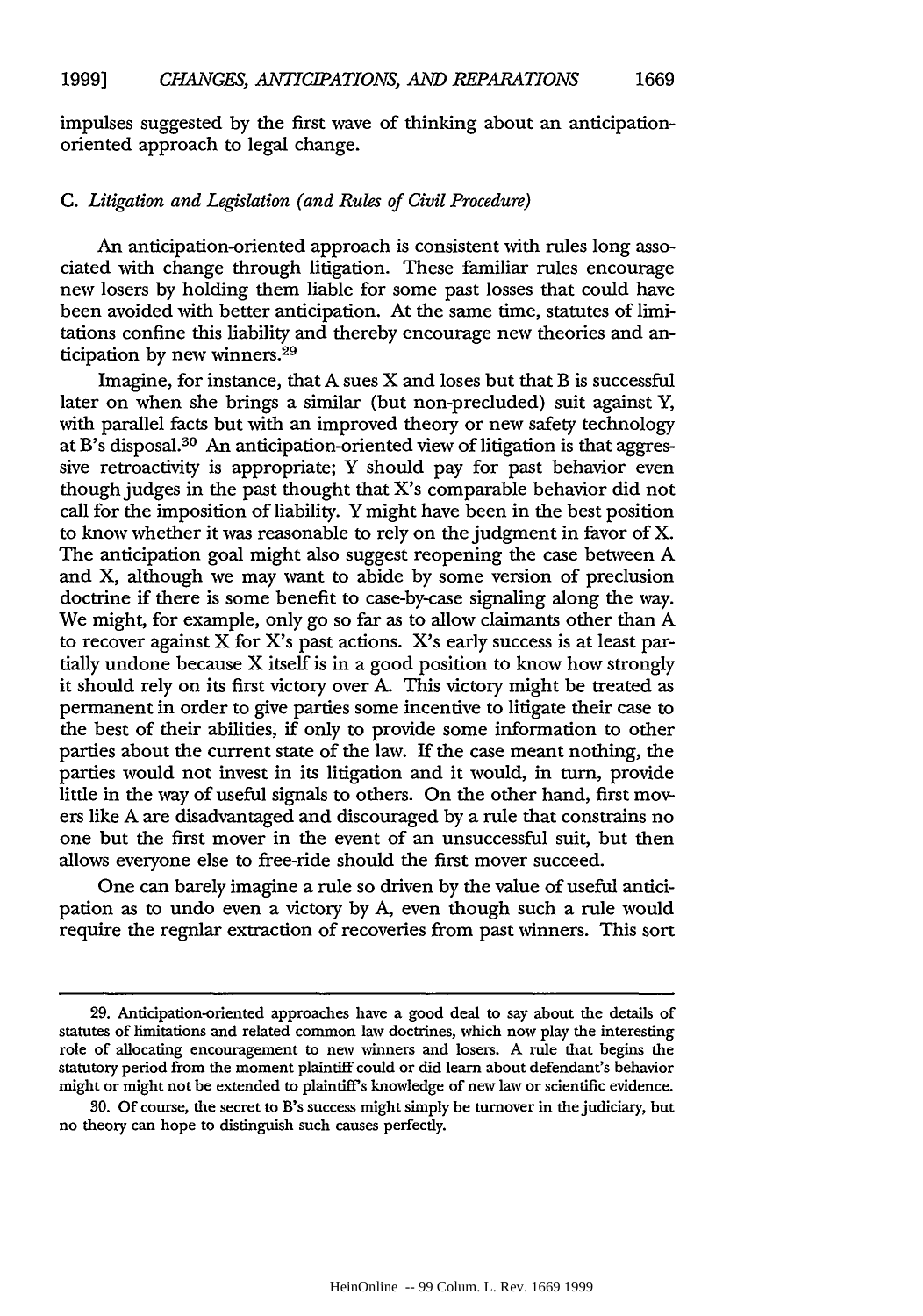of perpetually open-ended system is especially hard to imagine in a world with appeals and conflicts among courts.<sup>31</sup>

It is thus possible to describe existing law, at least with respect to change brought about through litigation, as already reflecting the value of anticipation. A is encouraged to bring claims, and to design them carefully, by rules allowing for some retroactive liability attached to X. Statutes of limitations and other evidentiary or procedural rules limit A's recovery, and while these rules diminish X's incentive to anticipate, they also encourage A to bring better and earlier claims.<sup>32</sup>

In contrast, once the dispute between A and X is (however temporarily) resolved, the strategy of aggressive change emphasizes the need to think about B's and Ys incentives for anticipation, as well as whether **A** and X should think more about the likelihood that new information will lead to a rethinking of the resolution of their original dispute. Every judicial decision is a mere bit of information along the way; every judgment is temporary, although some are much less likely to be undone than others.33 Once this anticipation-oriented strategy is applied not only to conventional defendants but also to plaintiffs, there is so much up for grabs that it is difficult to identify the strategy's normative implicationsbut there is also room to imagine that prevailing rules are consistent with the anticipation-oriented approach. This approach might, for instance, displace the conventional language used to explain finality of judgments and rules of preclusion. Claims about fairness for those who have not had their day in court (or not been well represented by similarly situated parties before them), along with arguments about certainty, might usefully give way to reasoning about anticipation and facilitation by all concerned.

<sup>31.</sup> I do not mean to ridicule the strategy of aggressive change by suggesting that there is no stopping point to its logic and no reason to regard any legal decision as meaningful in a world that applies new law aggressively. Our inability to elicit the optimal amount of anticipation by the various parties involved in the process of legal change does not mean that we should completely ignore the value of elevating anticipation and deprecating reliance. X should, after all, be encouraged to anticipate new and presumably improved law whether it comes through legislation or litigation. At the same time, however well X or Y is positioned to anticipate new law, there is often a need for a private party, such as A or B, to bring claims (in court) or to exert political pressure (on the legislature or administrative apparatus) in order to bring about new law. The more the strategy of aggressive change focuses on X's and Y's behavior, the less it leaves law with which to encourage A and B. Still, one committed to an anticipation-oriented approach might argue that the public-good quality of litigation can be supplanted by the constant incentive to anticipate law, even if actual litigation is never necessary.

**<sup>32.</sup>** Secondary rules and contractual arrangements deal with the incentive problems between A and A's attorneys.

<sup>33.</sup> The differences may track familiar lines, such as that between constitutional and other law, but discussion of the inclination of judges to abide by precedents is beyond the scope of this Article.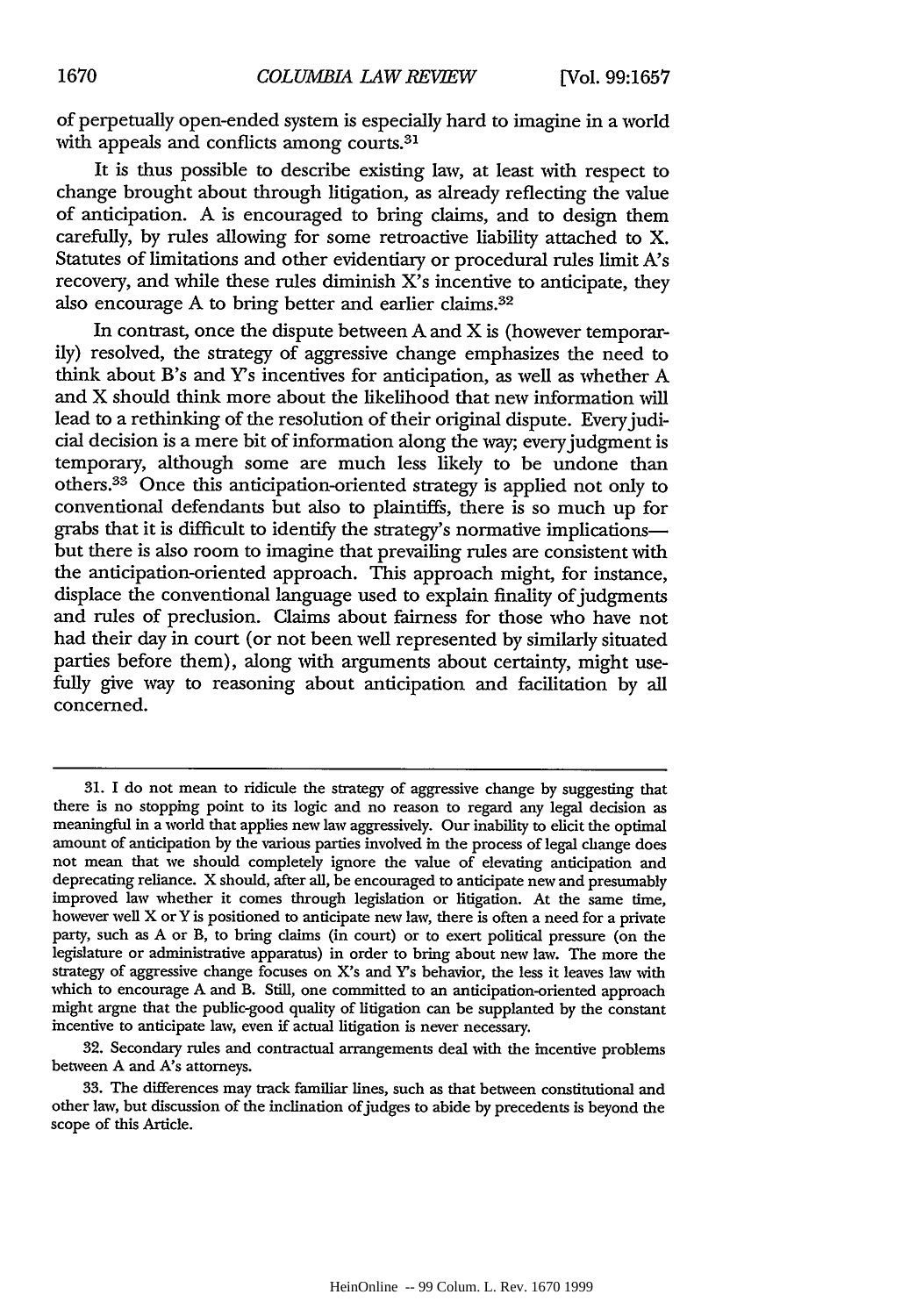Recent tobacco litigation offers something of an example of this shift in perspective.<sup>34</sup> The conventional wisdom emphasizes the advantages and disadvantages of asymmetrical preclusion of a sort, such that tobacco companies found themselves threatened by lawsuits even after winning a string of such suits over many years. $35$  New plaintiffs could relitigate, and the conventional emphasis on reliance suggested that this was less unfair the more new information developed and, especially perhaps, the more defendants could be shown to have withheld information.<sup>36</sup> If they withheld information, then their reliance was unreasonable in the extreme; if it was simply a matter of new information, then reliance on old science was unreasonable and unwise. An anticipation-oriented approach emphasizes, instead, the likelihood that tobacco companies had an informational advantage (regarding scientific and even political changes), and that their anticipation of legal change is therefore to be encouraged. If early litigation were indeed final, at least as to liability for past injuries, then incentives for such anticipation would be greatly reduced.

Once again, changes in the legislative climate are not unlike changes in litigation results. In the case of tobacco, legislatures can of course enact taxes, advertising restrictions, and a variety of other means to undo subsidies and policies of the past. In the long run, such aggressive change encourages anticipation-but mostly on one side. Plaintiffs' attorneys are obviously rewarded for developing strategies that eventually succeed in court or in legislatures, but there is no apparent "penalty" for failing to facilitate legal change earlier. On the other hand, plaintiffs are penalized to the extent that they bear opportunity costs. The history of tobacco litigation and its politics can be understood as one in which plaintiffs bring repeated and various claims until political (or legal) success strikes. Plaintiffs' attorneys have incentives to facilitate change successfully because those who fail cannot count on being included when victory and rewards finally arrive.

It goes almost without saying that this anticipation-oriented view of litigation and legislation is in serious tension with the old (and often debunked) saw about legislatures looking forward and courts looking back-

<sup>34.</sup> See Cipollone v. Liggett Group, Inc., 505 U.S. 504 (1992); Roysdon v. **R.J.** Reynolds Tobacco Co., 849 F.2d 230 (6th Cir. 1988); Rogers v. R.J. Reynolds Tobacco Co., 557 N.E.2d 1045 (Ind. Ct. App. 1990); American Tobacco Co. v. Grinnell, 951 S.W.2d 420 (Tex. 1997); Daniel Givelber, Cigarette Law, 73 Ind. L.J. 867 (1998); Saundra Torry, Cigarette Firms Lose Huge Suit: Sick Smokers Wm Fla. Class Action, Wash. Post, July 8, 1999, at **A1.**

<sup>35.</sup> See *Rogers,* 557 N.E.2d at 1054; Dewey v. R.J. Reynolds Tobacco Co., 577 A.2d 1239, 1254 (NJ. 1990).

<sup>36.</sup> See Gilboy v. American Tobacco Co., 582 So. 2d 1263, 1265 (La. 1991); *Grinnell,* 951 S.W.2d at 431; Karen **E.** Meade, Comment, Breaking Through the Tobacco Industry's Smoke Screen: State Lawsuits for Reimbursement of Medical Expenses, 17J. Legal Med. 113, 132-34, 138-39 (1996) (arguing that efforts **by** the tobacco industry to withhold evidence of the addictive potential of nicotine support conspiracy and concert-of-action theories, and may overcome the presumption that additional studies **by** the tobacco industry would not have influenced smokers to stop smoking).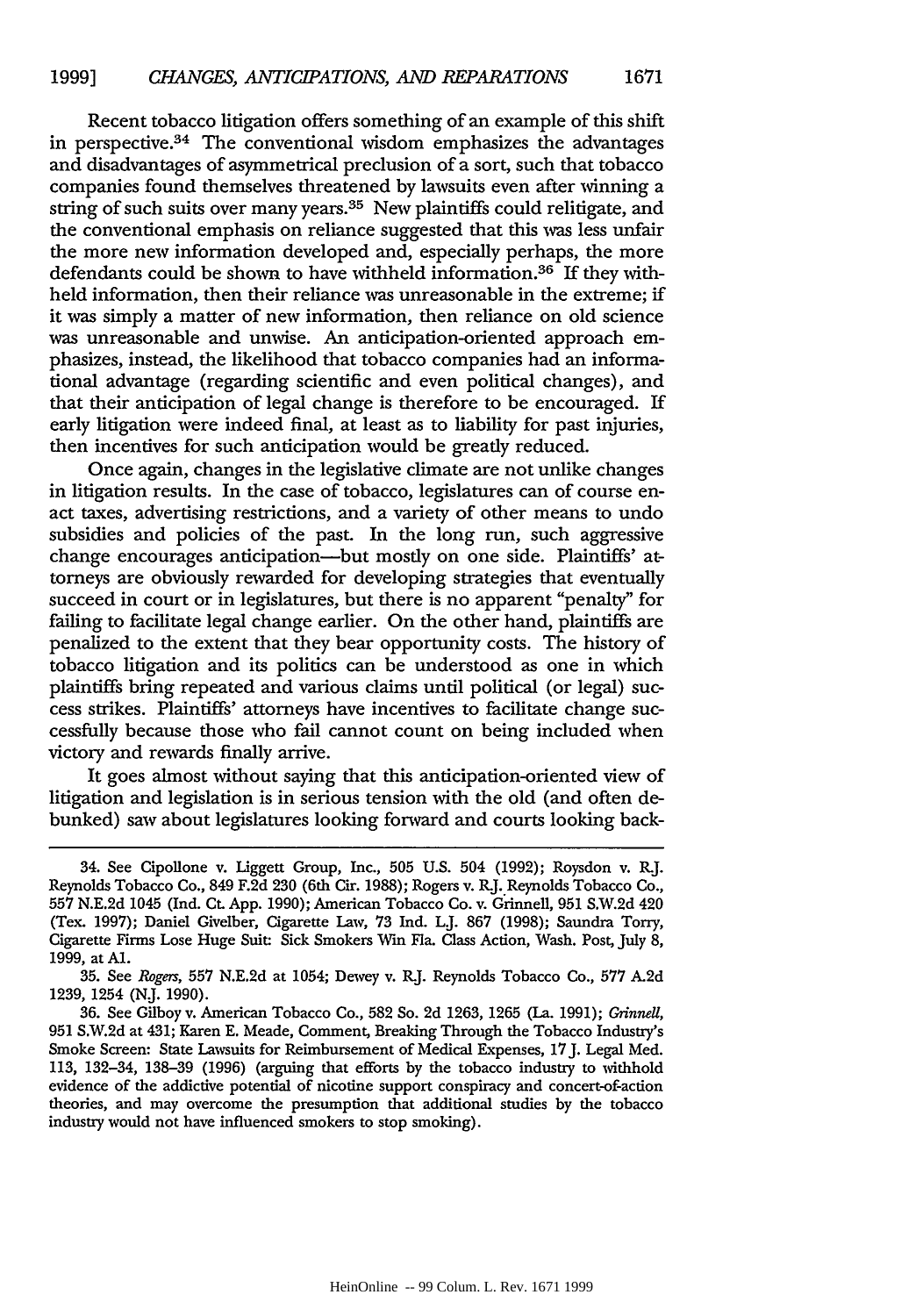ward.<sup>37</sup> The argument for encouraging useful anticipation does not depend on whether new law comes about through legislatures or courts. There may be important reasons to prefer courts or legislatures for some matters, but both are vehicles of change capable of encouraging useful anticipation. There is no reason to expect the division of responsibility between legislature and court to track the dividing line between instances where aggressive change is and is not appropriate. Moreover, if courts and legislatures are often substitutes and there is some reason to prefer one or the other venue for various regulatory matters, then comparable rules avoid creating incentives for players inefficiently to prefer one to the other.38

The litigation-legislation comparison might also be put in terms of expectations about the adversarial nature of the two systems. The anticipation-oriented approach developed here emphasizes the bilateral nature of change accomplished through litigation. The explicit adversarial nature of litigation encourages the search for dual incentives for anticipation and facilitation. Legislative change is often more multidimensional. Earlier anticipation-oriented work may have ignored the role of new winners because it focused on legislation rather than litigation, and because legislation is not conventionally conceived of as the product of opposing forces. But the more we think of interest groups battling for legislation, the more appropriate it is to think of incentives for both new losers and winners.<sup>39</sup>

In the end, I think it unlikely that the case for aggressive change is systematically stronger or weaker depending on whether a change comes

38. This observation refers obliquely to some of the literature on takings law. See Saul Levmore, Takings, Torts, and Special Interests, 77 Va. L. Rev. 1333, 1342 (1991) [hereinafter Levmore, Takings, Torts, and Special Interests] (advancing theory of takings cases that encourages neutrality between public and private sector).

I do not make too much of this argument about allocation between these branches because for most disputes our legislatures can effectively overrule courts, and undo the courts' transition rules as well. Therefore, in order to say something definitive about transition rules in legislation versus litigation, we need first some predictive or normative theory as to the allocation of decisionmaking between courts and legislatures. In the absence of such a theory, there is probably not much to be gained by a further comparison of anticipation incentives in the two arenas; a complete theory of the allocation of decisionmaking is well beyond the scope of this Article.

39. It bears mentioning that transition losses cannot be made to disappear. The law creates these burdens and can also allocate them. Note also that the reliance-oriented approach to legal change, like the first wave of anticipation-oriented scholarship, reflects a unilateral view of legal rulemaking.

<sup>37.</sup> See Einer R- Elhauge, Does Interest Group TheoryJustify More Intrusive Judicial Review?, 101 Yale L.J. 31 (1991) (comparing interest group problems found in litigation and judicial intervention with those found in legislative decisionmaking); William N. Eskridge, Jr., Overriding Supreme Court Statutory Interpretation Decisions, **101** Yale L.J. 331 (1991) (examining the interaction of legislature and judiciary in the legislative process); Jill E. Fisch, Retroactivity and Legal Change: An Equilibrium Approach, 110 Harv. L. Rev. 1055, 1059-66 (1997) (reviewing Supreme Court decisions on adjudicative and legislative retroactivity).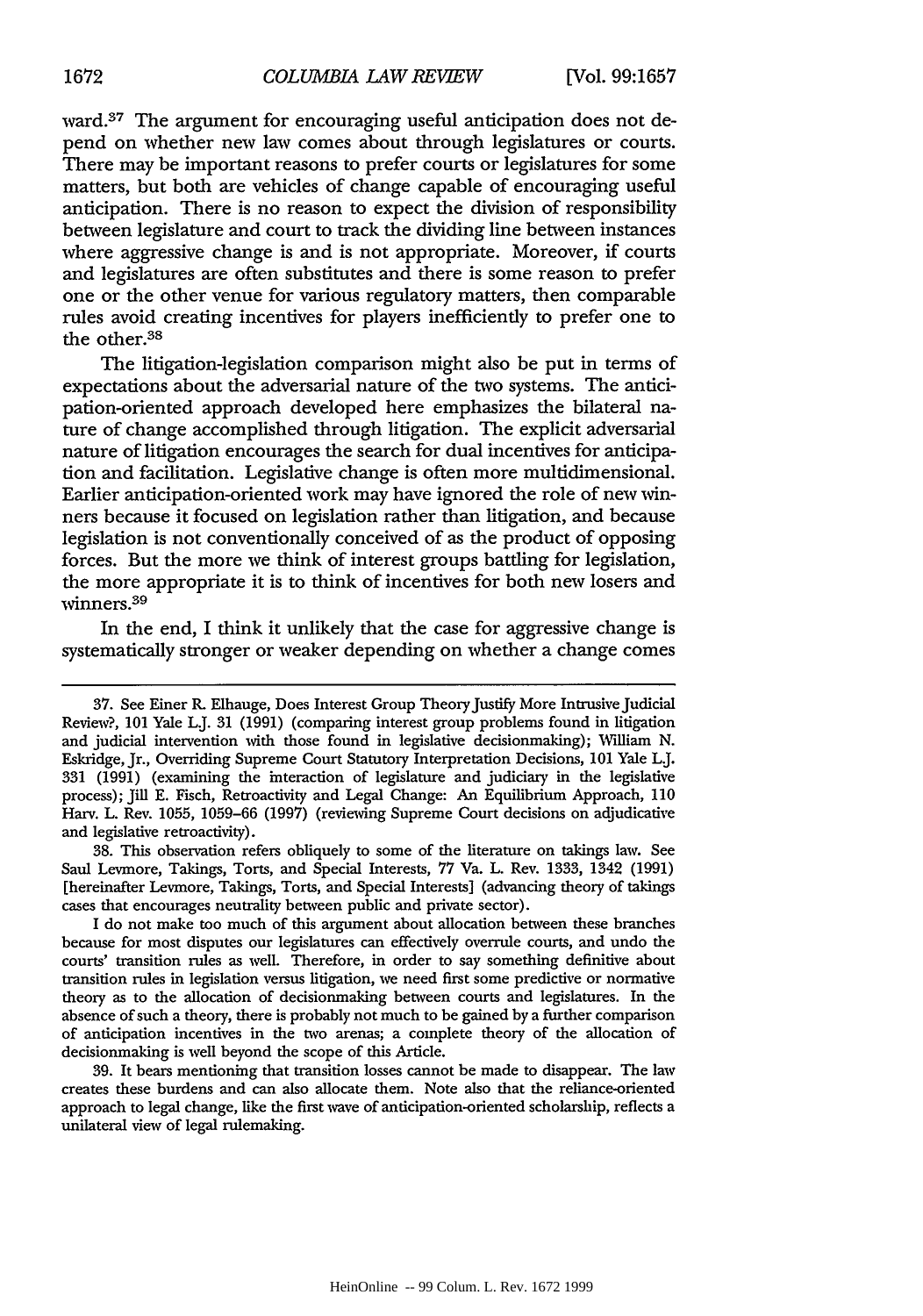about through courts or legislatures. Indeed, there is a case to be made for some diversification, with courts reviewing legislation and regulation and deciding how aggressively to apply change based on their confidence in the wisdom of the change, the extent to which early anticipation is desirable, and their assessment of unhealthy interest group influences.<sup>40</sup>

#### *D. Encouraging Governments*

1. *New Winners, New Losers, and Governments.* — Once the strategy of aggressive change encompasses dual anticipation, encouraging new winners as well as new losers, there arises the further question of encouraging governments and regulatory authorities. A conventional law-and-economics analysis suggests that governments be encouraged to think about the costs they impose by internalizing these costs with rules requiring payments to new losers.<sup>41</sup> A public choice version of this analysis is that the prospect of new taxes, which will be required in order to pay for the new burdens the government imposes, will arouse political opposition on the part of those who expect to be taxed-and with able groups on all sides, good political decisions are more likely to emerge. In contrast, a strategy driven by the value of anticipation might suggest that governments pay new winners but not new losers. New losers need to be encouraged to anticipate government lawmaking and, at least where these new losers might have anticipated change, compensating them might be counterproductive. But government will be less inclined to delay desirable legal change if it must pay new winners some of the damages they suffered because the new law was not yet in force. To the extent that political feedback is insufficient to encourage optimal anticipation by the government itself, the strategy of aggressive change suggests that the government pay new winners-so long as the prospect of these payments does not itself discourage good legal change. <sup>42</sup>

The argument is strongest where there is reason to think that a dispersed majority will eventually compel the government to change law for the better. Imagine, for example, that despite intense lobbying by organ-

<sup>40.</sup> This last feature animates the anticipation-oriented work done by Fischel and Sykes on the law of government (breaches of) contracts. See Daniel R. Fischel & Alan **0.** Sykes, Government Liability for Breach of Contract, 1 Am. L. & Econ. Rev. (forthcoming Dec. 1999) (suggesting that courts can review original bargains and regulatory schemes and decide cases of government breach accordingly). There are, of course, benefits and costs to case-by-case judgments.

<sup>41.</sup> See, e.g., Epstein, supra note 4, at 129-31; Kaplow, supra note 2, at 567.

<sup>42.</sup> The introduction of an additional actor in need of influence raises the sometimes subtle issue of whether to use negative or positive inducements. In this context, "sticks" are often thought inappropriate because government agents do not normally enjoy corresponding benefits when they do well. There are modest attempts to offer prizes to innovative government employees, although there is the danger of encouraging volatility (because it is difficult to make them pay for corresponding errors). In any event, the strategy of aggressive change, and the particular rules explored here, concentrate on "sticks." In some settings, "carrots" may indeed be appropriate.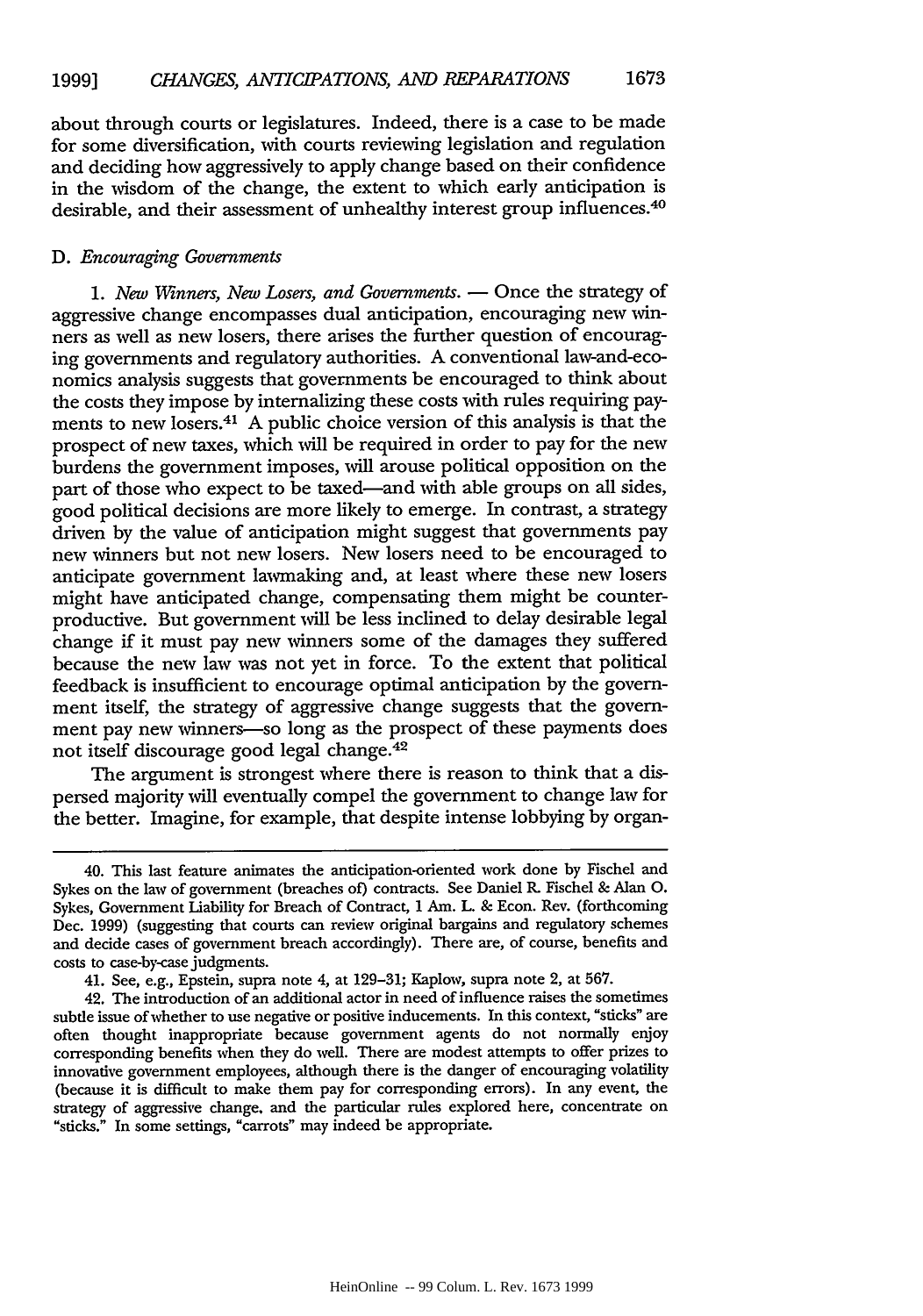ized industries, the government, compelled by an informed citizenry, bans the use of some pesticides. Aggressive change applied against the pesticide makers and users is by now familiar. Some degree of retroactive liability might have encouraged efficient anticipation and discouraged wasteful and dangerous political activity aimed at diluting change. Similarly, there may be good reason not to compensate new winners, which is to say ex-losers such as consumers or farmers, who incurred losses because of the once-legal pesticide. These parties may now be new winners, but they might well have facilitated an earlier ban if encouraged by transition rules reflecting the strategy of aggressive change.

New winners are in this way also a target of the anticipation-oriented approach. And there is no reason to leave out a third target: The government might also have been slow to see the need for regulation or slow to design and pass new rules.<sup>43</sup> A three-way division that includes the government might cause the government, or other interest groups that can influence it, to anticipate the legal rules that will be in place once a wellinformed electorate is aware of the best scientific evidence. <sup>44</sup>

Taken to an extreme, the anticipation-oriented approach in this way suggests govemment liability for things ranging from new food and drug regulation to judicial decisions reversed on appeal, overruled by statute, or otherwise altered by future decisionmakers. After all, if legislators and regulators can be encouraged with liability rules to anticipate better law, then why not judges themselves? Most legislation and litigation might generate payments not to compensate those who are newly burdened (for they should have anticipated change), but rather to compensate those who are now vindicated, in a sense, and who should have been declared winners in an earlier session or court case—unless such payments will in turn discourage their own work in advancing the cause of good law. And where governmental liability is a good idea but for the fact that it interferes with the scheme for encouraging new winners, there is the possibility of liability that is paid into some fund that does not redound to the benefit of any of the parties that might have facilitated change.

<sup>43.</sup> I leave aside the question of allocating responsibility among different units or levels of government. Governments might sometimes qualify as new winners who fall into the second group, entitled now to collect for such things as health care and cleanup costs they once incurred. It is as an imperfect regulator that the government might be liable under the third prong of the anticipation-oriented scheme discussed here.

<sup>44.</sup> This sort of description suggests an optimistic version of interest group behavior that is sometimes thought of as dangerously anti-competitive. A firm that anticipates safety developments and chooses not to use an input then prefers for its competitors to do the same (in order not to leave them with a cost advantage). The innovator cannot simply bank on its low-cost, less-safe competitors' losing ground because of liability, because this liability need not change these competitors' prices in the future. An innovative firm might therefore encourage a regulatory ban in order to force its competitors to face costs similar to its own. The dark side of this story is that the "innovator" seeks to exploit a cost advantage it enjoys, or hopes to encourage conformity in production and then in pricing. There is no reason to think that these problems depend on whether the law follows an anticipation-oriented approach.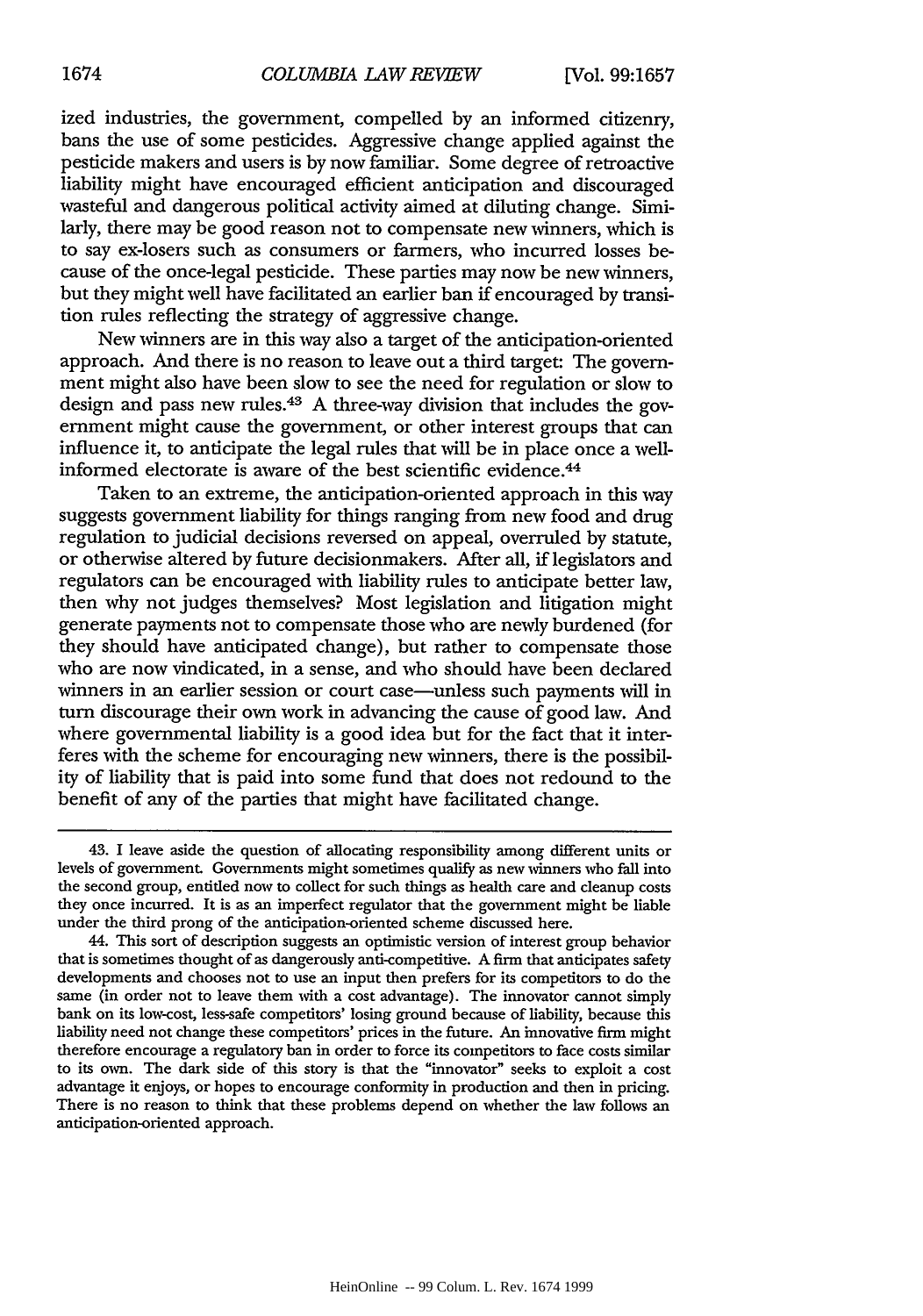There is, no doubt, some limit to logical extensions of provocative insights, and this may be a good point at which to make more manageable claims for the anticipation-oriented strategy. As a positive matter we do not require payments from governments whenever they might have changed laws more rapidly. And the normative argument for rampant liability is unlikely to attract many adherents. Pockets of governmental liability do of course exist; some might be traced to an insurance function (as in the cases of payments for wrongful arrest or some police misbehavior) and some might be associated with categories where anticipation by private parties seems vastly inferior to anticipation by the government.<sup>45</sup>

There are, I think, at least two kinds of reasons for limiting the strategy of aggressive change when it comes to government's role. One is pragmatic and the other is speculative; one has more to do with judicial interventions and the other with legislatively sponsored change. The pragmatic explanation for declining to encourage better-or a better pace of-judging and regulation through liability payments by judges and regulators to new winners is that it may help to have an arbiter outside the system, not itself subject to the rules of aggressive change. If judges, for instance, were required to make payments when they were reversed on appeal, lower court judges might be biased in their decisions (because exposure may not be symmetrical), and appeals court judges might be chilled from reversing their colleagues below.<sup>46</sup> We might well expect inferior rather than superior legal change in terms of both content and pace. Moreover, if a judge breaks with longstanding precedent and is upheld on appeal, where should liability he?

And what of courts that decline to decide certain matters and judges who dissent? Many of these problems have counterparts where there are private parties who are encouraged to anticipate legal change, so I hesitate to pronounce these problems intractable. Perhaps the safest thing to say is that where private parties are concerned, the strategy of aggressive change simply suggests that we modify the rules of liability already in existence, and in some cases justify or explain those rules, by adding to our earlier conceptions of liability the idea that parties be encouraged to anticipate legal change. In the case of governments, and certainly judges, the system has already decided to regard most of their decisions as immune from liability claims, and an anticipation-oriented approach does not necessarily change that calculation.

<sup>45.</sup> A distinction emphasized presently infra Part I.D.2 (contrasting most regulatory takings with physical takings).

<sup>46.</sup> There is also the more obvious chilling problem of judges' avoiding their responsibilities or of talented persons declining to become judges because of the threat of liability. Judges whose compensation is protected by constitutional rule might also object that liability of the sort fantasized here defeats their job security. But these problems and others are not insurmountable. Base pay might rise in order to encourage judges. Innovative, prescient judges might receive bonuses. Judges might also be publicly indemnified or privately insured, in which case the behavioral effects of the liability rule would be even more difficult to predict.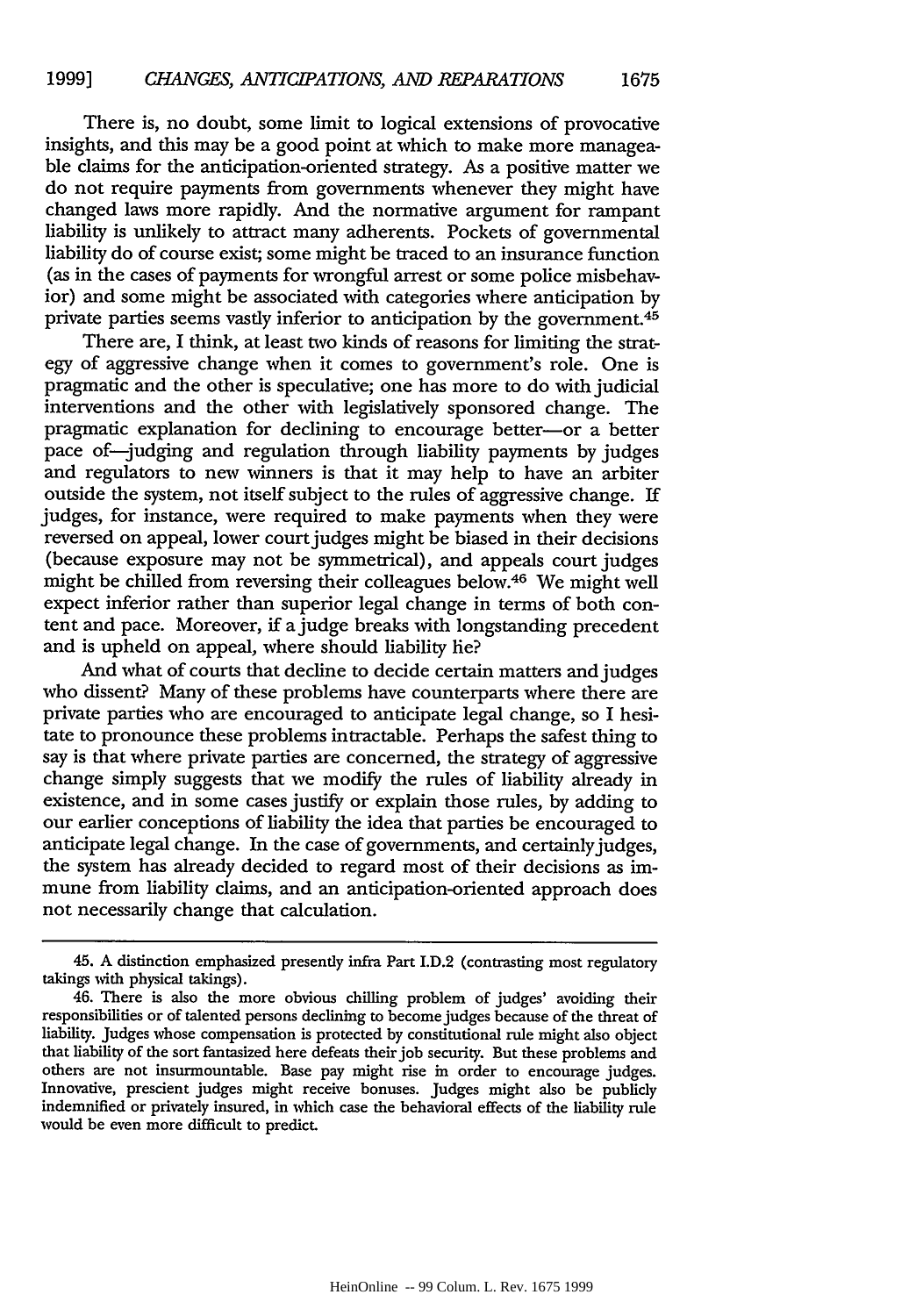Concerns over strategic behavior offer additional reasons to hesitate to encourage government officials to anticipate change. If nothing is final and the rules of aggressive change apply, then it is possible that interest groups and other investors will not devote resources to influencing decisionmakers because there is no point in acquiring something that can be undone at a later date. *If,* on the other hand, this logic fails of its own paradoxical weight, $47$  then it is possible that rules of aggressive change will generate more rent-seeking behavior because there is so much at stake. Alternatively, the fact that there is more at stake might make interest groups less potent because the salience of the large decision may bring out the best in democratic (or judicial) decisionmaking.<sup>48</sup>

If a government must also pay for its own failure to anticipate (its own) decisionmaking, then there will normally be more at stake in any given decision. Not only might an industry lose if the government bans its product, but there will also be payments by the government to new winners. Potential new winners may work harder because there is more at stake. On the other hand, there is again the possibility that interest groups (including new winners) will perceive that there is really very little at stake, because they can always change the rules in the future and then recover for the intermediate decision, which will then be treated as a failure to anticipate. There is no clear answer to these puzzles, and I certainly do not intend to settle on one here. But I think it plausible that our legal system tends not to try to encourage anticipation by govemment actors because of a fear that putting more at stake (and often in asymmetric fashion) will exacerbate interest-group problems.

Note that I do not advance a third view, that governments are assumed to be in no need of encouragement to anticipate the future. Such a view might seem mandated by the very premise of a strategy of aggressive change, that new law is (on average) presumed to be better law so that its anticipation is usefully encouraged. A perfectly benign government, or set of agents, facing no ambiguities about what is good for its

<sup>47.</sup> Because **if** no one wil ever invest, then it does pay to invest and get one's way, for no one will invest in undoing it-and so forth.

<sup>48.</sup> Under conventional rules, if the government bans a pesticide then there is limited or no liability for past injuries and some private loss because of reliance on the old law. The ban imposes X costs on an industry and some consumers and it confers, we might imagine, 2X benefits on other consumers, citizens, and perhaps some other industries who profit from the first industry's setback. But if very aggressive rules of change apply, then we might imagine that there is a cost of 2X to the industry and perhaps overall benefits of 3X. In which of these situations will organized interest groups wield more power and engage in more wasteful rent-seeking? On the one hand, they might compete away all the gains and losses at stake, so that we should prefer rules that put less rather than more at stake. On the other hand, when there is more at stake, otherwise dispersed interests may finally organize either on their own or through political entrepreneurs. Thus, interest groups wil introduce less bias and deadweight loss (relative to the size of the decision) when a country is deciding whether to engage in a major war than when it is deciding on a crop subsidy. Perhaps the simplest form of this argument is that when there is a great deal at stake, attention is drawn to the matter and inefficient rent-seeking is less likely.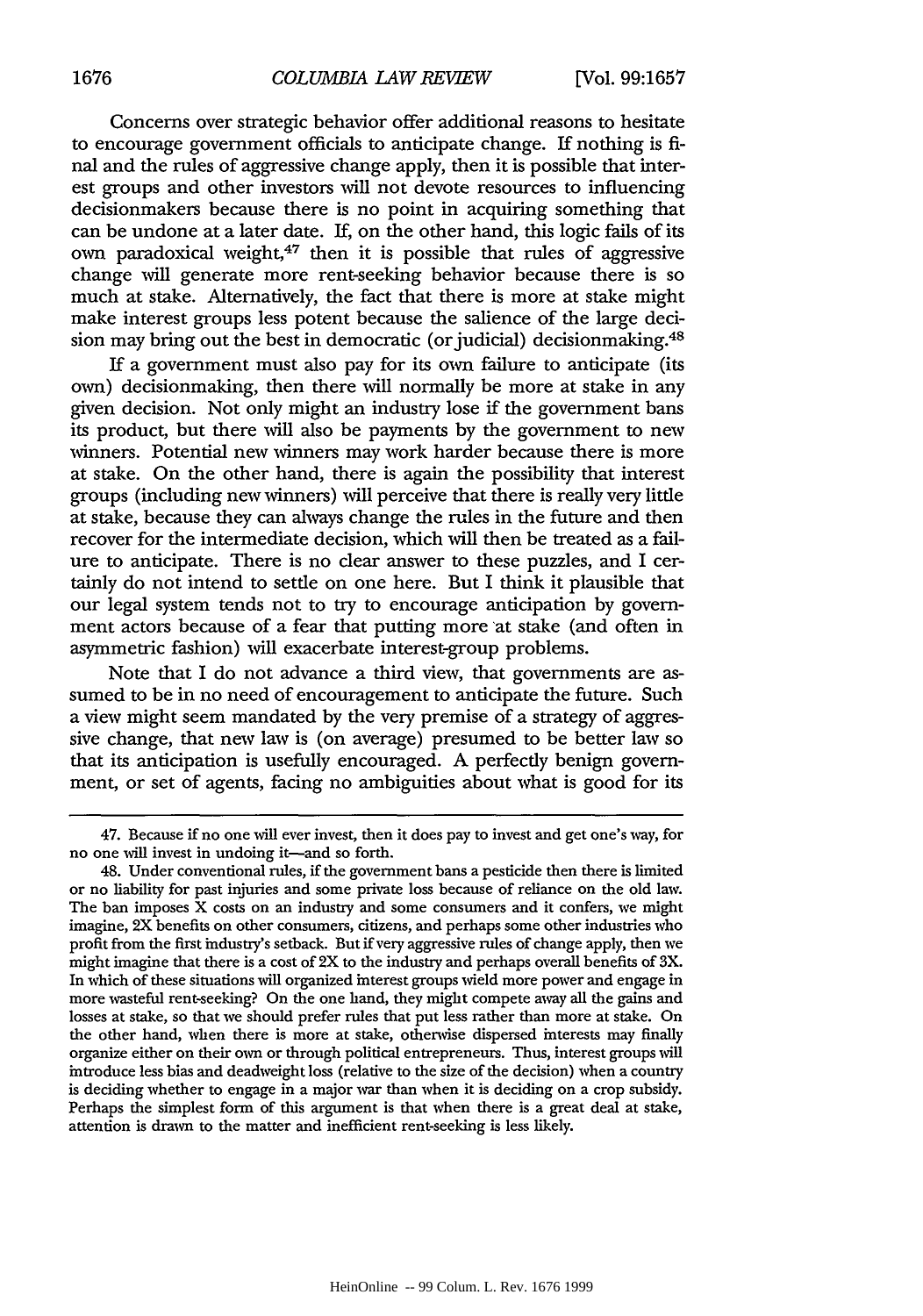people and interested in satisfying them or gaining their approval, would not need to compensate for the losses it imposed either because of past errors or because of changes in regulatory or other law. But the presumption that new law is usefully anticipated is not based on faith in the motives of government agents. New law may be good law because, despite the best efforts of selfish agents and overachieving interest groups, good bargains or democratic politics often yield good results. Alternatively, good law may often yield good results and eventually win out because of bargains and votes in favor of wealth-increasing and majorityenhancing pressures. This is the optimistic view of interest groups; organized groups may succeed in bringing evidence of intensity of preferences to political decisionmaking. <sup>49</sup>

To be sure, it is possible that good law wins out but that before it does, government agents systematically misanticipate legal change or even work to delay new, improved law. It is also possible that with better incentives these agents would facilitate better law. But my aim here is not to insist that our rules best facilitate good legal change. I do, however, claim that it is useful to extend the anticipation-oriented approach to include new winners and sometimes even governments-and that the rules we experience can be described as doing just that. I make no claim as to whether we have the best possible rules.

*2. Aggressive Change and the Law of Takings.* **-** I have suggested that our legal system encourages anticipation by new winners and new losers, but that it often declines to use available incentives to encourage anticipation by governments themselves. It would be a mistake, however, to write off the anticipation-oriented approach as having no application to government agents. The most exciting application is in the area of government interventions litigated under the Fifth Amendment, where there is the potential for nothing less than a revolutionary theory of takings law. Consider the familiar contrast between regulatory interventions, which are generally uncompensated, and physical takings of private property by the government, which usually trigger the just compensation requirement of the Fifth Amendment.<sup>50</sup> If the government regulates a factory so that its value is reduced, there is generally no compensation even if the reduction in value is fairly severe; but if the government takes a piece of the factory or even appropriates some output of that factory, compensation is required. An anticipation-oriented perspective offers an elegant theory regarding this distinction. And it is a theory with both positive and normative features.

A fair amount of regulation might be usefully anticipated. If a factory owner knew that a production method would be deemed unsafe or

<sup>49.</sup> See Saul Levmore, Voting Paradoxes and Interest Groups, 28 J. Legal Stud. 259, 259 (1999) [hereinafter Levmore, Voting Paradoxes].

<sup>50.</sup> See generally Lawrence Blume & Daniel L. Rubinfeld, Compensation for Takings: An Economic Analysis, 72 Cal. L. Rev. 569 (1984); Levmore, Takings, Torts, and Special Interests, supra note 38.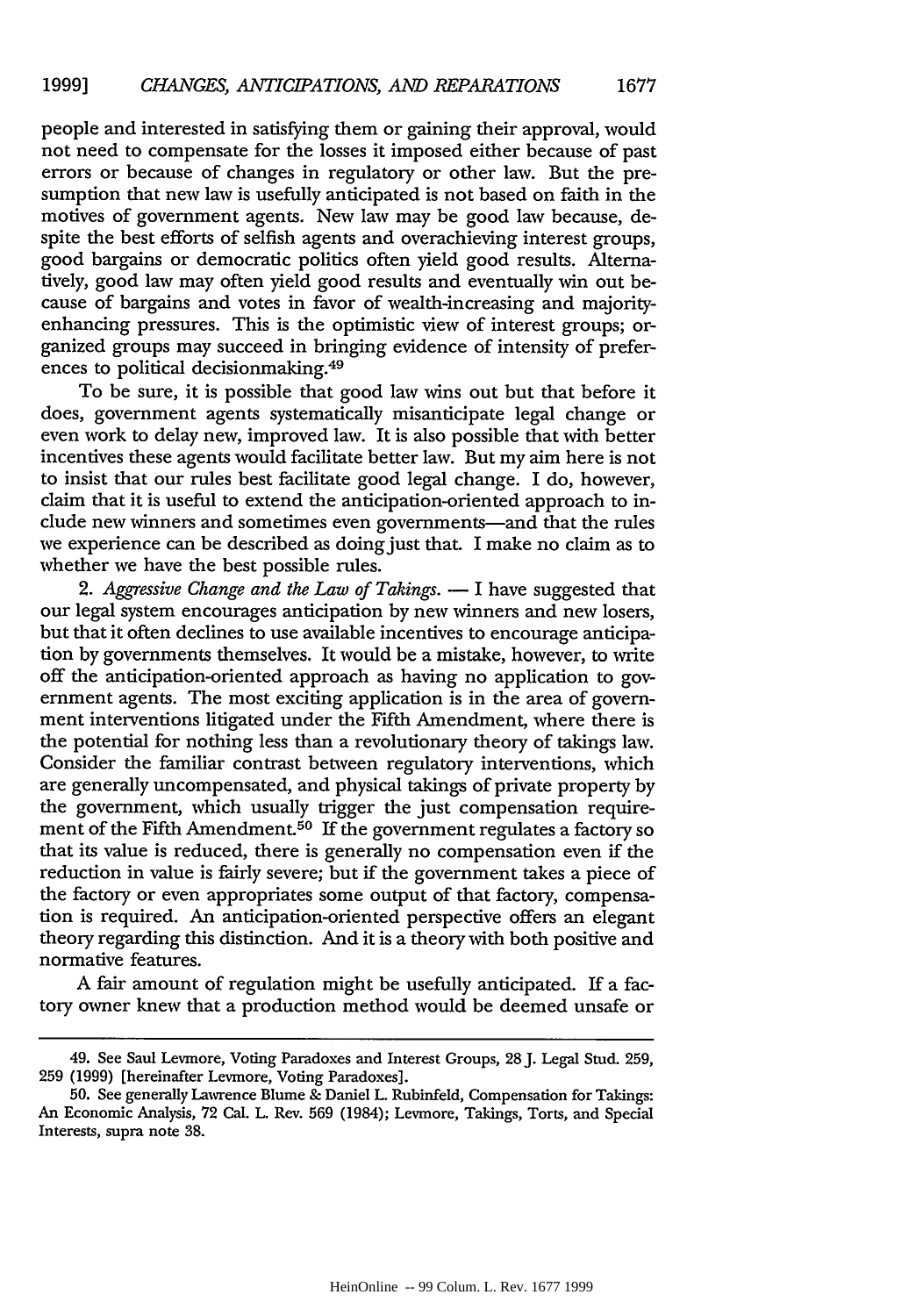that inputs would be banned-and that such interventions will be uncompensable-then the factory owner would often choose a different method of production in order to avoid unnecessary losses. But if the government pays for losses suffered as a result of regulation, then the factory owner has no incentive to anticipate these regulations and to facilitate the move to better and safer methods. In contrast, while an individual factory owner might well have an informational advantage about safe production methods, for example, it is unlikely that a given property owner has a comparable advantage with respect to where the government is likely to build a road or where the government is likely to turn for its inputs. In the latter case, in any event, we would normally not want a property owner to anticipate uncompensated takings-because then the owner would choose not to produce (or perhaps would choose to conceal) things that the government needed. And in the prototypical case of taking land to build a road, even if people can anticipate new roadbuilding, perhaps because they observe increased population density, there is no reason to think that private parties have an informational advantage over the government as to where such roads will run. Moreover, no single individual is likely to affect the need for roads enough to make us wish that anticipation would translate into a different location decision. The same analysis holds where the government takes a firm's output in wartime. Anticipation by the firm is difficult and rarely useful, and where anticipation is possible, we would like the firm to expect compensation rather than to shift away from goods needed by the government.

As with so many theories of takings, the theory is an imperfect tool for prediction. There are, after all, regulations and other government activities that generate losses that go uncompensated under our legal rules (as well as those of all other jurisdictions), but where new losers are unlikely to have an informational advantage that might have been exploited in the interest of efficient facilitation. If, for example, the government builds or expands an airport in a way that reduces nearby property values because of increased noise, compensation is unusual. But it is hard to see how property owners might have facilitated change, and difficult, therefore, to see how noncompensation might encourage useful anticipation. If the rule were one of partial recovery, then we might say that property owners were meant to anticipate change at least insofar as they should not improve their properties (so as to reduce the loss imposed by airport expansion). But the rule normally offers no compensation, and, in any event, the government is likely to be the better facilitator or cost avoider.<sup>51</sup>

There are also cases where the law provides for compensation but where payments probably interfere with efficient facilitation. A property owner who does not want a road to be built through her property might

<sup>51.</sup> I leave for another day the interesting question of why partial recoveries are here (and elsewhere) unusual.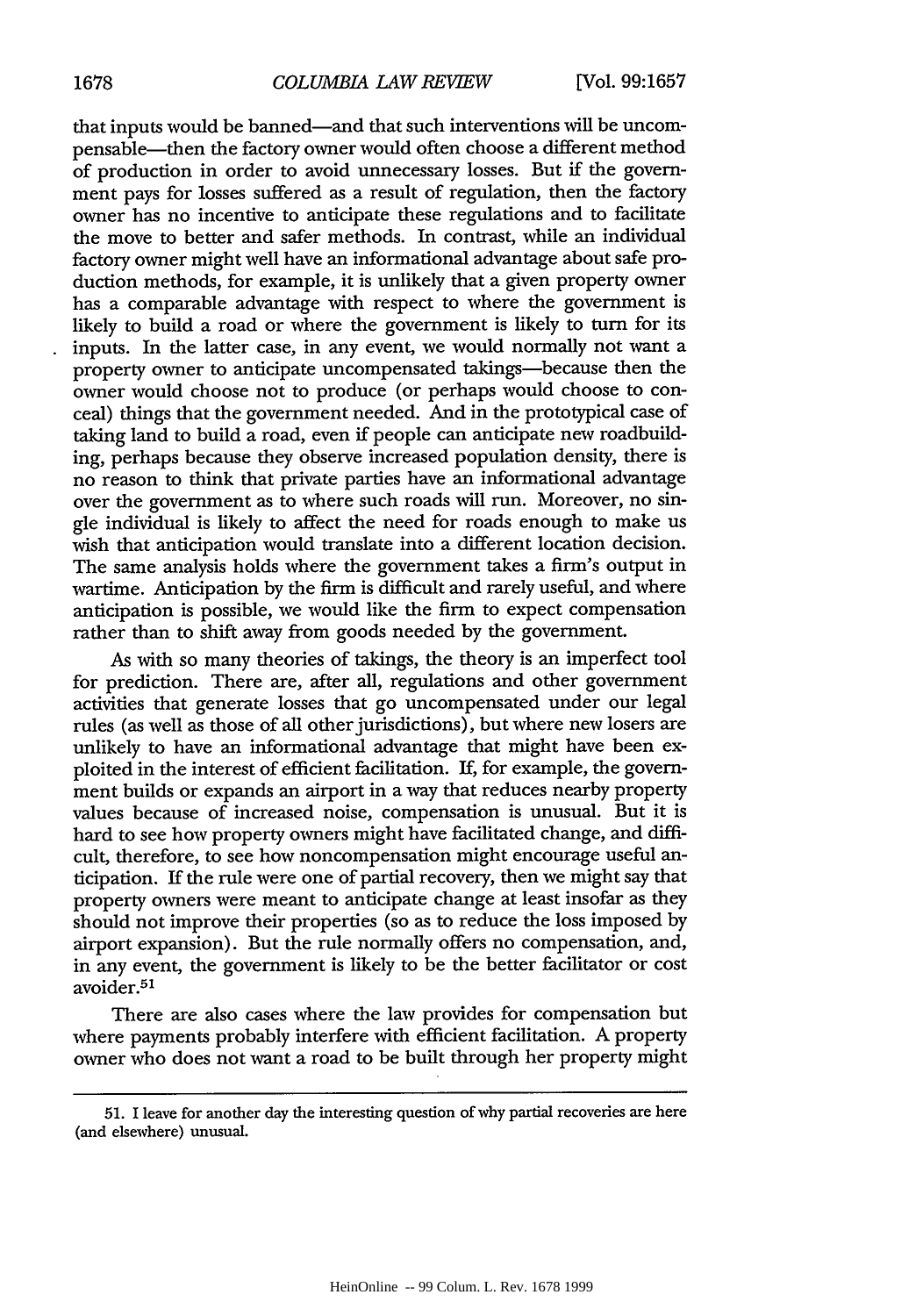rush to improve land in the hope that the government will be discouraged from taking it and will instead take other land and even bestow a windfall on the improver. In such a case, the anticipation-oriented approach (not to mention common sense) suggests the advantage of a rule permitting an uncompensated taking.

These flaws in the descriptive power of a theory of takings law based on the idea of encouraging useful anticipations do not, of course, destroy the suggested theory. A more perfect and precise rule system might be expensive to administer. To be sure, the theory advanced here would be quite stunning if compensation were awarded where regulatory intervention was relatively hard to anticipate, and if it were not awarded where physical takings could have been anticipated and facilitated by property owners. But we are accustomed to overinclusive rules, and I think the link between anticipation (and informational advantages) and regulation-as opposed to most physical takings-quite remarkable. There are more details to be explained, but a full re-examination of takings law through the lens of the anticipation-oriented approach requires a separate effort.

*3. From Property to Other Rights.* **-** The strategy of aggressive change applies to the government in contexts other than takings law. Consider, for example, a criminal procedure case where a court undoes earlier precedents or reinterprets the Constitution to the benefit of a criminal defendant by finding that a practice followed by the police is unacceptable. In some of these cases courts feel compelled, having now "found the law," to apply it retroactively. This inclination may have something to do with the need to reward litigants (in which case the earlier discussion about influencing both winners and losers is relevant) and the perceived need to be consistent across like cases.<sup>52</sup> In other cases, courts may find a way to impose new constraints on police without benefitting past defendants. The anticipation-oriented approach—if applied to government suggests that this balance, if it can be called that, should be shifted further in favor of retroactive application in order to encourage desirable anticipatory behavior on the part of the police and prosecutors. This is because the government can sometimes be enlisted to anticipate in a useful manner, while it is unlikely that criminal defendants have comparable informational (and behavioral) advantages. If the government suspects that a court decision might be applied aggressively, so as to free persons already incarcerated (or even simply to require new trials), then law enforcement officials might well be encouraged to anticipate future court decisions, even if this means offering advantages to those they investigate and arrest. Here, there is not much that an arrested person could have done, and perhaps very little possibility that most potential defendants will know anything about legal trends; but there is a great deal that the

<sup>52.</sup> See Krent, supra note 1, at 2167 (suggesting that retroactivity in criminal law is especially suspect because the new losers are especially powerless).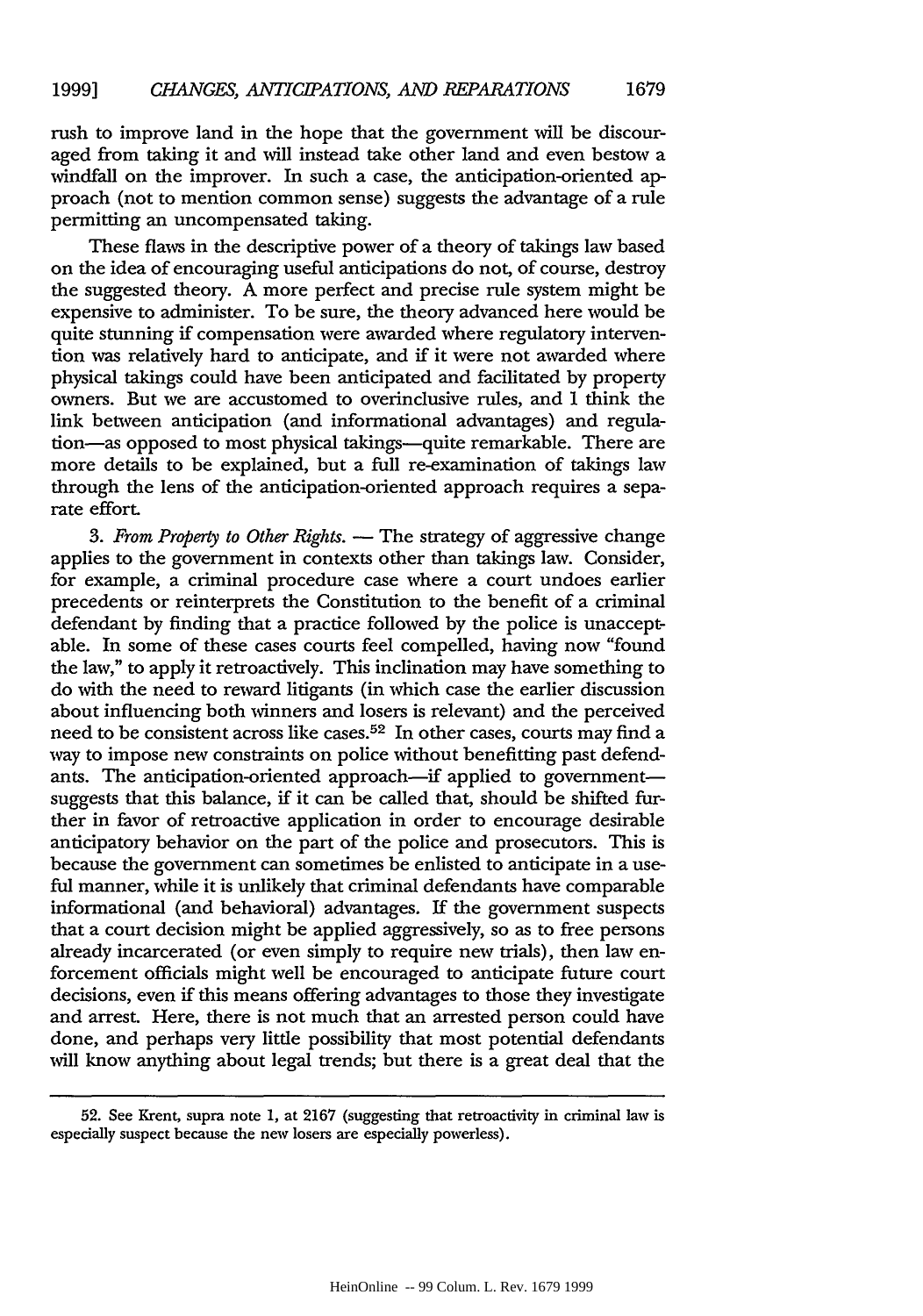government might have done by anticipating new rules of criminal procedure.

An obvious reaction is that the government is not really in a better position to anticipate change. A manufacturer might know a good deal about chemicals it uses, but the police have no special information about the "Constitution's" attitude toward searches. Of course, the more one thinks of constitutional questions as involving neither absolute rights nor the politics of those who happen to be appointed to the Court, but rather cost-benefit calculations, the more the government does indeed resemble a manufacturer. For example, police might well develop better information about the costs and benefits of anti-loitering statutes or stop-andsearch strategies, anticipating the possibility that the courts will declare new and "better" law on these matters.<sup>53</sup> Retroactive liability for governmental new losers-in this case the police-would encourage such anticipation.

There is of course the danger of excessive precautions, which is to say costly misanticipations. This problem is exacerbated by the fact that government agents are unlikely to be penalized as much for overanticipating on behalf of criminal defendants as for underanticipating, because it is harder for victims to gain standing and to show measurable damages. But the more one is optimistic about legal change the less one is troubled by these costs. Comparable dangers apply where private parties are concerned, although they internalize costs and benefits rather differently from public agents who may enjoy greater informational advantages than their private counterparts. <sup>54</sup>

In sum, it is easier to extend the logic of the anticipation-oriented approach to new winners than it is to government decisionmakers, and the inclusion of new winners—but not government decisionmakers—succeeds in placing much of prevailing law in a favorable light. In some contexts, there is little likelihood of useful anticipation by the government and grave danger of discouraging desirable change by holding governments accountable in the way that private parties might be. In a world of overinclusive rules, there is surely something to be said for a presumption of retroactivity in tort law, to take one example, but not in public law. But in other settings, the extension to anticipation by governments seems sensible. I have suggested that it might form a new basis for understanding takings law as well.

<sup>53.</sup> See, e.g., City of Chicago v. Morales, **119** S. Ct. 1849, 1853 (1999) (striking down Chicago's anti-gang loitering ordinance as too vague); Harper v. Virginia Dep't of Taxation, 509 U.S. 86, 95 (1993); James B. Beam Distilling Co. v. Georgia, 501 U.S. 529, 537 (1991); Welch v. Cadre Capital, 946 F.2d 185, **186** (2d Cir. 1991).

<sup>54.</sup> There are agency problems in the private sector as well, but it appears to be much easier to have private agents share in the gains they generate. It is therefore easier, and less distorting, to ask them to share in the costs.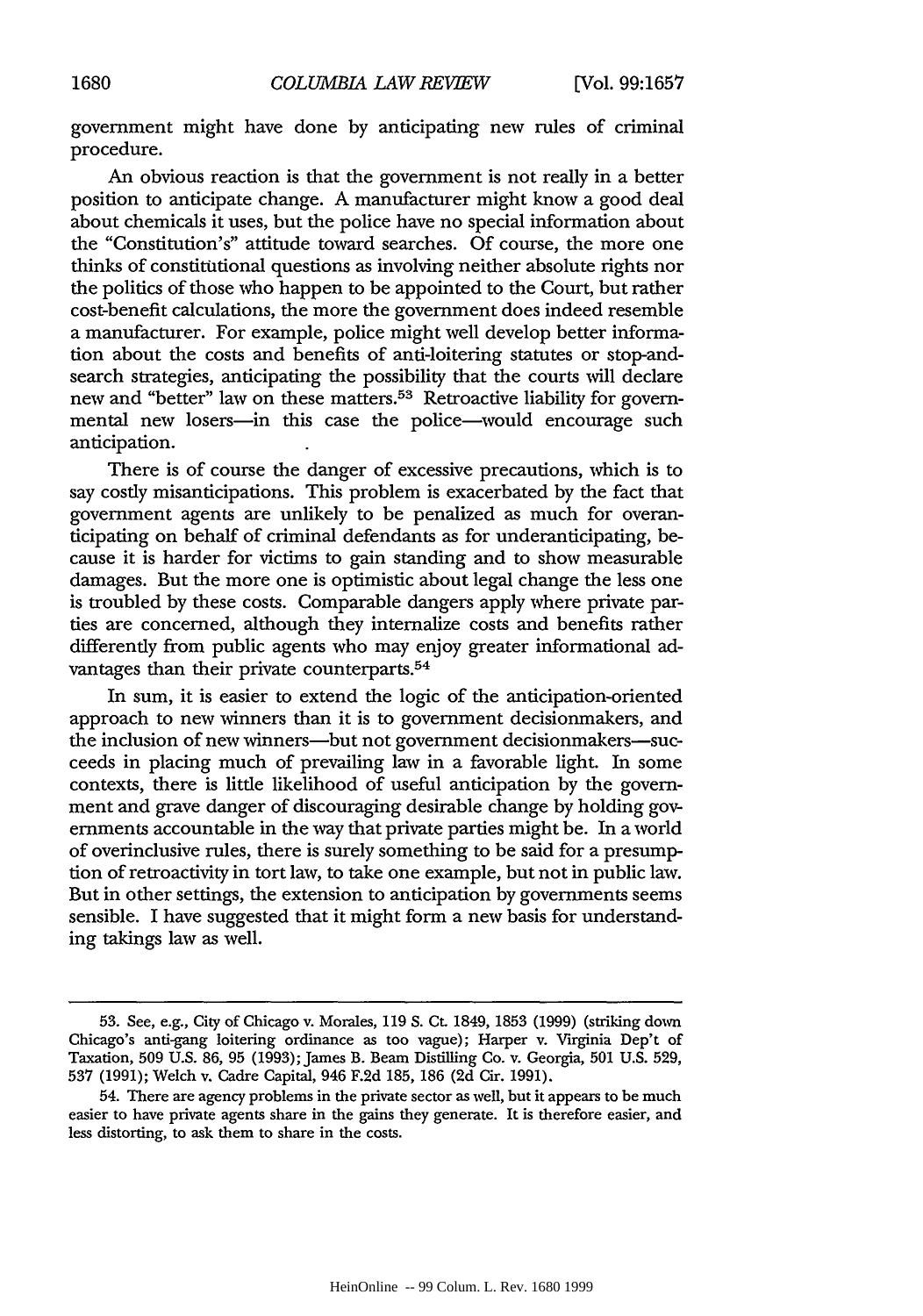#### *E. Interest Groups and Government Compensation Once More*

I have already emphasized that while aggressive change might encourage socially useful anticipation of legal changes, it might also encourage wasteful investments that aim to prevent or slow change, especially if the compensation rules are imperfect. On the other hand, proponents of good change might offer to compensate new losers in order to facilitate legal change. It is noteworthy that this line of reasoning becomes faint in most public-law contexts. Prosecutors might, for instance, over-litigate in opposition to change because they do not want to free those already incarcerated-but it is difficult to compensate prosecutors and their principals when they are new "losers," and when neither the new winners nor new losers are particularly organized.<sup>55</sup>

A related but fairly distinct approach focuses on the role of interest groups. Overachieving, well-organized interest groups might benefit from their ability to "acquire" regulations that benefit them at the expense of efficiency or of the majority, even though they recognize that these benefits are short-term. Thus, an interest group might obtain "safety" regulations that serve to promote ill health or to keep out new competitors, although over time a strong, informed majority develops against these policies. Against this backdrop, there is again a fairly good argument for (some) compensation for new winners. Once good law prevails, we might go back and pay those who suffered from the bad laws and, in turn, the system might then be less inclined to do the bidding of selfish and inefficient interests in the first place. Put differently, a focus on optimal timing may improve content. The argument is thus a version of the conventional law-and-economics case for compensable regulatory takings: A government that one day must pay for what it does might be much less inclined to regulate inefficiently. Overachieving interest groups will get their way less often if the policies they propose are seen to require explicit outlays. <sup>56</sup>

The interest group perspective raises the question of how to design transition rules so as to minimize the deadweight loss attributable to rentseeking. Some of the effort expended in attempting to influence the political process is likely to inform legislators and the public, but it seems

56. Put this way, the argument neglects the difficulty of internalizing benefits.

**<sup>55.</sup>** Much the same conclusion can be drawn from a perspective that focuses on the medium, or decisionmaker, rather than on the winners and losers. Since most change in private law originates with, or can be reviewed by, the legislature, legislatures can ease change by choosing to compensate new losers. However, the courts entrusted with constitutional change lack comparable ability to compensate. The biggest difference between the private and public contexts, however, returns us to thinking about potential losers and their constituents. The social costs associated with potential losers' attempts to stall change are surely much greater in the private sphere than in most of public law. Overlitigating seems a less serious cost than most other rent-seeking. Although it is hard to take account of all of these costs, the anticipation-oriented approach still has some value. Yet, once we agree to take anticipation seriously, there is no reason to ignore the roles of new winners and governments.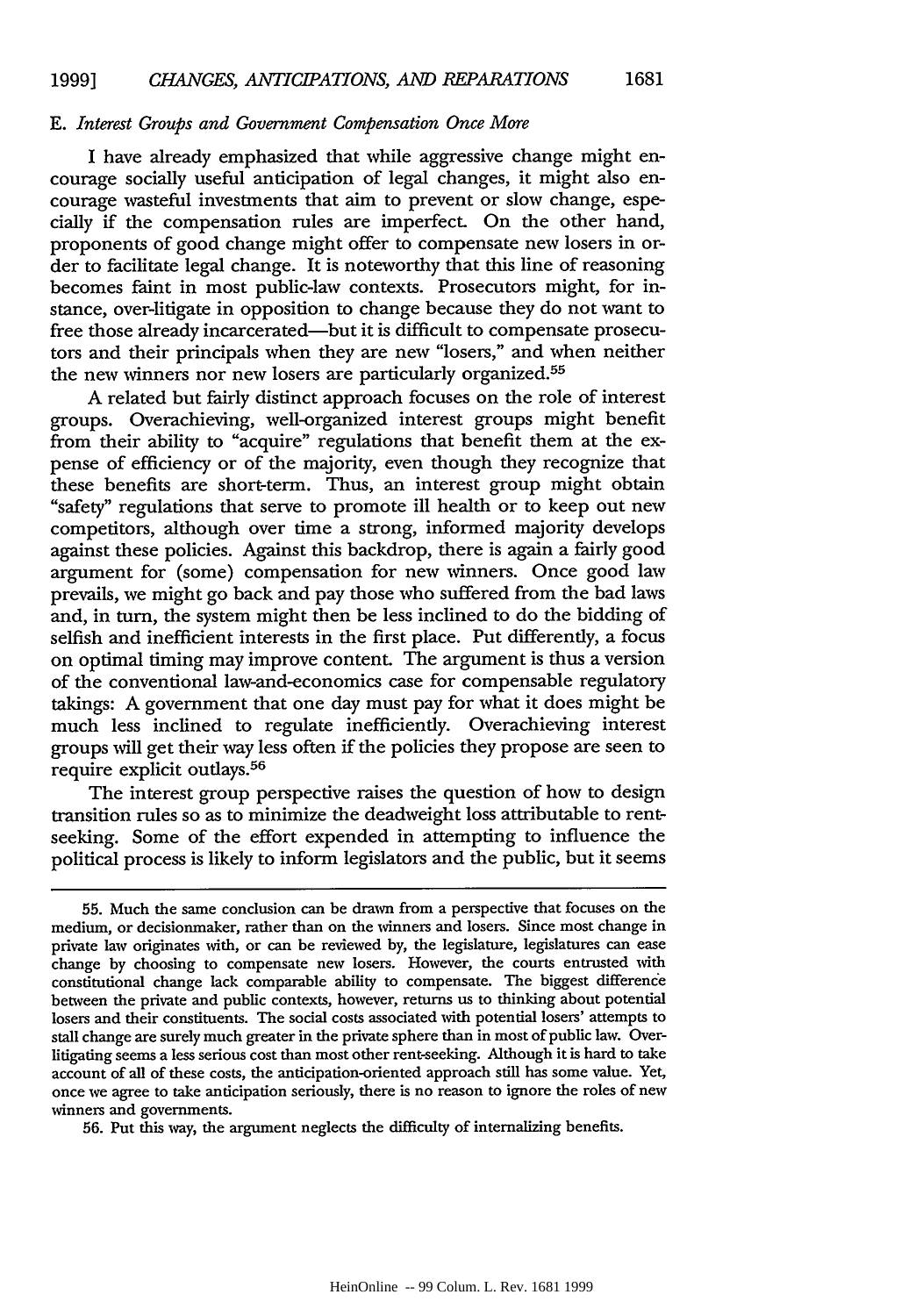safe to abide by the conventional wisdom that the power of politics to create and redistribute wealth generates efforts to capture this power that in turn may be inefficient because they are duplicative (which is to say part of a zero-sum game) or corrupt (aimed at exacerbating principalagent problems).<sup>57</sup> As a first cut, it seems that an anticipation-oriented approach might encourage more rent-seeking because each proposed change would involve greater stakes.58 One might, therefore, argue against aggressive change on grounds that even if most new law is good law, there will be more deadweight loss associated with each instance of new law, and perhaps a larger fraction of new law will be bad law because of the impact of rent-seeking endeavors.

The flaw in this argument is that aggressive change does not necessarily raise the stakes (and therefore the rent-seeking) associated with new law because the practice of aggressive change will also be anticipated for future changes. Rules enacted today are then weaker because they may be undone by future changes which will again bring on compensation for new losers. Today's winners can be tomorrow's losers. Today's rent-seekers have a great deal to gain or lose in nominal terms because today's results, applied aggressively, bring on compensation claims regarding the past. Still, those who face these liabilities can sit on the sidelines and then undo all that transpires by investing in the next round of politics.

The argument also applies when the government compensates new winners for their past losses. If new winners can (in the absence of changed circumstances) point to new law and bring claims for the failure of lawmakers to facilitate or anticipate new law, then new law will be associated with governmental payments for delay in its passage. In turn, agents and interest groups might find new law too costly and might work to block rather than to anticipate it. The argument is surely stronger if there are errors in determining when there are changed circumstances, and thus no reason to impose liability for a failure to anticipate new law. But even where there is no error of this kind, once there is any delay in passing good law, then the requirement that new winners be compensated can discourage rather than encourage quicker passage of good law.

If there is a kink in this argument it is that lawmakers must worry that their opposition to change will eventually fail and that all they will have done is to delay new law. If delay is to remain a fruitful strategy, it is because as the magnitude of projected payments triggered by change increases, the likelihood of change probably diminishes. It seems possible, therefore, to encourage better lawmaking by associating change with payments for delay. The argument can be understood as borrowing from

<sup>57.</sup> See Robert D. Tollison, Public Choice and Legislation, 74 Va. L. Rev. 339, 343 (1988).

**<sup>58.</sup>** Assuming, for the sake of avoiding repetition, that greater stakes generate more political activity. See supra note 48.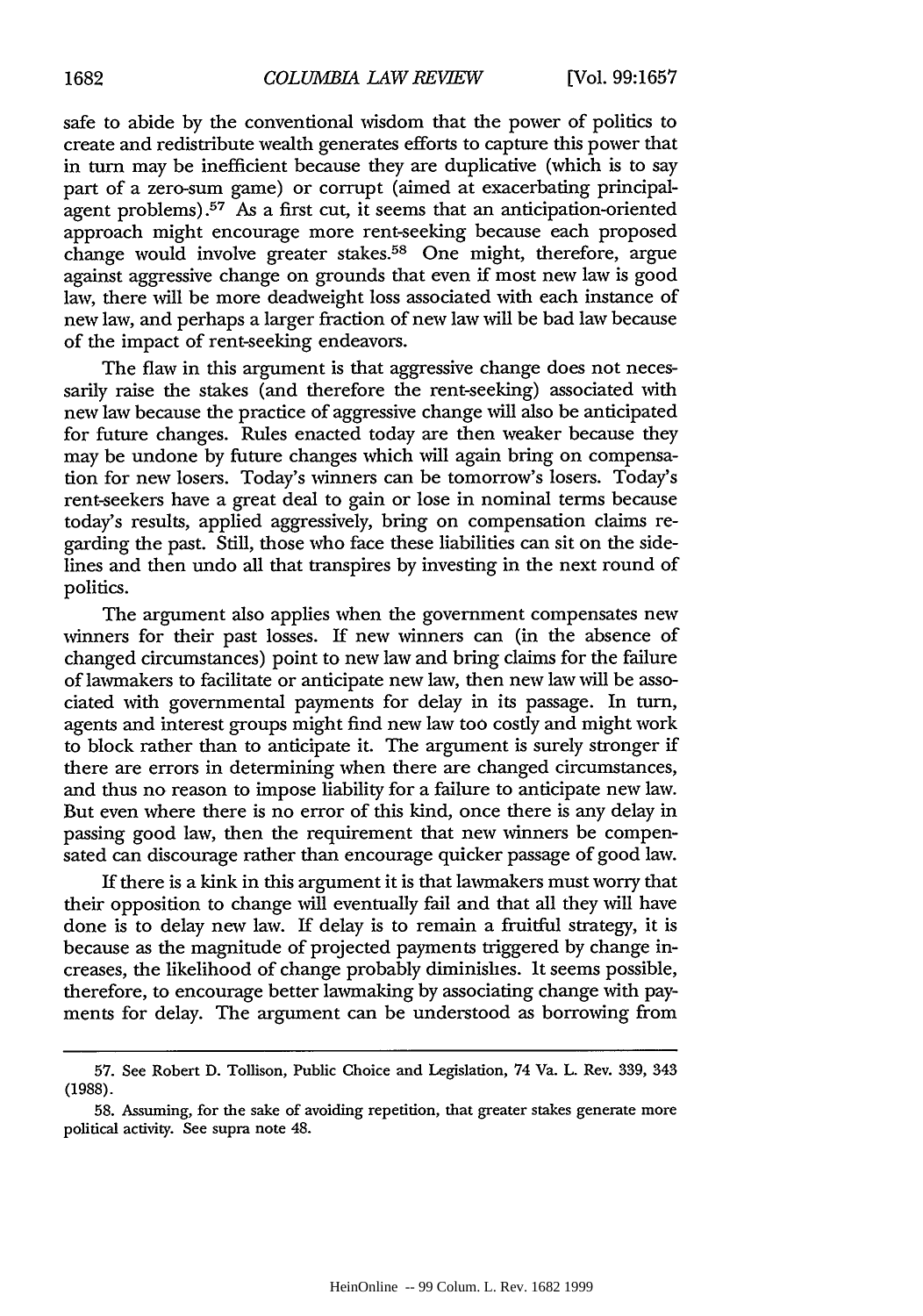the libertarian, or "property rights," approach to takings law, but then following its logic somewhat further and turning it on its head.

While some would have government pay new losers, arguing that interest groups will do less damage if the government must pay for the costs it imposes, by the same logic the government should pay for the burdens it imposes by delaying good law. Past losers should be compensated just as new losers are. Imagine for example that an environmental group succeeds in blocking a developer's plan to extend the footprint of a building. The familiar argument is that the government should pay the developer at least the amount of the fall in value of this property. But if the environmental group in fact gets its way (with or without court-ordered compensation for the developer), why not take the occasion to imply a change in baselines such that the government should now pay the environmental group for any losses imposed by the developer's earlier construction?

A very different perspective on these questions begins with sovereign immunity and those areas in which governments do not traditionally pay for harms they generate. Rather than looking to ancient times for some baseline, we might simply begin in the present with the observation that although the government is required to pay for some takings, and although it agrees to pay for a variety of torts and contract breaches, it does not pay for those that can be traced to its "discretionary function."<sup>59</sup> There are a number of explanations for these rules and distinctions, ranging from historical to structural (i.e., separation of powers) to allocative.<sup>60</sup> The allocative notion is that the more governmental actions are substitutes for private activity, the more governmental liability succeeds in encouraging a healthy (undistorted) allocation between the private and public sectors. But this theory says something only about those cases where there is the possibility of moving activities from the private to the public sector or back again. It says nothing about those cases where the likelihood of substitution is very low. It is not as if the ability of the government to make war free of ex post negligence suits is what encourages war to be made through the public rather than the private sector. On the other hand, we need some other theory as to why there is no liability for negligently declared or managed wars. Again, there are a number of explanations available. For present purposes we might simply say that there are ample political checks on such important or "discretionary" acts of government.

In the case of "negligent" lawmaking there is again no ready substitution between the private and public sectors. Lawmaking is in this sense (and others as well) the quintessential discretionary function of government. This is so whether we view lawmaking idealistically, as an effort to

<sup>59.</sup> See Levmore, Takings, Torts, and Special Interests, supra note **38,** at 1350-52.

<sup>60.</sup> See Krent, supra note 1, at 2152-67.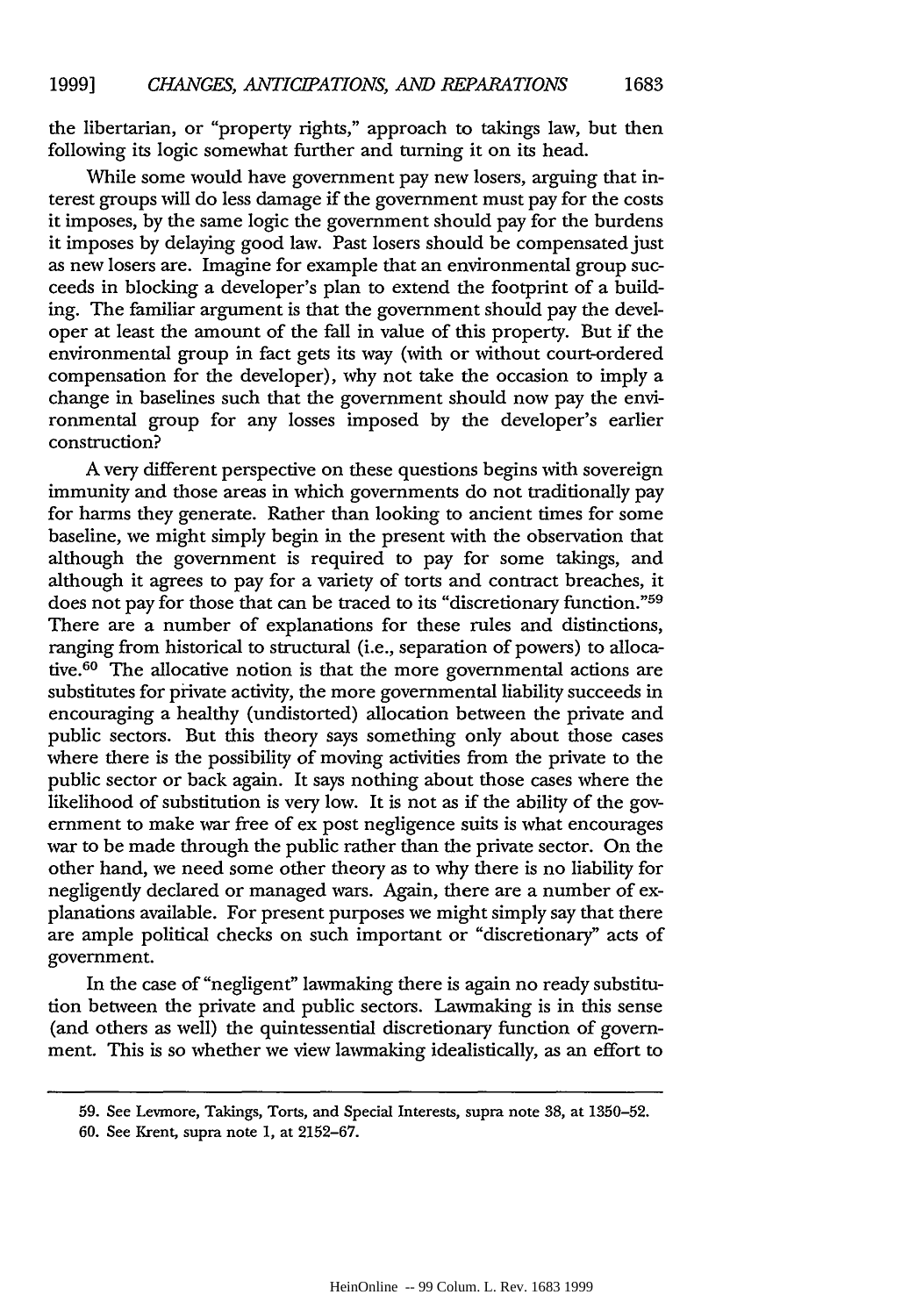advance the public good, or cynically, as the product of competition among private firms and interest groups.

There is, I think, an important difference between anticipation in the public and private sectors. It is a difference that returns us to the idea that the majority can choose to compensate. Imagine, for instance, that a new majority passes a new law, presumed here to be a good law but also one that benefits the majority. The same majority, if it is secure, could pass the law and simultaneously compensate itself for losses suffered as a result of the fact that this new law was not passed earlier. Thus, if the majority passes a rule banning the sale of tobacco to minors, it could also pass a rule taxing manufacturers or growers or retailers for the harm imposed by past sales to minors.<sup>61</sup> The majority might choose to use these new revenues to pay the health costs associated with teenage smoking. Similarly, almost any new law can be accompanied by a legislative plan that provides compensation for new winners. Presumably, new law is often unaccompanied by such compensatory legislation because the coalition that supports the new law would not support more aggressive change of this sort. Perhaps compensation would motivate new losers to organize more vigorously to block change. In short, new winners sometimes offer to compensate new losers in order to facilitate the adoption of the new law, but new winners can also elect to hold the new losers liable for old losses suffered by the new winners. New winners would not gain much from a legal rule mandating these payments, and there are of course many times when they would lose because the all-or-nothing character of legal change would make change itself less likely.

If we imagine a world in which flexibility is somehow not permitted, so that all changes must either be accompanied by compensation for new winners or, at the opposite extreme, all changes must be as prospective as possible, then reasonable people might disagree as to which rule was more likely to promote good law. The former rule mightily promotes anticipation, but it is also likely to encourage political opposition to change. If such opposition is often successful, an aggressive rule may generate less rather than more good law. It is not surprising that ours is a more flexible world, where aggressive change is neither forbidden nor mandatory. Good law is sometimes encouraged by unaggressive change. Modest retroactivity (as promoted by statutes of limitations and the like) might promote some anticipation by new losers but non-excessive political opposition.

My intuition is that, on the margin, change is and should be more aggressively imposed when it comes at the hands of judges rather than legislators. Court cases, like legislation, are products of investments by

<sup>61.</sup> The charge might be an exact one. Thus, tax rates could rise for all firms but then credits could be offered on a sliding scale, with larger credits for firms that sold fewer cigarettes to minors. More likely, an inexact tax would do the job; prospective taxes on retailers or other parties in the distribution chain would fall fairly squarely on those who sold to minors in the past.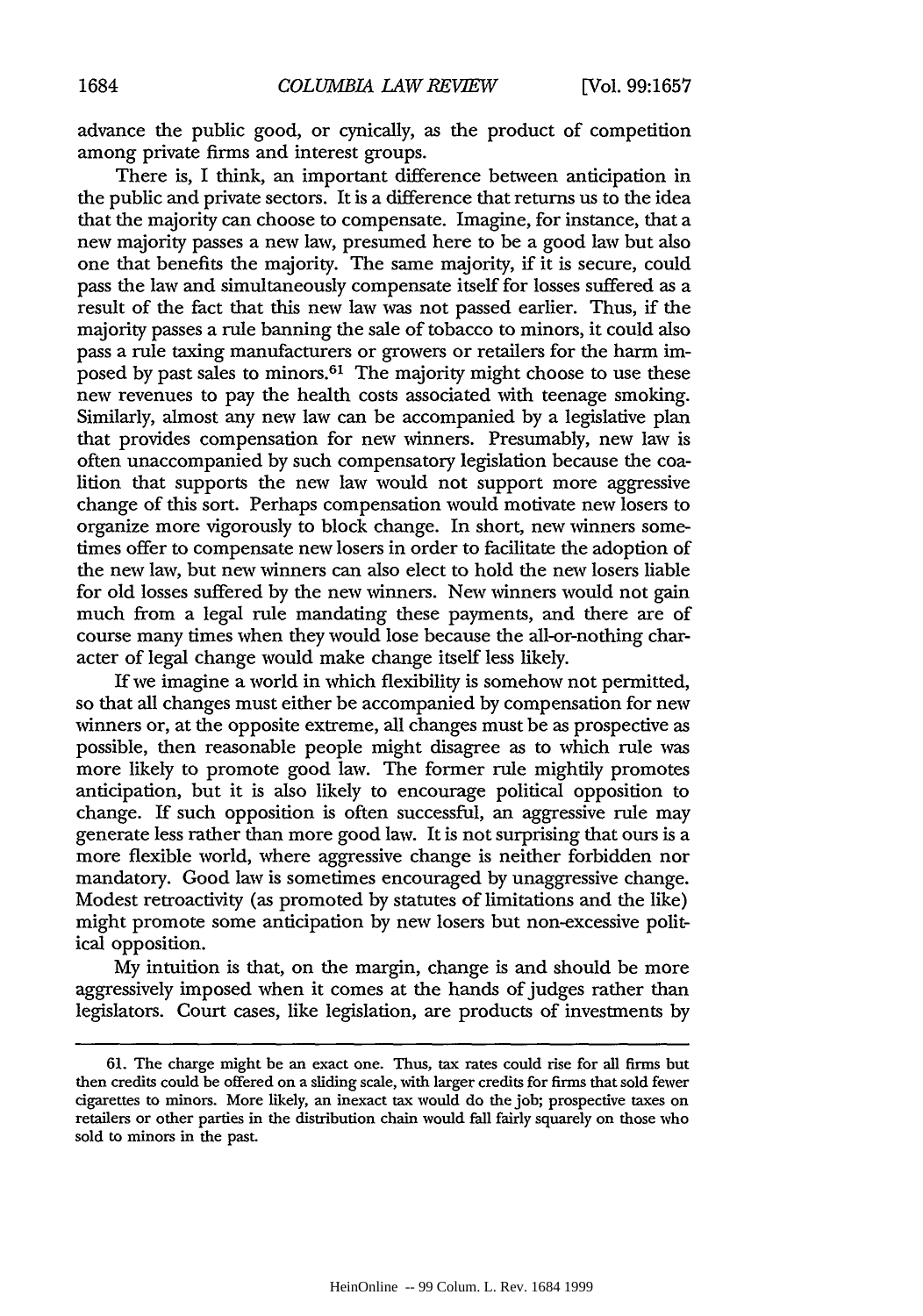opposing interests; a rule of aggressive change might therefore stimulate enough litigation by those seeking to block change as to more than offset the gains from encouraging anticipation. $62$  Still, if judges are somewhat more independent than legislators, then aggressive change is less likely to block good change in courts than in legislatures. Indeed, this is more or less what we find; most changes wrought by courts are accompanied by some retrospective liability, while many more changes enacted by legislators not only spare new losers from paying the new winners but also protect new losers against their transition losses.

Retrospective validity is much less usual where the litigation is against the government itself. In these cases we see new losers protected in the interest of encouraging good law. Classic cases involve "structural injunctions" regarding such things as prison conditions and school desegregation.63 In the prison case, for example, imagine that a claim is brought that prisoners' rights are violated by the overcrowded conditions in local jails. Where relief is granted, it is common for the legal change to be unaggressive, awarding no damages to those who suffered from the crowded conditions even though the law now declares these conditions to have been wrongful.<sup>64</sup> It is almost conventional wisdom to observe that if prospective relief (for example, in reforming prisons) needed to be accompanied by retrospective damages, change would come about less quickly and even less frequently. Judges are more likely to grant relief, and to impose serious costs on taxpayers for an unpopular cause, if they need not also award monetary damages to an unpopular, politically weak group like prisoners.

Implicit in this observation about judge-made change is the idea that judges fear or at least identify with taxpayers and legislators.<sup>65</sup> Alternatively, there is the possibility that judges will call for aggressive change on the government's part but that the legislature will then partly overrule the courts through budgetary or other maneuvers. If judges call for damages to be paid to prisoners who live in crowded conditions, then legislatures (even if they feel forced to produce the funds called for by courts) might either reduce other expenditures which benefit these prisoners or spend less on other prisons. This could force courts to micro-manage prisons in a way beyond their competence or ambition. In short, the very sentiment or conception of rights that causes a court to demand less crowded prisons is likely to make the court eager to impose costs on the non-prison population that are low rather than high. The need to build

**<sup>62.</sup>** For the provocative idea that interest groups may affectjudicial decisionmaking as much as legislation, see Einer R. Elhauge, Does Interest Group Theory Justify More Intrusive Judicial Review?, 101 Yale L.J. 31, 80-81 (1991).

**<sup>63.</sup>** See, e.g., Hutto v. Finney, 437 U.S. 678, **687** (1978); Milliken v. Bradley, 418 U.S. **717,** 741 (1974); Swann v. Charlotte-Mecklenburg Bd. of Educ., 402 U.S. 1, **15** (1971).

<sup>64.</sup> See *Hutto,* 437 U.S. at 683-84.

**<sup>65.</sup>** Private firms, as losing defendants, are less often accommodated with decisions that strive to be prospective only. On the other hand, private firms are often in battle with other private firms.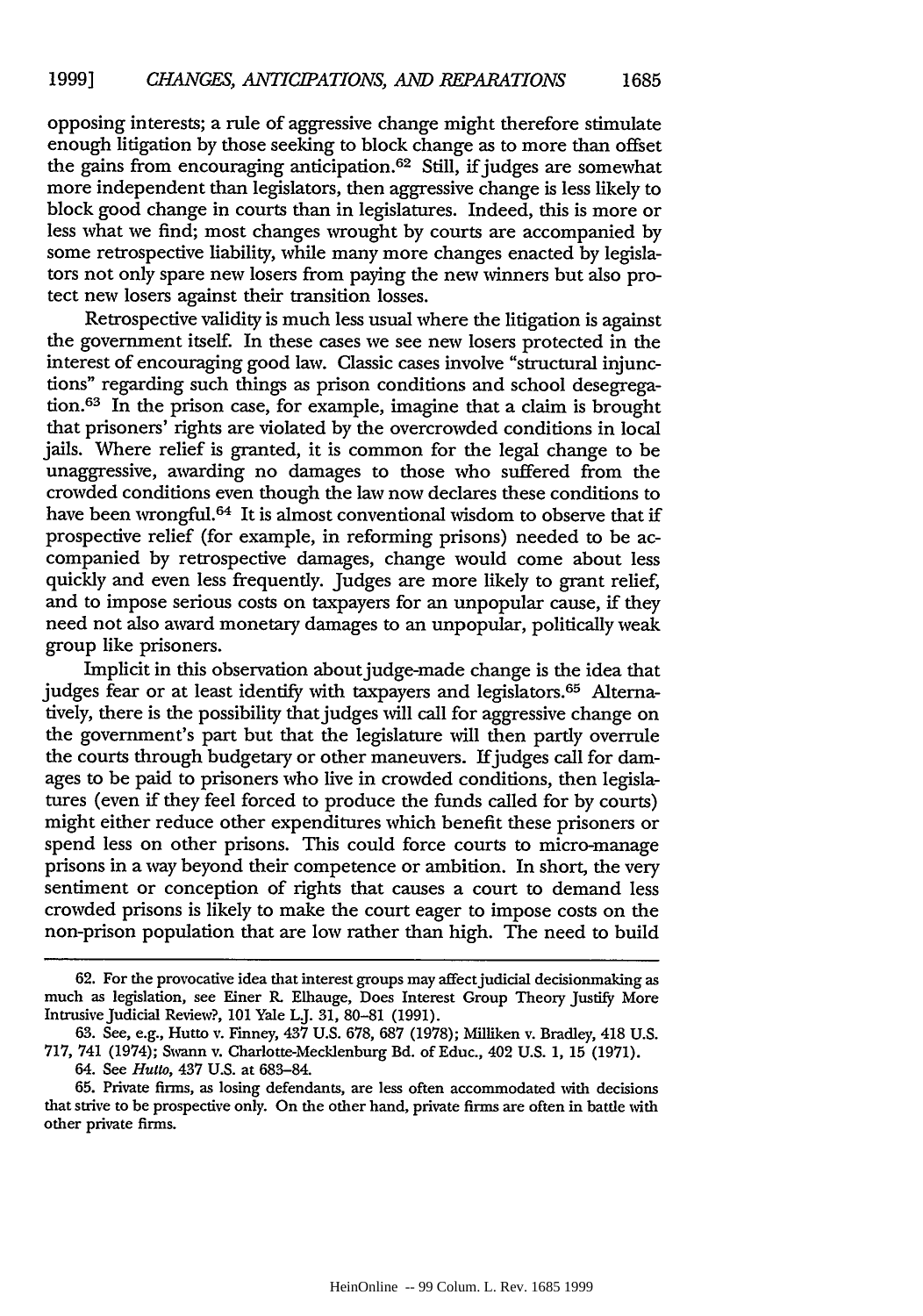more prisons or free some prisoners might on its own serve as enough of an incentive for the legislature to anticipate these judicial decisions.

#### II. **REPARATIONS**

#### A. *An Anticipation-Oriented Approach to Reparations*

Consider finally those cases where a government voluntarily compensates very old losers. I have identified these cases as involving both regret and accompanying payments, where the payments were not required by courts or by earlier agreements and where they are not mere settlements in the shadow of litigation or legislation. 66 An anticipation-oriented approach suggests that reparations or other payments to new winners are sound as a matter of transition policy. Such payments for past wrongs might encourage the government to change more quickly away from policies it will come to regret.67 Constituent groups that benefit from (potentially) regrettable laws will have less of an incentive to hang on to the old ways if they see that delayed change will be more expensive than quick change. Nor is it likely that these parties will remain passive because change is unpredictable and might occur in any direction. Reparative payments tend to apply to a subset of those cases where an identifiable group received inferior treatment. Members of the majority coalition might be unsure whether they will ever need to pay current losers, but if they move to laws that provide equal treatment then they can be fairly sure that no future legal regime will hold them responsible for past equality. Experience suggests that law sometimes permits unequal treatment but often evolves in the direction of mandating equal treatment.

But the simple internalization policy sketched above is unhelpful as a positive matter both because so many past wrongs in fact go unrepaired (despite the possibility that a regimen which included reparations would encourage facilitation by the government and by beneficiaries under old, bad law) and because the same logic suggests that most regulation and especially deregulation will generate reparative payments to old losers as they are created. Related intuitions suggest that a normative approach will be no more fruitful. Aggressive change is more easily applied to pri-

<sup>66.</sup> See supra note 8 and accompanying text. Regret and the passage of time might of course lead courts to order payments by the government. We might think of these as reparative, especially when the government does not strongly fight the claim. In fact, however, recent notable payments have been legislative in origin. Moreover, unless we revisit the idea that interest groups work through courts as they do through legislatures, a public choice explanation of reparations might be best limited to legislated payments.

<sup>67.</sup> In interest group terms, there may be actors or groups who will work to avoid the future tax bill associated with past wrongs. Virtually any calculation attributed to the government can in this manner be ascribed to groups that affect what the government does. Note, however, that it may be rational to encourage the government to change a policy, such as one that discriminates against a group; but once this policy changes, those who worked for change may have every incentive to delay the legislation of reparative payments. One kind of interest group story describes the change in government policy, while quite another explains the reparations themselves.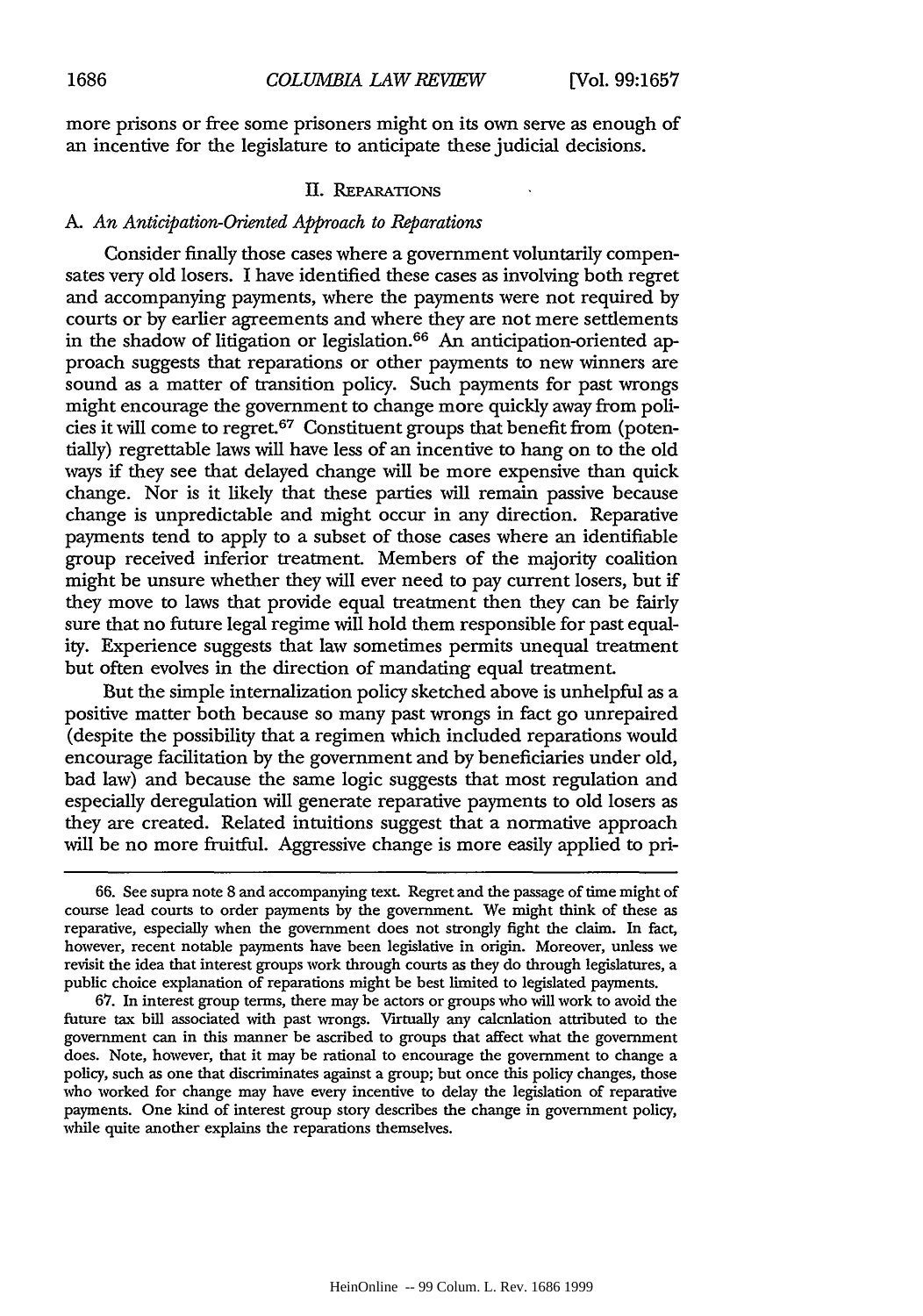vate parties than to govemments-and indeed governments may facilitate change more successfully if they are immune from the rules associated with aggressive change.

A different use of the anticipation-oriented approach is much more interesting. Starting with the idea that good change might be impeded by a rule requiring governments (and evenjudges) to pay for their failure to facilitate, we should look for required compensation by the government when there is little chance that the expectation of such payments will block change and when the potential for compensation is unlikely to interfere with new winners' efforts to bring about change. Viewed in this manner, the striking thing about familiar reparations, as for example those legislated recently for once-interned Japanese Americans,<sup>68</sup> is that payments came so long after the misdeeds and subsequent change occurred. 69 For better or worse, it is unlikely that these reparations, and any precedents they may set, would have any influence on government policies during a future war. It is also unlikely that they would have any effect on potential losers seeking to avoid or bring an end to internment or other unequal treatment. In short, if we seek to understand reparative payments in functional terms, then we should look not to the obvious internalization or deterrence idea that governments pay so that they will consider the costs they impose, but rather, and to the contrary, to the fact that such payments are sufficiently unpredictable and slow in coming that they do not influence the likelihood of substantive change. If the payments could be expected to come quickly after a decision to end an internment policy, then such a decision might be delayed because the inclination of a government or interest group to avoid making payments might well dominate the added incentive of the poorly treated group to argue yet more strongly for change.

The connection between this argument and the nearly conventional wisdom regarding such things as injunctions aimed at prison conditions is fairly clear. Just as the very parties who most want less crowded prisons might favor a rule that associated (or at least permitted) structural relief with the absence of monetary payments for past crowding,<sup>70</sup> some groups that are seriously aggrieved might waive their rights to compensation in order to end the policies they find so painful. Long after the government's policy has changed, when regret is the dominant emotion, there is no harm in reopening the case for compensation. I will suggest presently

<sup>68.</sup> See Restitution for World War H Internment of Japanese-Americans and Aleuts, 50 U.S.C. § 1989 (1994).

<sup>69.</sup> See id. § 1989a(a); see also Marl J. Matsuda, Looking to the Bottom: Critical Legal Studies and Reparations, 22 Harv. C.R.-C.L. L. Rev. 323, 363-68 (1987) (discussing the internment of Japanese Americans).

<sup>70.</sup> The idea is that structural relief is more likely to be obtained if judges (and obviously legislators) can improve conditions without also requiring payments to those who have been incarcerated. See Douglas Laycock, Injunctions and the Irreparable Injury Rule, 57 Tex. L. Rev. 1065, 1068 (1979) (reviewing Owen M. Fiss, The Civil Rights Injunction (1978)); supra notes 63-64 and accompanying text.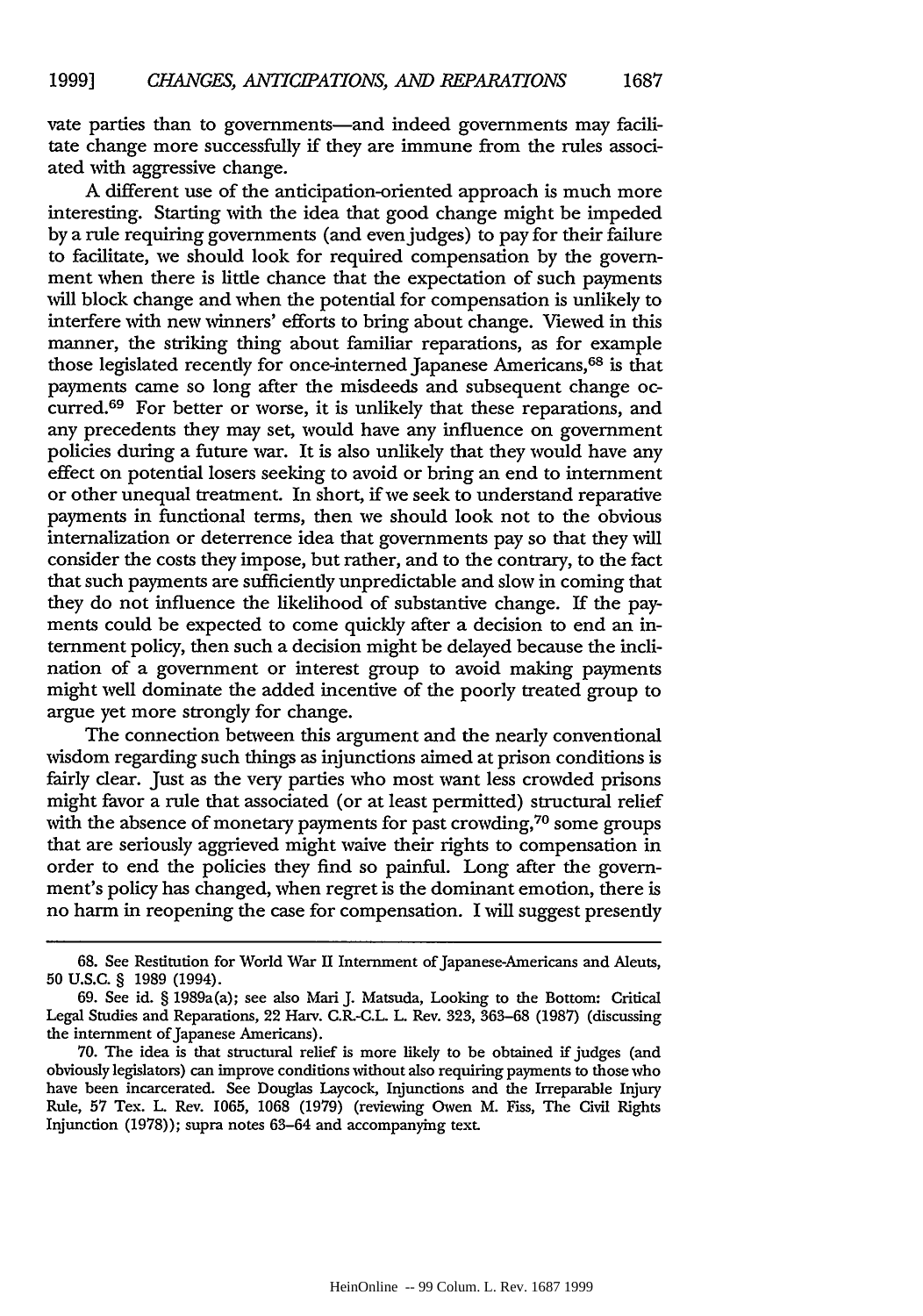that such compensation, long after the original wrongdoing, is largely a political matter. Thus, even after fifty years' time, I would not expect compensation for prisoners who come to be regarded as having justly served time but as having been unjustly made to serve that time in horrible conditions. Compensation would have no real effect on the rate of change one way or the other, so reparative payments would not interfere with the path of change as understood through the anticipation-oriented approach-but prisoners are simply apt to remain an unpopular cause. If all we cared about was facilitating optimal change, we would say that these old losers could be compensated but that there is no need to compensate them; their weak political status then explains the absence of reparations.

Monetary reparations have of course not been paid to African Americans for slavery, subjugation, and government-sanctioned discrimination. The theory advanced here can make some sense of this apparent paradox or contrast with the Japanese American case. 71 Even with no new theory, there is no shortage of modest explanations for the contrasting remedies offered to Japanese Americans and African Americans. African American claims may simply be too numerous and overwhelming to be granted. The Japanese American claims were sufficiently small that no strong interest group was likely to arise in opposition to these payments.<sup>72</sup> Japanese American internees were concentrated in a few western states,<sup>73</sup> and public choice theory suggests that a small organized minority will often fare better than a dispersed one of equal size-or even of much greater size.74 It did not hurt that the President who signed the necessary legislation had been the Governor of California and thus was likely to have been familiar with and sympathetic to some of the claimants.<sup>75</sup>

A very different (but reasonable) reaction to the apparent puzzle of reparative treatment is to insist that there is little difference in the groups' treatments and, therefore, not much to explain. Affirmative action or other programs might be understood as substitutes for monetary reparations. Alternatively, African American reparations may yet be legis-

75. See Larry Liebert, Reagan Signs War Camps Redress Bill, S.F. Chron., August 11, 1988, at **Al.**

<sup>71.</sup> See Boris I. Bittker, The Case for Black Reparations 8 (1973); Rhonda V. Magee, The Master's Tools, from the Bottom Up: Responses to African American Reparations Theory in Mainstream and Outsider Remedies Discourse, 79 Va. L. Rev. 863, 868 (1993); Verdun, supra note 9, at 612.

<sup>72.</sup> It is tempting to add that a much bigger group might not (setting aside the history of African Americans) have been interned at all, so that reparations end up being paid to small groups because it is such groups that are subject to certain kinds of discrimination in the first place.

<sup>73.</sup> See Hirabayashi v. United States, 320 U.S. 81, 87 (1943).

<sup>74.</sup> The classic citation is to Mancur Olson, The Logic of Collective Action (1971) (arguing that collective action problems are greatest in large groups; such problems are therefore likely to remain latent due to greater anonymity, lower probability that individual effort makes a useful contribution, and greater enforcement problems).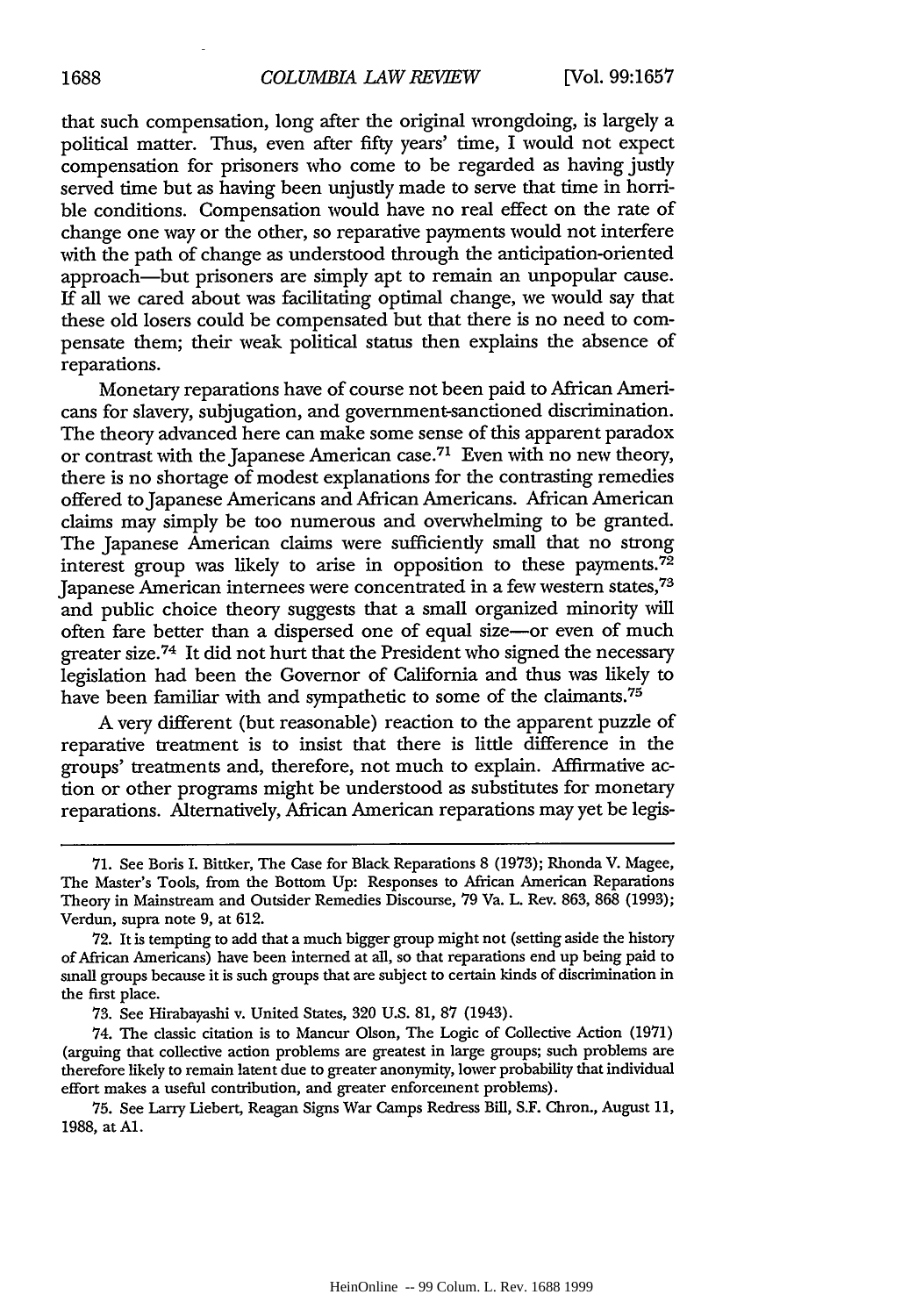lated, in which case the present perception of an apparent puzzle will come to be seen as a matter of impatience. <sup>76</sup>

Public choice theory helps to explain the payment of reparations, and all these explanations, if they can be called that, are useful in constructing a more general theory of when reparations are made. The Japanese American case may simply be a straightforward example of political success by a discrete minority, with a number of other factors playing supporting roles. Nevertheless, the anticipation-oriented approach supports a more interesting and perhaps better understanding. We have seen that requiring governments to pay new winners injured by the slow pace of change might impede desirable change. Limiting payments from new losers to new winners is more plausible when the new loser is the government than when new losers are private parties. Reparations are an exception to the extent that reparative payments occur where legal change is so dramatic and so far in the past that there is little fear that the prospect of these payments will slow change.

If these observations are useful in understanding the absence of African American reparations, it is because the law's reaction to its own history with respect to that group remains uncompleted. A hint of this can be found in the common reaction that reparative payments to African Americans might be unwise because such payments would mark a close to a period of introspection, apology, lawsuits, and affirmative action.<sup>77</sup> It is interesting and perhaps mysterious that this might be so with regard to reparations and not, say, affirmative action. It is rarely claimed that affirmative action is a bad idea (or a good one) because it suggests finality, yet monetary reparations are often associated with the idea (good or bad, depending on the observer) of a fresh start for race relations and the law. This association of reparations with finality may in fact reflect a deeper inclination to avoid collective payments where legal and cultural change is still very much underway.<sup>78</sup>

In the case of reparations to African Americans, it is indeed quite plausible that payments would interfere with "good" change, or at least changes that a majority of African Americans might favor. Affirmative action and other programs often command narrow majorities. Indeed, a version of minimum winning coalition theory suggests that we should expect proponents to advance programs up to the point where only a slim

<sup>76.</sup> See, e.g., Tuneen **E.** Chisoln, Sweep Around Your Own Front Door. Examining the Argument for Legislative African American Reparations, 147 U. Pa. L. Rev. 677, 703 (1999); Irma Jacqueline Ozer, Reparations for African Americans, 41 How. L.J. 479 (1998).

<sup>77.</sup> See Magee, supra note 71, at 880-81. The concern about reparations and a sense of finality is, of course, not limited to this setting. See Martha Minow, Between Vengeance and Forgiveness **93,** 105 (1998) (post-apartheid South Africa and Japanese offer of privately funded reparations to "comfort women").

<sup>78.</sup> Note the implicit claim that affirmative action connotes an ongoing process while monetary payments connote finality to the remedial process.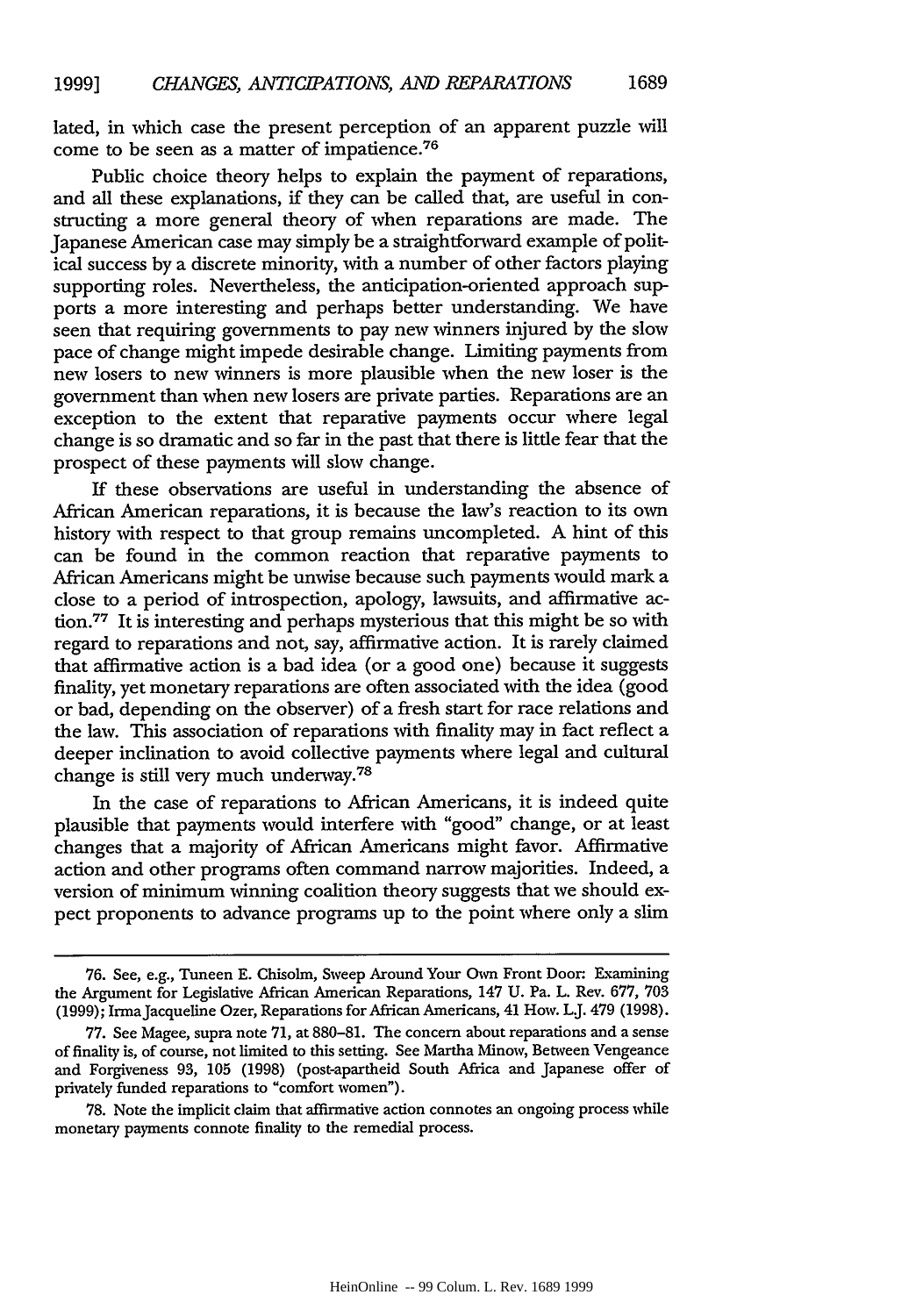majority of the legislature (or population) is supportive. 79 If new law then required payments to new winners, it is easy to see that support would drop and that the new settling point would reflect a much less ambitious program. The intuition behind this claim is most straightforward when the new law at issue is legislative, as most of the proposed payments to Japanese Americans and African Americans have been.80 Here the intuition is that if new law comes with liability for those who failed to provide good law in the past, as well as with payments to those who lost from the absence of this good law, potentially liable parties will decline to pass the new law. A majority might well pass some programs that are costly to its members, if only because it has deep regret, but programs can be expected sometimes, if not often, to be less ambitious than they might have been if they must be accompanied by payments for the past.

#### *B. Toward a More Complete Positive Theory of Reparations*

1. International Payments. - Reparations paid across international boundaries are like domestic reparations in name only. For one thing, the label is often attached to involuntary international payments, since reparations is a term of legal art and a damage remedy in international law.8' An international court or arbitrator might "require" reparative payments, and winners might impose reparations on losers of wars.<sup>82</sup> Reparations are also offered by countries to citizens of other countries as a kind of settlement after some act that might have generated a formal international dispute. Large-scale examples in these categories include payments by Germany to Holocaust survivors and to the State of Israel after World War 11,83 payments by Germany to the Allied countries following World War 1,84 and payments by the United States to families of victims aboard an Iranian airliner shot down by the *U.S.S. Vincennes* in 1988.85 In some of these cases, the continued use of the reparative label

82. See id. at 178-79.

83. The West German legislature passed a series of acts in the 1950s authorizing payments to Holocaust survivors and Israel known as the *Bundesentschddigungsgesetz* [BEG). See Nicholas Balabkins, West German Reparations to Israel 147-50 (1971); Bittker, supra note 71, at 179.

84. See F.W. Taussig, Germany's Reparation Payments, Atlantic Monthly, Mar. 1920, at 398, 398-99 (describing Germany's post-World War I payments); see also Balabkins, supra note 83, at 24-25 (same).

85. See Settlement Agreement on the Case Concerning the Aerial Incident of 3 July 1988 before the International Court ofJustice, Feb. 9, 1996, U.S.-Iran, 35 I.L.M. 553, 572.

<sup>79.</sup> See William H. Riker, The Theory of Political Coalitions 40, 47-76 (1984) (developing idea of a minimum winning coalition, a group that would lose if one member were subtracted from it).

<sup>80.</sup> See Cato v. United States, 70 F.3d 1103, 1105 (9th Cir. 1995) (holding that redress for slavery and discrimination is within legislative, but notjudicial, power); Commission to Study Reparation Proposals for African Americans Act, H.R. 1684, 102d Cong. (1991).

<sup>81.</sup> See Ignaz Seidl-Hohenveldern, Reparations, *in* 4 Encyclopedia of Public International Law 178, 178 (Rudolf Berhardt ed., 1982).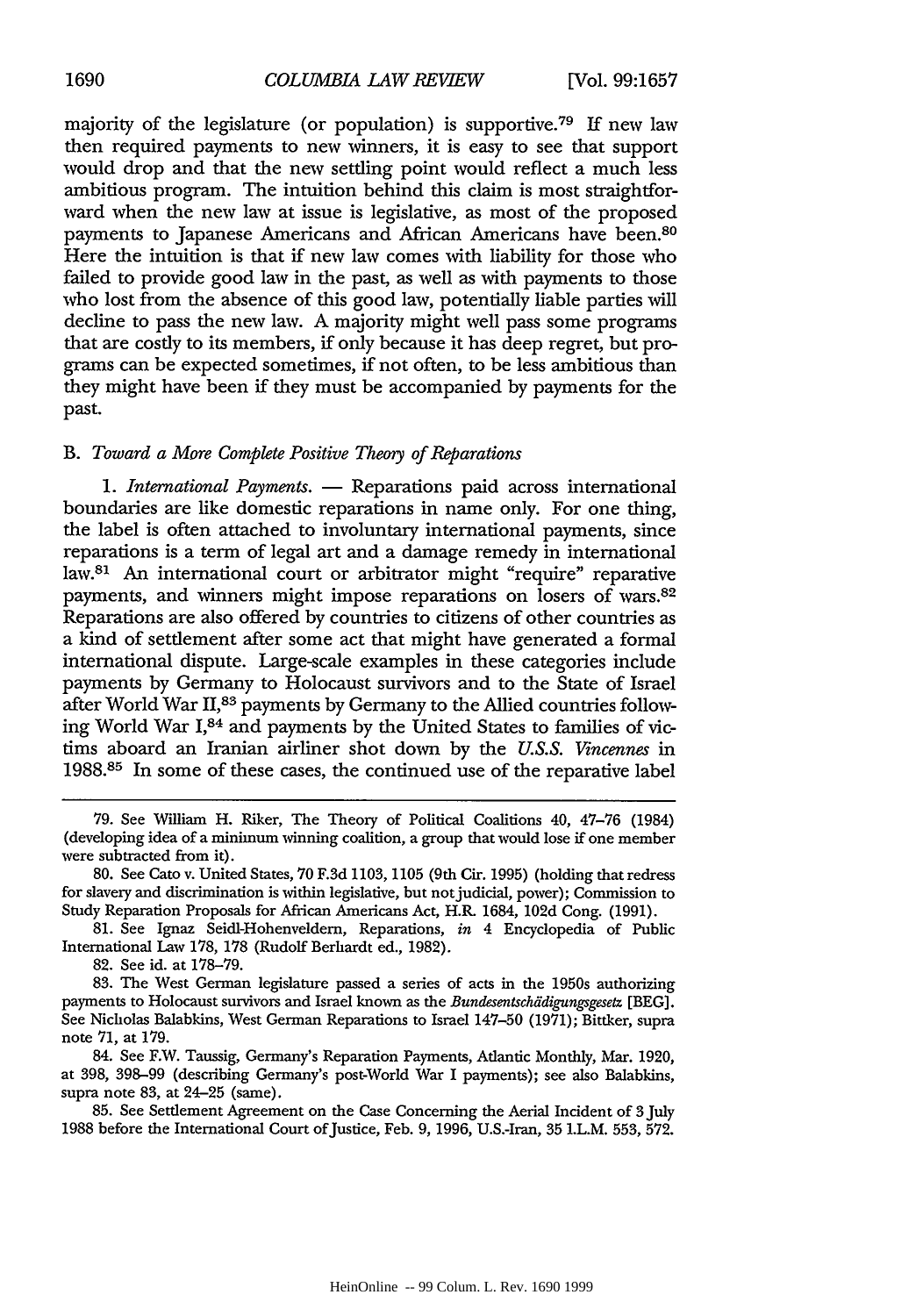requires some retreat from the earlier definition, which identified reparations as payments in the absence of legal obligation. On the other hand, inasmuch as international law lacks an enforcement mechanism, we can think of these international payments as voluntary even though they may be associated with legally cognizable claims.<sup>86</sup>

Still, if we permit some comparison of domestic and international reparations, the anticipation-oriented approach is consistent with both domestic reparations for bad law that was very far in the past and with international reparations for more recent events. In the international context, after all, neither new winners nor responsible governments have much to do with defining what is new and good law when the law is created internationally or in another jurisdiction. If all forms of sovereign immunity were suddenly removed for domestic cases, then we might worry that a government would interfere with good domestic change in order to avoid liability, but the same government has much less control over change in international law than it does over its domestic law.

Moreover, in the international context there will rarely be an interest group that will move to reopen the question of liability to foreigners, so that again the norm of voluntary reparations is unlikely to threaten the course of legal change. 87 Imagine, for example, a regrettable incident in which the U.S. military injures U.S. citizens and then another similar incident where the losses befall foreigners. If the domestic incident leads to a legal decision immunizing the government, the prospect of voluntary reparations could easily have some impact on regulatory oversight, government operations, or the path of law itself. If reparations connote finality, then payment might head off future litigation or a legislative inquiry which could have brought about changes. If reparations come to be expected, then most of the harms associated with an end to sovereign immunity will arise.<sup>88</sup> If reparations are paid rarely, then burdened parties will often organize and draw attention to the behavior that harmed them and to the details of the immunity.

However, the distance of wrongdoers from the injured parties in the international case makes it much harder to believe that payments will negatively affect the course of change. Indeed, payments by a government to injured foreigners might draw attention to the source of the claim and lead to reform in the interest of preventing future injuries and liability. This is, of course, hardly much of a normative argument in favor

**<sup>86.</sup>** Since this Article defines quickly paid domestic transfers as settlements rather than as voluntary reparations, it is unsurprising that international reparations follow admitted wrongdoing more quickly than do domestic ones.

<sup>87.</sup> Put differently, foreign interest groups may be as likely to generate backlash as sympathy.

<sup>88.</sup> On sovereign immunity as a tool to promote the separation of powers, see generally HaroldJ. Krent, Reconceptualizing Sovereign Immunity, 45 Vand. L. Rev. 1529 (1992). Reparations will likely do no harm because it is not the courts that will require this remedy.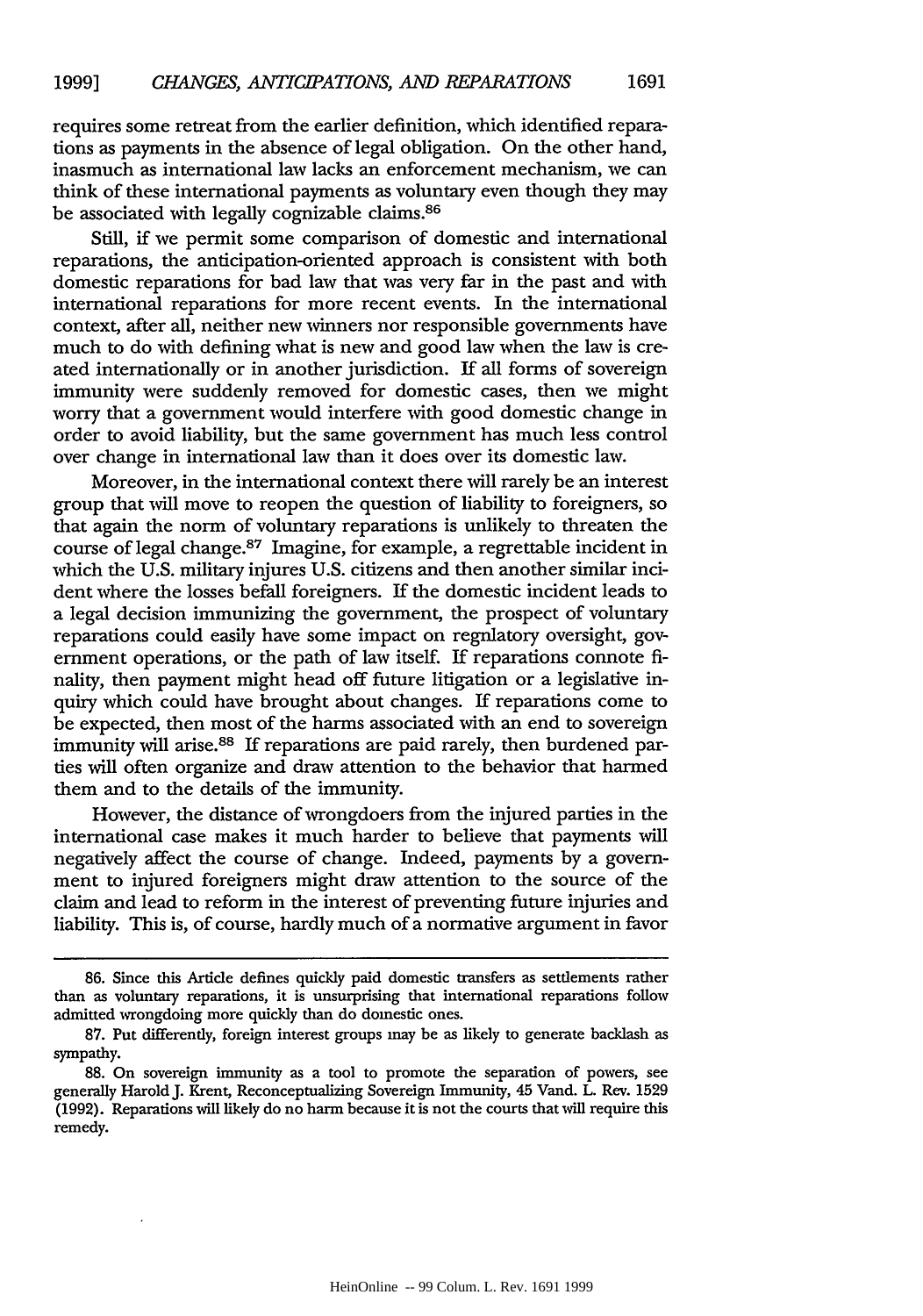of the difference between domestic and international practices. And even as a positive matter it is plausible that once we shed the labels attached to payments, voluntary domestic payments come rather frequently. On the other hand, when domestic payments come quickly after an injury it is difficult to think of them as voluntarily made, because litigation has not run its course. In any event, the set of payments made long after an injury will be dominated by domestic payments. When international payments are made they should look more like tort recoveries and much less like long-sought successes by well-situated interest groups.<sup>89</sup>

*2. Domestic Reparations.* **-** We have already seen that domestic reparations are likely to come when a much earlier legal regime or determination comes to seem very wrong. Indeed, the regret itself needs to be longheld (and no longer in the process of change) to fit the picture drawn here. Modest misgivings are less likely to generate sufficient political interest. This distinction is like that between modest and serious large-scale natural disasters; the latter are far more likely to attract media coverage and build sympathy for the claim of an organizable group of victims.90

I have already referred to the legislation dealing with Japanese Americans who were interned during World War II. Somewhat more modest reparations were subsequently offered to Latin Americans of Japanese ancestry who were brought to the United States during the same wartime period.<sup>91</sup> In retrospect, the substance and procedures associated with these deprivations of liberty and attendant takings of property seem quite extraordinary and shameful. Once we see these payments as liberated by the distance between the deprivations and the compensation, so that effects on change are unlikely, we realize that quicker payments might have been politically difficult because of the resentment in some quarters at the notion of compensating these war-time losers while others who sacrificed life and liberty for their country received little or no compensation.

Another important example that is comfortably categorized as reparative involves payments to Native American tribes beginning with the Indian Claims Act of 1946.92 Furthermore, Canada also made payments to its aboriginal peoples and to the Japanese Canadians it interned during World War II.<sup>93</sup> This sort of uniformity among legal systems may sug-

<sup>89.</sup> Political power is unimportant because recovery is sought from a foreign entity, except insofar as it can be used to push one's own government to pressure a foreign payment.

<sup>90.</sup> See Saul Levmore, Coalitions and Quakes: Disaster Relief and Its Prevention, 3 U. Chi. Roundtable 1, 1-3 (1996).

<sup>91.</sup> See U.S. Will Pay Reparations to Former Latin American Internees, N.Y. Times, June 15, 1998, at A19 (reporting settlement of \$5000 to each of 1200 Latin Americans of Japanese descent who were forcibly brought from thirteen countries to the United States and placed in internment camps during World War II).

<sup>92.</sup> **25** U.S.C. § 70 (1946) (repealed 1978). At the time of repeal, any remaining claims were transferred to the United States Court of Claims. See id. at § 70v.

<sup>93.</sup> See John F. Bums, Ottawa Will Pay Compensation to Uprooted Japanese-Canadians, N.Y. Times, Sept. 23, 1988, at **A10** (reporting Canadian decision to pay the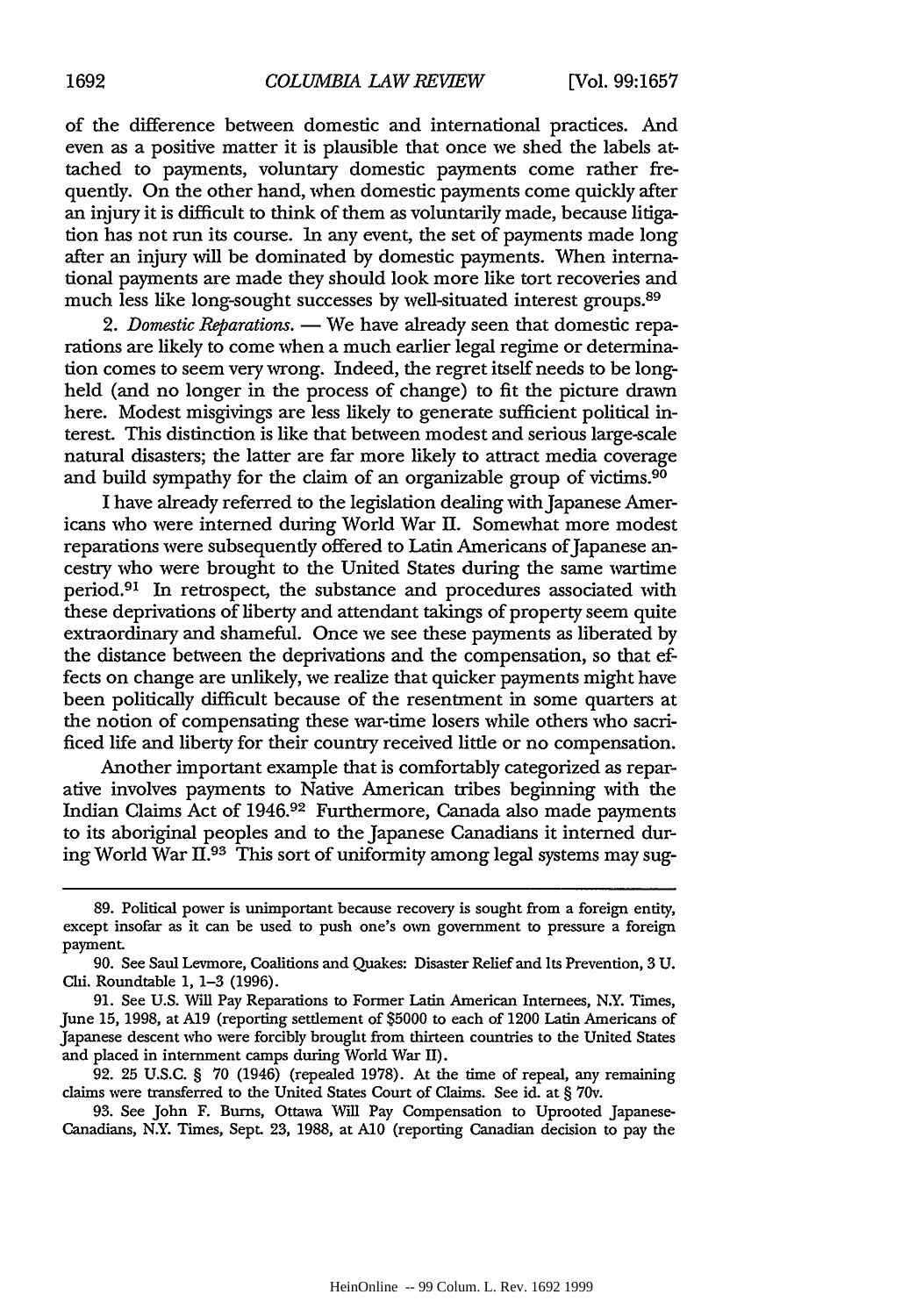gest the presence of important underlying causes and thus form the basis for a useful positive theory.

Regret regarding the treatment of Native Americans may have generated serious cultural introspection, and this regret is an important condition of reparative payments. Still, it is important to recognize that the reparative legislation was aimed at those who suffered some specific legal, equitable, or treaty-based injury. It accomplished little for the descendants of those who may have been victimized by brutal warfare, ongoing discrimination, or many other things arguably more harmful than particular violations of law or treaty. $94$  There is, in short, something about "legal regret" (by which I mean regret about the operation of the legal system rather than cultural norms more generally) that helps trigger reparations. A positive theory of reparations obviously needs much more than this, however, because there are numerous examples of legal reversals, such as overturned precedents and legislative switches, that do not generate reparations.

The Indian Claims Act offers some useful lessons in public choice. First, sympathy for a group is more likely if there remain live victims, and it seems no accident that by 1946 most of the treaty-breaking horrors contemplated by the Act were sufficiently old that the last of the direct victims would soon pass away. A still more cynical way to make this observation is to note that once old losers pass from the scene, politicians lose valuable opportunities to associate themselves with sympathetic causes. The aging of the victim population was also a feature of the payments to Japanese Americans and of recent payments to Holocaust victims by both governments and non-government entities. Political energy seems to burst forth when the players see that any further delay will result in a reduction in public attention and political opportunities.

The aging of the victim population in so many cases where reparations are paid suggests other, complementary theories as well. Collective action problems among claimants may be overcome as the time to press claims grows short or the number of surviving victims shrinks. The passage of time may also create a situation in which the majority no longer feels direct responsibility for the wrong that was done much earlier, and this self-perception may somehow promote rather than interfere with the inclination to make reparative payments. Most interesting, I think, is the possibility that the majority declines to make payments early because there is no guarantee that the victims will treat the payments as final. Finality is more likely if the victim group will shortly disappear, and the naturally decreasing size of the (disappearing) group does not hurt.<sup>95</sup>

equivalent of \$17,325 to each of approximately 12,000 surviving citizens uprooted and deprived of property during World War II).

<sup>94.</sup> See 25 U.S.C. § 70a (1976) (repealed 1978).

<sup>95.</sup> I am indebted to Eric Posner, Jill Hasday, and Bill Landes (respectively) for the ideas in this paragraph. Note that the decreasing size sometimes facilitates payments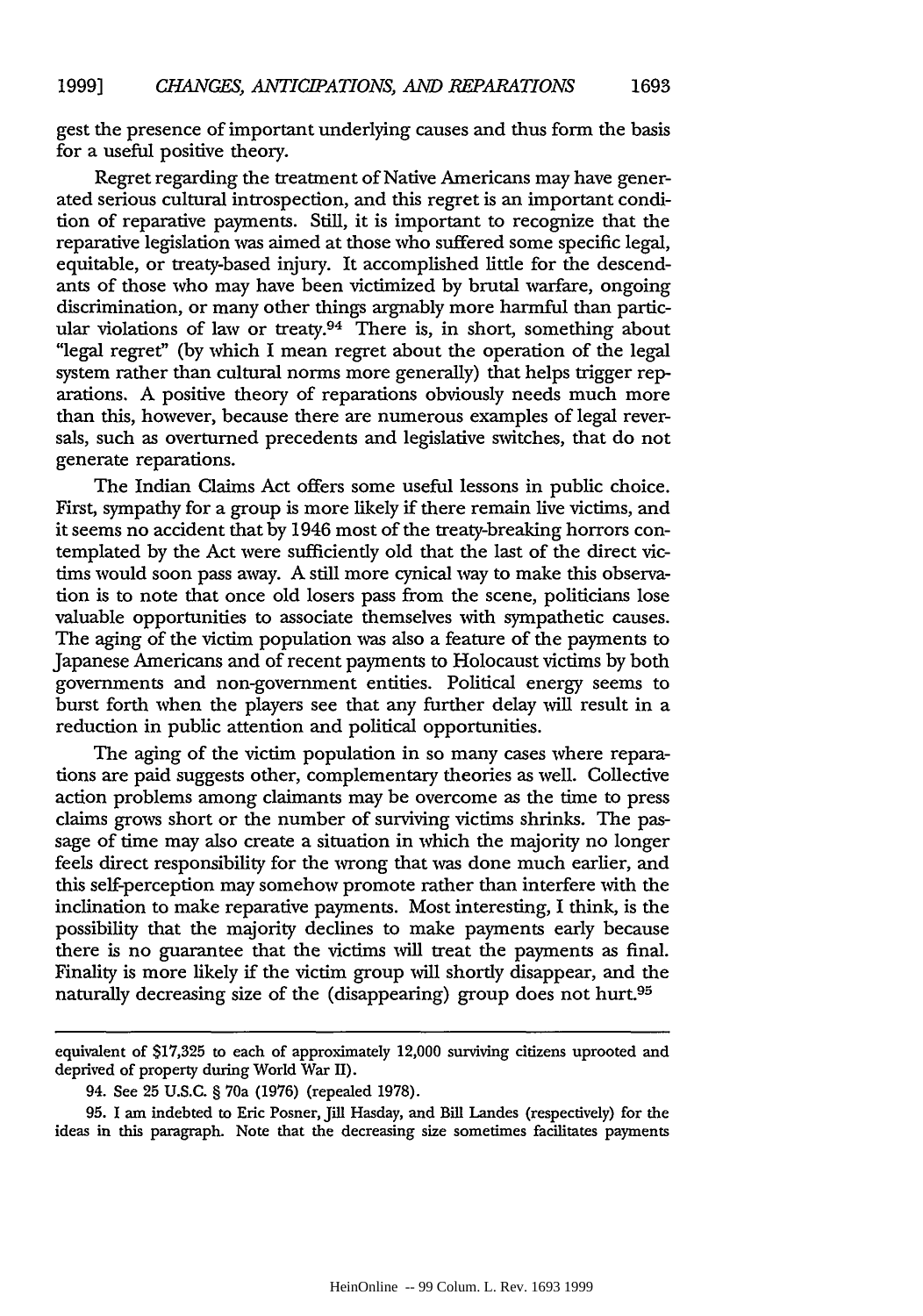A different sort of observation about the Indian Claims Act is that it did not offer payments to individuals but only to tribes or recognized clans.<sup>96</sup> The stated reason for this constraint was that payments were for wrongfully taken properties and these properties were not "owned" by individuals, under customary tribal law, but rather concerned such things as hunting rights that had traditionally belonged to tribes or to identifiable subsets of tribes.<sup>97</sup> This reasoning seems too convenient, or even politically correct: Lawyers and politicians have enough imagination to assess damages for an individual's share of what had once been a collective asset. It seems useful, instead, to note the role of tribal leaders and the Bureau of Indian Affairs in negotiating the political solution represented by the Act, and the interests of these parties in maintaining roles for themselves. The Act transferred resources to the control of these parties for the purpose of allowing them to set up schools and other programs for Native Americans, creating jobs and various opportunities for the very agents who negotiated the Act.98

The role of groups in these reparative schemes draws attention to what I regard as the most interesting case related to payments under the Indian Claims Act, *McGhee ex rel. Creek Nation East of the Mississippi v. Creek Nation.99* Under treaties signed in 1814, 1826, and 1832, the United States obtained land in Georgia and Alabama by offering the residents, members of the Creek tribe, a choice between staying on the land as U.S. citizens or moving as a community to Oklahoma where their delegates would be able to choose new land.<sup>100</sup> Some Creeks stayed and some endured a relocation to Oklahoma.<sup>101</sup> Subsequent legislation provided that the Oklahoma, or western, branch would be the only successor of the tribal interest and it became known as the Creek Nation.<sup>102</sup> But years

simply because a smaller group is less expensive to pay. But inasmuch as payments sometimes go to surviving victims or their families, I do not make too much of this variable. 96. See 25 U.S.C. § 70a (1976) (repealed 1978).

97. See McGhee ex rel. Creek Nation East of the Mississippi v. Creek Nation, 122 Ct. **Cl.** 380, 392 (1952) ("[A] claim for the taking of tribal lands is a common claim, the ownership of the land being tribal and not individual.").

98. The same is true for payments made at the state level to tribes and for resolutions regarding the return of lands. See 25 U.S.C. §§ 1701-75 (1994 & Supp. III 1997). Many of these transfers have been made while the tribal claims were very much alive in the courts and they do not, therefore, qualify as reparations under the definition used here. See, e.g., Oneida Indian Nation v. County of Oneida, 414 U.S. 661, 666-67 (1974); Joint Tribal Council of the Passamaquoddy Tribe v. Morton, 528 F.2d 370, 376 (1st Cir. 1975). This definition, it will be recalled, looks to payments where no legal obligation is expected and where there is regret for past wrongs (thus excluding voluntary payments in the form of disaster relief, for example).

99. 122 Ct. **Cl.** 380 (1952).

100. See id. at 384.

101. See id. at 384-85.

102. See Act of Apr. 26, 1906, ch. 1876, 34 Stat. 137 (establishing permanent, closed records of membership in the Creek tribe); Act of Mar. 1, 1901, ch. 675, 31 Star. 861, 862 (defining the Creek tribe as "the Muskogee [Creek] Nation or Muskogee Tribe of Indians *in Indian Territory")* (emphasis added); *McGhee,* 122 Ct. **Cl.** at 385-86.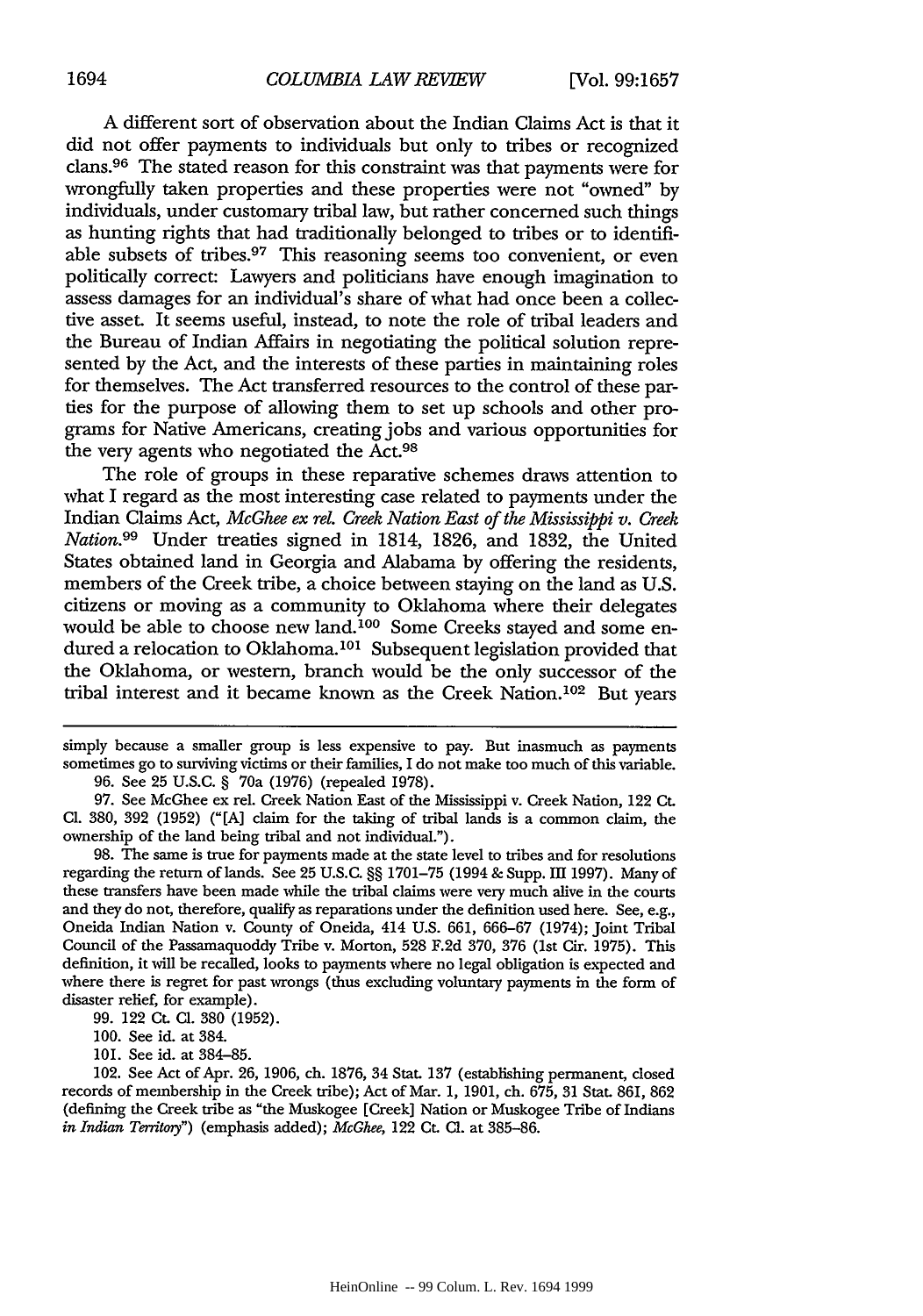later, and following the 1946 Act, the Creek Nation brought a claim about the original and coercive acquisition of their southeastern lands.<sup>103</sup> The Greek Nation (West) and their allies in the federal government argued that any settlement should go to the western tribal entity because (as just discussed) the Act gives standing only to tribes or clans, not to individuals, and by past agreement the western branch is the only successor of tribal interests.<sup>104</sup> The obvious public choice, or simply due process, argument is that the easterners were no less wronged and that they had no voice in selecting the western leadership. The court's decision was to allow the easterners a chance to organize separately and to form a tribal group of their own.<sup>105</sup> Again, the position of the federal bureaucracy may at first be surprising, if only because we would think that defendants would prefer for plaintiffs to face collective action problems, but it is less so once account is taken of the symbiotic relationship between this bureaucracy and that of organized tribes, especially with regard to infusions of cash.

It is unsurprising, I think, that many other reparations programs contain similar elements. Reparations immediately following World War II were paid not only to individual survivors of the Holocaust but also to Israel.<sup>106</sup> Recent international bargains with Swiss banks and German insurers have also provided for payments to groups whose leaders were involved in the bargaining itself. These payments can be thought of as reparative because it is unlikely that courts would have found liability. In the case of assets entrusted to Swiss banks before and during World War II, for example, serious negotiations some fifty years earlier had culminated in an accord under which further claims of this sort were said to have been waived.<sup>107</sup> Here, as with most claims and settlements, there has been room to argue that the parties were misinformed or deliberately misled in the earlier negotiations. However, these imperfections do not seem to rise to the level normally required for a claim of duress or for otherwise reopening what was once closed.<sup>108</sup> On the other hand, the payments followed substantial political and economic pressure exerted by U.S. groups and jurisdictions with some leverage over the parties who eventually agreed to make payments.<sup>109</sup>

My point here is not to pass normative judgments on these old claims, on those brought against German insurers for life insurance bene-

109. See John M. Goshko, 3 Swiss Banks Agree to Negotiate Settlement of Holocaust Claims, Wash. Post, Mar. 27, 1998, at **A18.**

<sup>103.</sup> See *McGhee,* 122 Ct. **Cl.** at 382.

<sup>104.</sup> See id. at 390.

<sup>105.</sup> See id. at 394-95.

<sup>106.</sup> See Balabkins, supra note 83, at 143; see also Bittker, supra note 71, at 179-80 (discussing German legislation regarding reparations to individuals).

<sup>107.</sup> **Cf.** Detlev F. Vagts, Restitution for Historic Wrongs, the American Courts and International Law, 92 Am. J. Int'l L. 232, 234-35 (1998) (comparing merits of American and European rules regarding recovery of property stolen during wartime).

<sup>108.</sup> **Cf.** id. at 233 (noting difficulty of raising claims generally).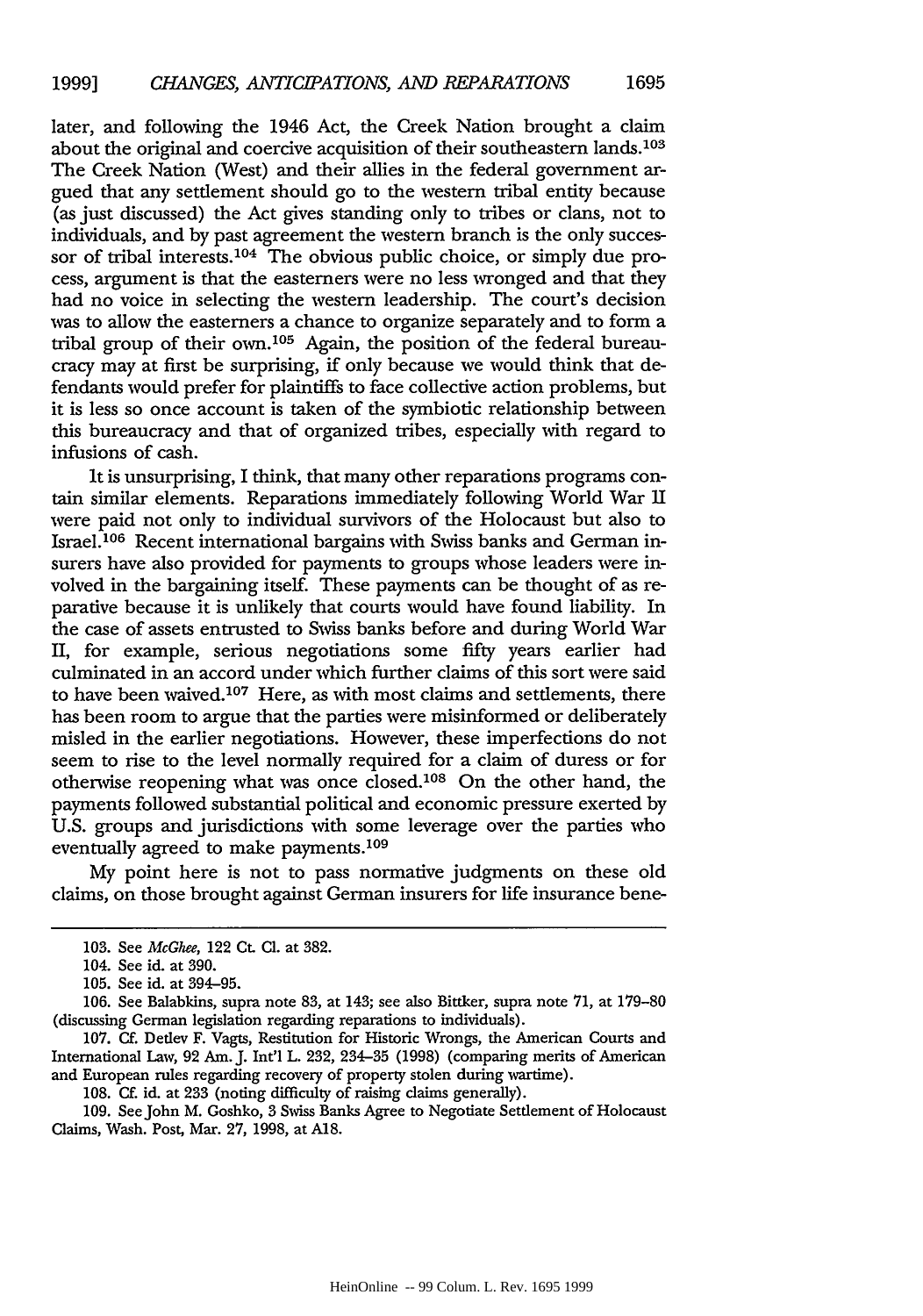fits never paid for lack of official death certificates (or because of "acts of war"), or on those brought against German firms for their willing and even aggressive use of slave labor during World War **II.110** All these claims deserve more discussion than is appropriate here. Still, the timing of these claims, the continuing role played by mediating groups, and the long-settled quality of the behavior and legal change at issue is noteworthy.

An interesting example of reparations that seems quite different from others noted here is the practice in some states of compensating "wrongfully" incarcerated persons. Thus, Virginia has the practice of paying \$50,000 per year for misimprisonment, although there is no legal requirement that such reparations be made. A legislative committee generally follows this pattern in making recommendations which are then approved by legislative vote without much ado: If the error appears to have been caused not by overzealous police and prosecutors but rather by a dishonest or mistaken private witness, then the state can decline to pay.<sup>111</sup> The practice of payments for mistaken or wrongful incarceration is known in other legal systems as well.<sup>112</sup> These payments to individual citizens are different in that they involve recently uncovered events and are paid neither to organized groups nor in a way that benefits group leaders who negotiate the payments. But I would describe these payments as more on the order of a sensible waiver of sovereign immunity (accompanied by a monetary settlement) than as a classic example of reparations. Regret is felt for something in the recent past, but the payment is to a new winner who already has a great incentive to avoid incarceration in the first place, and, once incarcerated, to work for a change in the law. Indeed, if this is wrong it is because ex post payments might offer lawyers a potential source of remuneration, so that wrongfully incarcerated persons will have better access to legal services. But for the most part, the original wrong and the subsequent change are unilaterally in

<sup>110.</sup> See generally Benjamin B. Ferencz, Less than Slaves (1979), for a discussion of earlier failures to recover. Note also the inability of firms even long after the original acts to make payments, or settlements, without bringing forth new claimants. There is, for instance, no shortage of survivors who could bring claims against German wartime manufacturers. A fuller exploration of current claims and recoveries against German firms must await a separate effort.

<sup>111.</sup> The state has waffled on this practice in the past. See Mike Allen, Virginia Pardons Itself for Jailing an Innocent Man, Wash. Post, Feb. 18, 1997, at A1; Mike Allen & Spencer Hsu, Virginia Senate Votes to Pay Wronged Man, Wash. Post, Feb. 20, 1997, at D1; Mike Allen, Virginia Senate Forced to Backtrack on Paying Wronged Man, Wash. Post, Feb. 21, 1997, at D3.

<sup>112.</sup> See Paul G. Cassell, Criminal Law: Protecting the Innocent from False Confessions and Lost Confessions-and from *Miranda,* 88J. Grim. L. & Criminology 497, 522 n.128 (1998) ("[I]n Britain an average of seven persons a year receive compensation for wrongful imprisonment."); Hans Gameltoft-Hansen, Compensation for Unjustified Imprisonment in Danish Law, 18 Scandinavian Stud. in L. 27-70 (1974). Note, however, that payments are rarely made for regretted arrests or negligent shootings of innocents by police officers where there is no singling out of victims.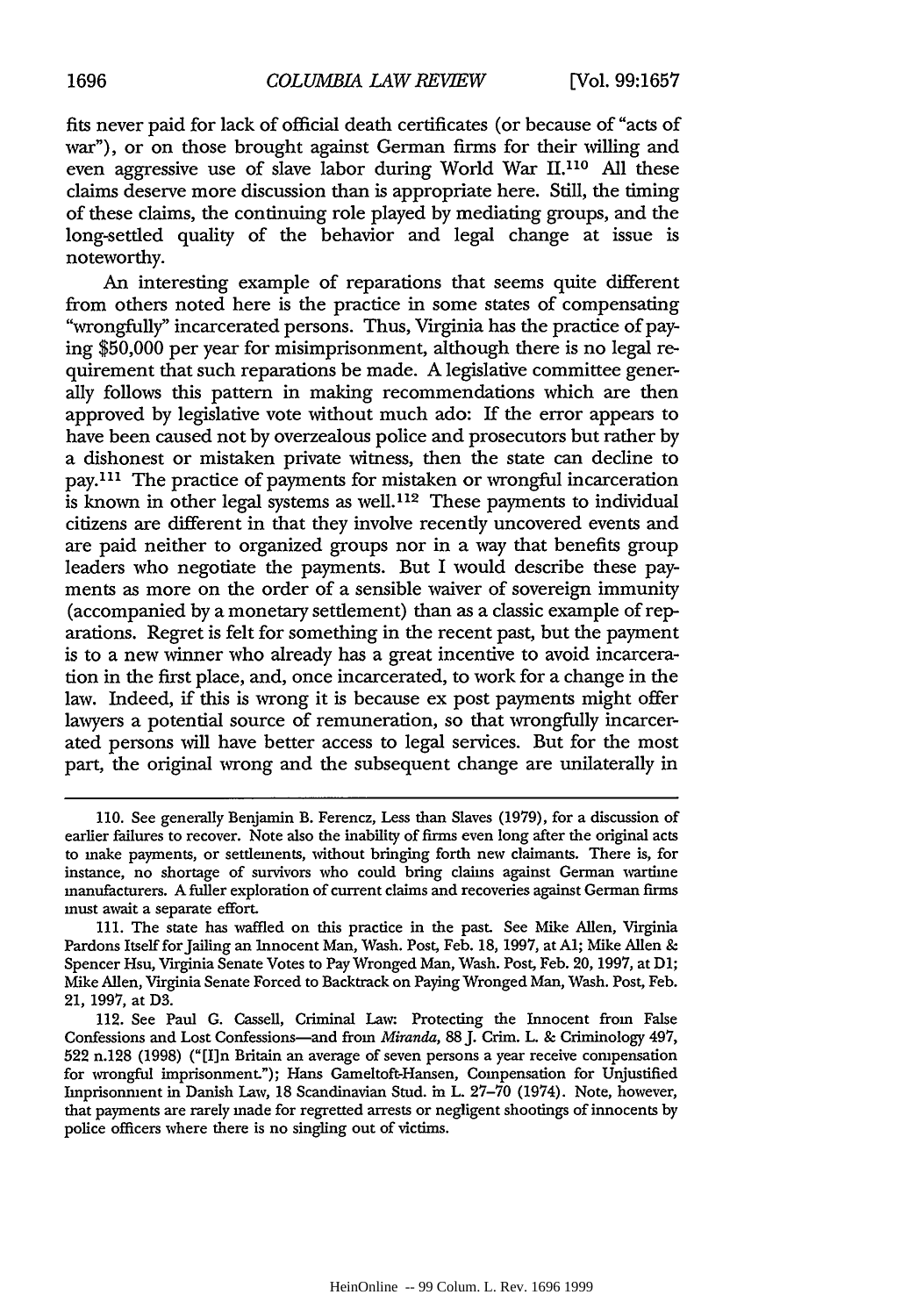the hands of the government and it is possible that the expectation of liability (and associated public attention) serves to rein in prosecutors and police who are too enthusiastic in their pursuit of defendants. In short, the simple internalization argument fits here, and the anticipationoriented approach argues for rather than against payments. The payments have more to do with content than with timing, but the timing issues support the convention of payments.

Other notable examples of payments to groups reflect the themes developed here, including regret, long-settled change, some striking political advantage of the beneficiary group, and the focal point provided by the aging of the victim group. In 1993, Florida paid a few million dollars to survivors of a group of citizens who were driven from the town of Rosewood in 1923, after eight black citizens were murdered and all black residents' homes were burned by marauding whites from neighboring towns. $113$  Law enforcement officials stood by and did nothing during and after what became known as the Rosewood Massacre.<sup>114</sup> The payments were labeled as compensation for takings and were paid to nine survivors.<sup>115</sup> A fund was set up to compensate later claimants who could prove they had lost property, and a separate scholarship fund offered priority to Rosewood descendants.<sup>116</sup> The timing of these reparations caused observers to suggest that the Governor's support for these payments was motivated in part by a desire to obtain reciprocal support for a health care bill.<sup>117</sup>

Similar claims might be made regarding payments offered by the **U.S.** government under the Radiation Exposure Compensation Act of 1990 to residents of three western states who had developed any of thirteen listed cancers and who were present during secret (and perhaps careless) testing of atom bombs between 1951 and 1958, or for a short period in 1962.<sup>118</sup> The Act offered \$50,000 to each eligible person.<sup>119</sup> It also paid \$100,000 to any uranium miner who had developed certain diseases and who had specified exposures between 1947 and 1971 in any of four western states.<sup>120</sup> The United States had avoided liability in litigation over nondisclosure and over using "downwinders" as "guinea pigs"

117. See id. at 512; Bill Moss, Tempers Flare in Meeting About the Rosewood Bill, St. Petersburg Times, Apr. 1, 1994, at lB.

<sup>113.</sup> See Michael D'Orso, Like Judgment Day 1-11, 206-20 (1996) (describing Rosewood Massacre and reparation efforts); Florida Will Pay Black Survivors of White-Mob Rampage in Town, L.A. Times, Apr. 9, 1994, at **A21** (reporting final settlement).

<sup>114.</sup> See **C.** Jeanne Bassett, Comment, House Bill 591: Florida Compensates Rosewood Victims and Their Families for a Seventy-One-Year-Old Injury, 22 Fla. St. **U.** L. Rev. 503, 506-07 (1994).

<sup>115.</sup> See id. at 517.

<sup>116.</sup> See id. at 517-18.

<sup>118. 42</sup> U.S.C. § 2210 note (1994) (Radiation Exposure Compensation).

<sup>119.</sup> See id.

<sup>120.</sup> See id.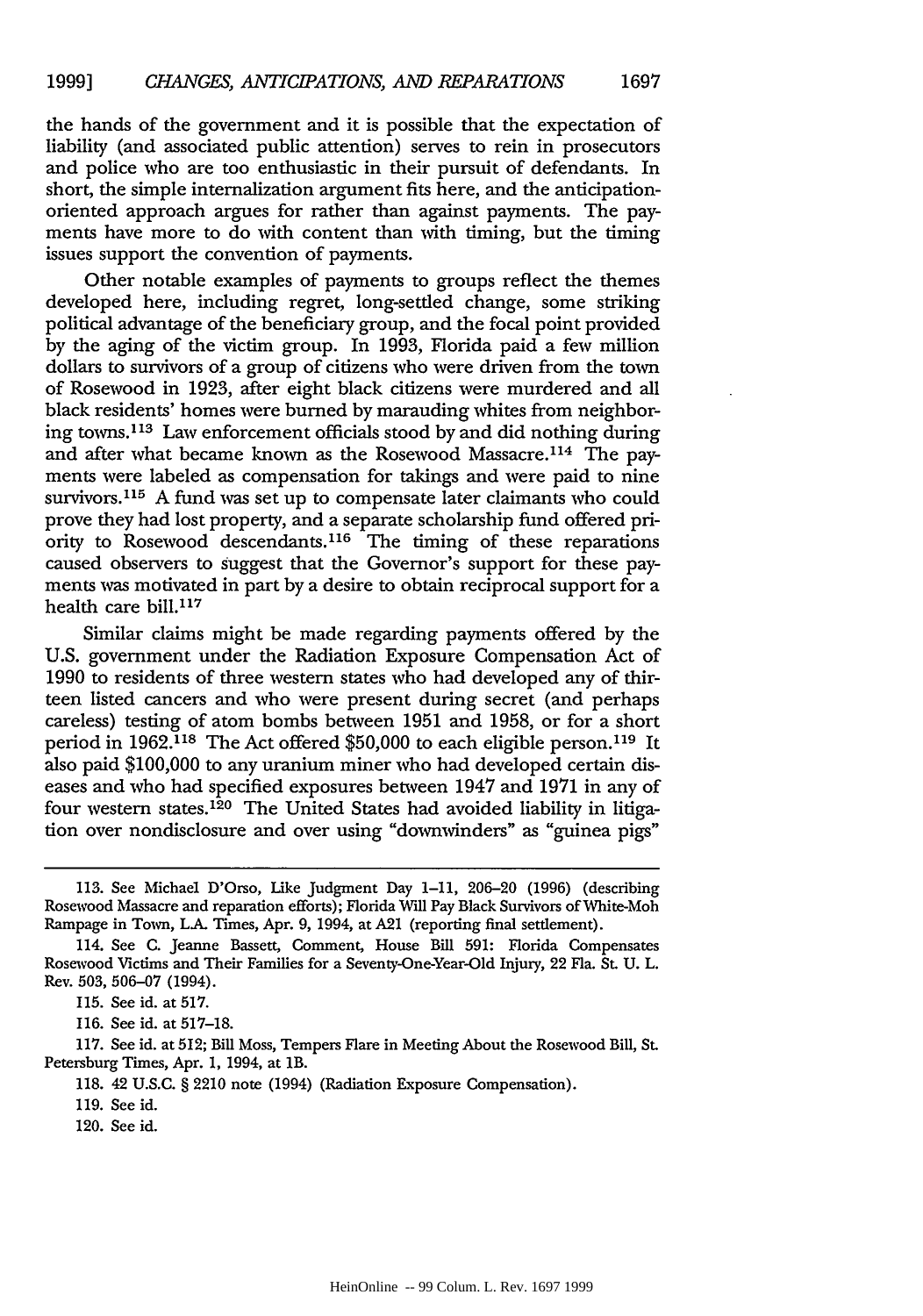because testing programs and related decisions fit within its discretionary function.<sup>121</sup>

There are obviously many other comparable cases of regret where there was official wrongdoing, as judged by later moral or legal standards, that escapes liability because of sovereign immunity, statutes of limitations, and other defensive devices that are available even when public opinion becomes sympathetic to the victims of the earlier wrongdoing. As with so many other things that are associated with interest groups, it is difficult to say why some groups organize and others do not, and also difficult to know when organized groups will succeed.<sup>122</sup> The theory advanced here may not be testable. I might continue to advance examples of payments where time had gone by and further change was unlikely, but there is, of course, an enormous number of cases where governments pay for recent wrongs, and it is difficult to distinguish settlements from voluntary payments. I prefer, therefore, to emphasize the implications of the anticipation-oriented approach and to suggest as an afterthought that we might, if we like, understand some reparative payments as not inconsistent with this view and as predictable, if at all, with tools associated with public choice.

#### *C. Reparations and Rent-Seeking*

I have described reparations as a kind of exception to the pattern of transition rules. To the extent that reparations are made long after some event or use of law, the old law is regretted for a long period of time, new law on the matter is well-settled, and recovery then hinges on the political position of those aggrieved under old law (whose present position was hard to forecast long ago). It seems unlikely that reparations thus defined could have much influence on legal change. I have suggested that public choice considerations might explain when this matter, now beyond influence, leads to payments, but a better use of public choice tools might be to suggest that if reparations do not sort out according to some functional or moral theory, then perhaps it would be better that they not be paid.<sup>123</sup> The idea is that the possibility of reparative payments will bring forth rent-seeking by groups interested in obtaining payments, and that these lobbying, litigating, and fundraising efforts can be thought of as wasteful. This idea is obviously normative; as a positive matter we do find instances of reparative payments.

There are two reasons to be skeptical of this approach. The first is that reparations and legal regret have expressive or educational value

<sup>121.</sup> William A. Fletcher, Atomic Bomb Testing and the Warner Amendment: A Violation of the Separation of Powers, 65 Wash. L. Rev. 285, 298-303 & n.81 (1990). Compare the difficulties of the geographically dispersed miners with the cases of the geographically concentrated groups discussed supra notes **72-74** and accompanying text.

<sup>122.</sup> See Levmore, Voting Paradoxes, supra note 49, at 272.

<sup>123.</sup> We would not make payments mandatory for fear that good law would face unnecessary obstacles. See supra notes 61-62 and accompanying text.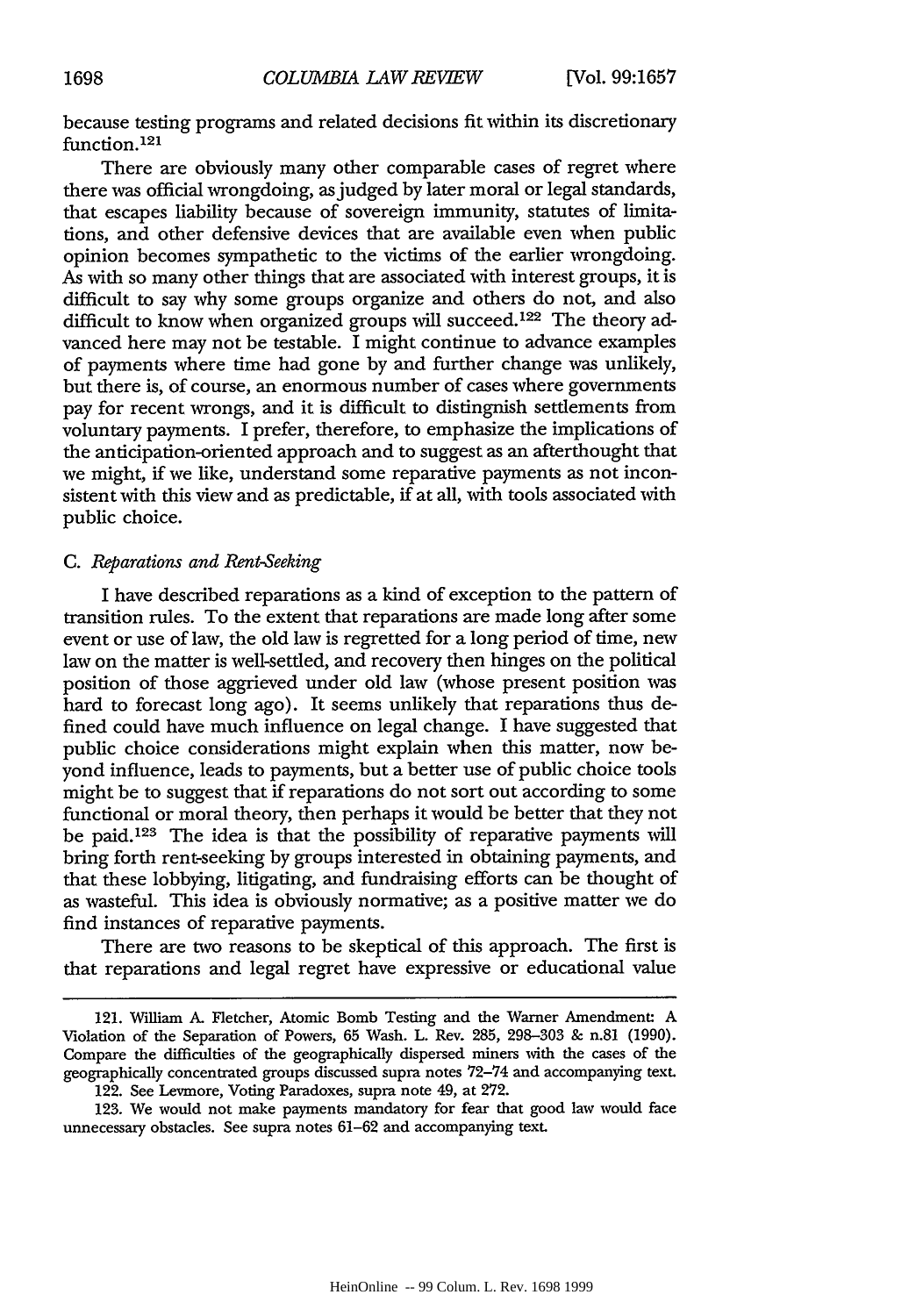that is difficult to assess. **A** society that revisits, apologizes, and pays for past wrongs-even if it ignores some of its most serious past wrongsteaches its members something about law and shared values. Some amount of hunting for reparations might therefore provide a social good.<sup>124</sup>

The second reason is more practical. There are a number of loosely related difficulties with an attempt to precommit *not* to make compensatory or reparative payments. First, it would take some time to build up a sufficient norm that could keep an eager government from making a payment that was politically useful. Moreover, there is no easy way to distinguish such payments from others the government might make. Reparations can be framed as incentives, especially where past victims are now geographically, professionally, or otherwise concentrated. Similarly, the hurdle to setting forth a testable theory of reparations reappears. Politicians can insist that reparations are not voluntary transfers at all, but rather sensible payments in the form of a settlement of a claim that might well prove more costly to the government in court or keep the legislature unnecessarily distracted.

#### **CONCLUSION**

Timely lawmaking, of both the judicial and legislative kind, is the product of at least three groups of actors. These include governments (however conceived), interest groups that favor change, and interest groups that were winners under the previous legal regime and can be thought of as opposing change. There is no shortage of other citizens and interest groups, but it is enough to focus for the present on these three kinds of players. I have suggested that as a positive as well as a normative matter we might think of transition rules as attempting to encourage all three of these groups to facilitate change that will come to be seen as good law.

The more one thinks that the last of these three groups, those who profit from the status quo, is the key to good change or the appropriate least cost avoider, then the more one is inclined toward a policy of aggressive change. Protecting these new losers in the event of change ruins their incentive to anticipate good change. But the more we expand the perspective offered by the anticipation-oriented approach to include a role for new winners who develop evidence, invest in the political arena, or litigate for change, the more we may wish to spread the available incentives among both new losers and new winners. Once we take this step-and once we adopt any of a number of plausible and time-honored reasons for limiting the role of monetary incentives as a means of influencing legislatures, courts, and regulators-conventional legal rules appear remarkably sensible. The strategy of aggressive change, and its focus

<sup>124.</sup> Some of the tensions arising out of this sort of view are developed in compelling fashion in Minow, supra note 77, at 91-117.